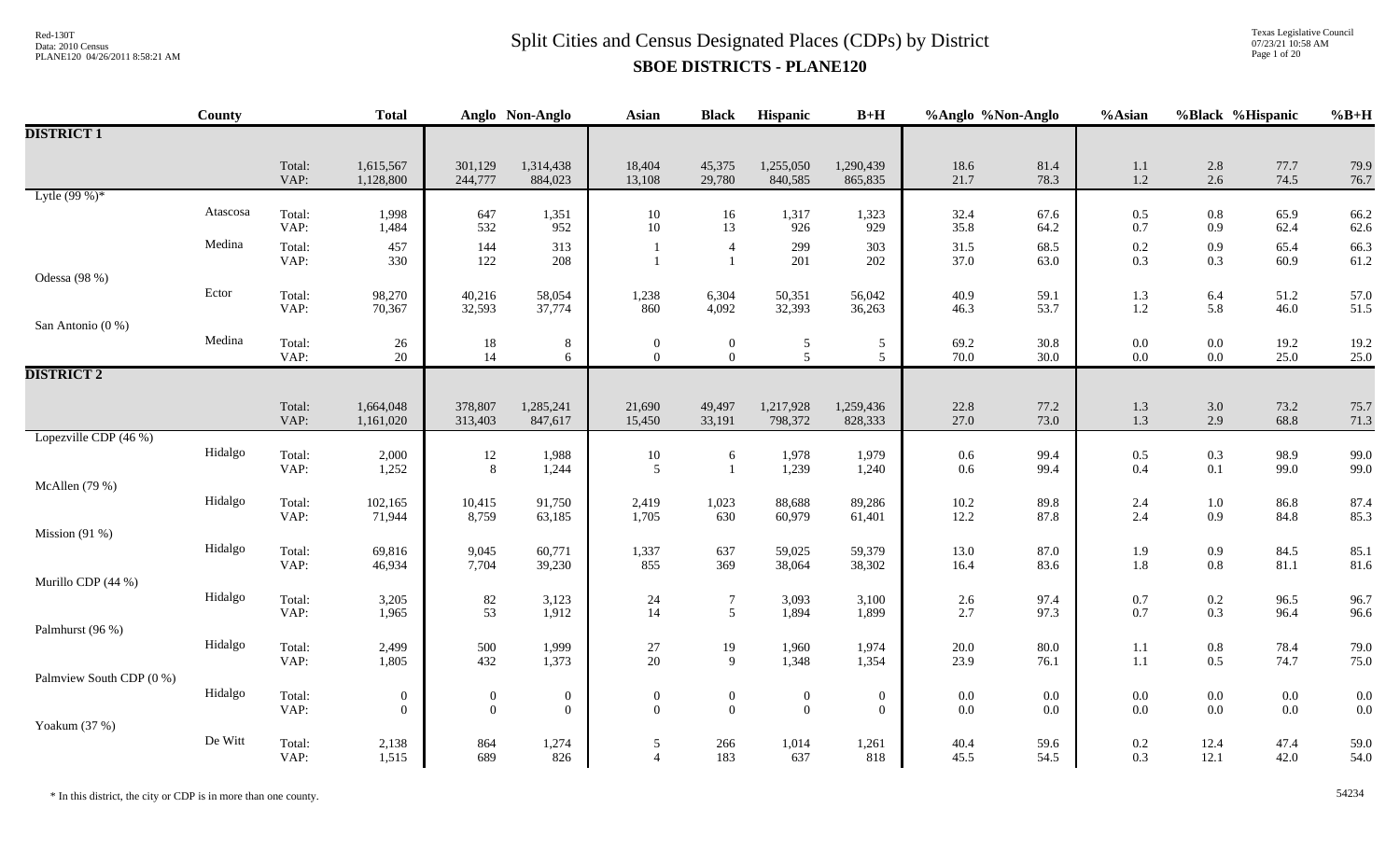Texas Legislative Council 07/23/21 10:58 AM Page 2 of 20

|                            | County  |                | <b>Total</b>                       |                                  | Anglo Non-Anglo                      | <b>Asian</b>                       | <b>Black</b>                     | Hispanic                         | $B+H$                              | %Anglo %Non-Anglo  |                  | %Asian             | %Black %Hispanic   |                    | $%B+H$       |
|----------------------------|---------|----------------|------------------------------------|----------------------------------|--------------------------------------|------------------------------------|----------------------------------|----------------------------------|------------------------------------|--------------------|------------------|--------------------|--------------------|--------------------|--------------|
| <b>DISTRICT 3</b>          |         |                |                                    |                                  |                                      |                                    |                                  |                                  |                                    |                    |                  |                    |                    |                    |              |
|                            |         | Total:<br>VAP: | 1,688,404<br>1,197,931             | 326,631<br>271,185               | 1,361,773<br>926,746                 | 35,345<br>25,914                   | 118,476<br>82,562                | 1,219,095<br>820,165             | 1,322,824<br>896,355               | 19.3<br>22.6       | 80.7<br>77.4     | $2.1\,$<br>2.2     | 7.0<br>6.9         | 72.2<br>68.5       | 78.3<br>74.8 |
| Castle Hills (0 %)         |         |                |                                    |                                  |                                      |                                    |                                  |                                  |                                    |                    |                  |                    |                    |                    |              |
|                            | Bexar   | Total:<br>VAP: | $\boldsymbol{0}$<br>$\overline{0}$ | $\mathbf{0}$<br>$\overline{0}$   | $\boldsymbol{0}$<br>$\boldsymbol{0}$ | $\theta$<br>$\mathbf{0}$           | $\overline{0}$<br>$\overline{0}$ | $\boldsymbol{0}$<br>$\mathbf{0}$ | $\boldsymbol{0}$<br>$\overline{0}$ | $0.0\,$<br>$0.0\,$ | 0.0<br>0.0       | $0.0\,$<br>$0.0\,$ | $0.0\,$<br>0.0     | $0.0\,$<br>$0.0\,$ | 0.0<br>0.0   |
| Converse (1 %)             |         |                |                                    |                                  |                                      |                                    |                                  |                                  |                                    |                    |                  |                    |                    |                    |              |
|                            | Bexar   | Total:<br>VAP: | 125<br>88                          | 24<br>21                         | 101<br>67                            | $\overline{2}$<br>$\overline{2}$   | 41<br>25                         | 60<br>38                         | 97<br>63                           | 19.2<br>23.9       | $80.8\,$<br>76.1 | 1.6<br>2.3         | 32.8<br>28.4       | 48.0<br>43.2       | 77.6<br>71.6 |
| Elmendorf $(100\%)$ *      |         |                |                                    |                                  |                                      |                                    |                                  |                                  |                                    |                    |                  |                    |                    |                    |              |
|                            | Bexar   | Total:<br>VAP: | 1,474<br>1,058                     | 494<br>372                       | 980<br>686                           | 11<br>8                            | 19<br>14                         | 952<br>663                       | 969<br>676                         | 33.5<br>35.2       | 66.5<br>64.8     | $0.7\,$<br>$0.8\,$ | 1.3<br>1.3         | 64.6<br>62.7       | 65.7<br>63.9 |
|                            | Wilson  | Total:<br>VAP: | 12<br>10                           | $\mathfrak{Z}$<br>$\mathfrak{Z}$ | 9<br>$\overline{7}$                  | $\theta$<br>$\Omega$               | $\overline{0}$<br>$\overline{0}$ | $\overline{9}$<br>$\tau$         | 9<br>$\tau$                        | 25.0<br>30.0       | 75.0<br>70.0     | $0.0\,$<br>$0.0\,$ | $0.0\,$<br>$0.0\,$ | 75.0<br>70.0       | 75.0<br>70.0 |
| Lopezville CDP (54 %)      |         |                |                                    |                                  |                                      |                                    |                                  |                                  |                                    |                    |                  |                    |                    |                    |              |
|                            | Hidalgo | Total:<br>VAP: | 2,333<br>1,525                     | $20\,$<br>14                     | 2,313<br>1,511                       | 8<br>5                             | $\overline{0}$<br>$\overline{0}$ | 2,298<br>1,499                   | 2,298<br>1,499                     | 0.9<br>0.9         | 99.1<br>99.1     | 0.3<br>0.3         | $0.0\,$<br>0.0     | 98.5<br>98.3       | 98.5<br>98.3 |
| Lytle $(1\%)$              |         |                |                                    |                                  |                                      |                                    |                                  |                                  |                                    |                    |                  |                    |                    |                    |              |
|                            | Bexar   | Total:<br>VAP: | 37<br>24                           | 17<br>11                         | 20<br>13                             | $\boldsymbol{0}$<br>$\mathbf{0}$   | $\mathbf{0}$<br>$\overline{0}$   | 19<br>$12\,$                     | 19<br>12                           | 45.9<br>45.8       | 54.1<br>54.2     | $0.0\,$<br>$0.0\,$ | $0.0\,$<br>0.0     | 51.4<br>50.0       | 51.4<br>50.0 |
| McAllen $(21%)$            |         |                |                                    |                                  |                                      |                                    |                                  |                                  |                                    |                    |                  |                    |                    |                    |              |
|                            | Hidalgo | Total:<br>VAP: | 27,712<br>18,902                   | 4,778<br>3,750                   | 22,934<br>15,152                     | 1,353<br>946                       | 484<br>295                       | 21,222<br>13,930                 | 21,572<br>14,171                   | 17.2<br>19.8       | 82.8<br>80.2     | 4.9<br>5.0         | 1.7<br>1.6         | 76.6<br>73.7       | 77.8<br>75.0 |
| Mission $(9\%)$            |         |                |                                    |                                  |                                      |                                    |                                  |                                  |                                    |                    |                  |                    |                    |                    |              |
|                            | Hidalgo | Total:<br>VAP: | 7,242<br>4,284                     | 420<br>378                       | 6,822<br>3,906                       | 19<br>14                           | 15<br>11                         | 6,787<br>3,880                   | 6,798<br>3,890                     | 5.8<br>$8.8\,$     | 94.2<br>91.2     | 0.3<br>0.3         | $0.2\,$<br>0.3     | 93.7<br>90.6       | 93.9<br>90.8 |
| Murillo CDP (56 %)         |         |                |                                    |                                  |                                      |                                    |                                  |                                  |                                    |                    |                  |                    |                    |                    |              |
|                            | Hidalgo | Total:<br>VAP: | 4,139<br>2,609                     | 108<br>74                        | 4,031<br>2,535                       | 34<br>29                           | 50<br>26                         | 3,967<br>2,487                   | 3,995<br>2,505                     | $2.6\,$<br>2.8     | 97.4<br>97.2     | $0.8\,$<br>$1.1\,$ | $1.2\,$<br>$1.0\,$ | 95.8<br>95.3       | 96.5<br>96.0 |
| Palmhurst (4 %)            |         |                |                                    |                                  |                                      |                                    |                                  |                                  |                                    |                    |                  |                    |                    |                    |              |
|                            | Hidalgo | Total:<br>VAP: | 108<br>80                          | 16<br>12                         | $92\,$<br>68                         | $\boldsymbol{0}$<br>$\overline{0}$ | $\mathbf{0}$<br>$\overline{0}$   | $92\,$<br>68                     | 92<br>68                           | 14.8<br>15.0       | 85.2<br>85.0     | $0.0\,$<br>$0.0\,$ | $0.0\,$<br>0.0     | 85.2<br>85.0       | 85.2<br>85.0 |
| Palmview South CDP (100 %) |         |                |                                    |                                  |                                      |                                    |                                  |                                  |                                    |                    |                  |                    |                    |                    |              |
|                            | Hidalgo | Total:<br>VAP: | 5,575<br>3,855                     | 878<br>847                       | 4,697<br>3,008                       | 6<br>5                             | $\overline{4}$<br>$\overline{1}$ | 4,681<br>2,995                   | 4,685<br>2,996                     | 15.7<br>22.0       | 84.3<br>78.0     | 0.1<br>0.1         | 0.1<br>0.0         | 84.0<br>77.7       | 84.0<br>77.7 |
| San Antonio (73 %)         |         |                |                                    |                                  |                                      |                                    |                                  |                                  |                                    |                    |                  |                    |                    |                    |              |
|                            | Bexar   | Total:<br>VAP: | 971,001<br>701,967                 | 164,820<br>140,796               | 806,181<br>561,171                   | 24,651<br>18,528                   | 80,836<br>56,513                 | 709,661<br>488,494               | 780,007<br>540,348                 | 17.0<br>20.1       | 83.0<br>79.9     | 2.5<br>2.6         | 8.3<br>8.1         | 73.1<br>69.6       | 80.3<br>77.0 |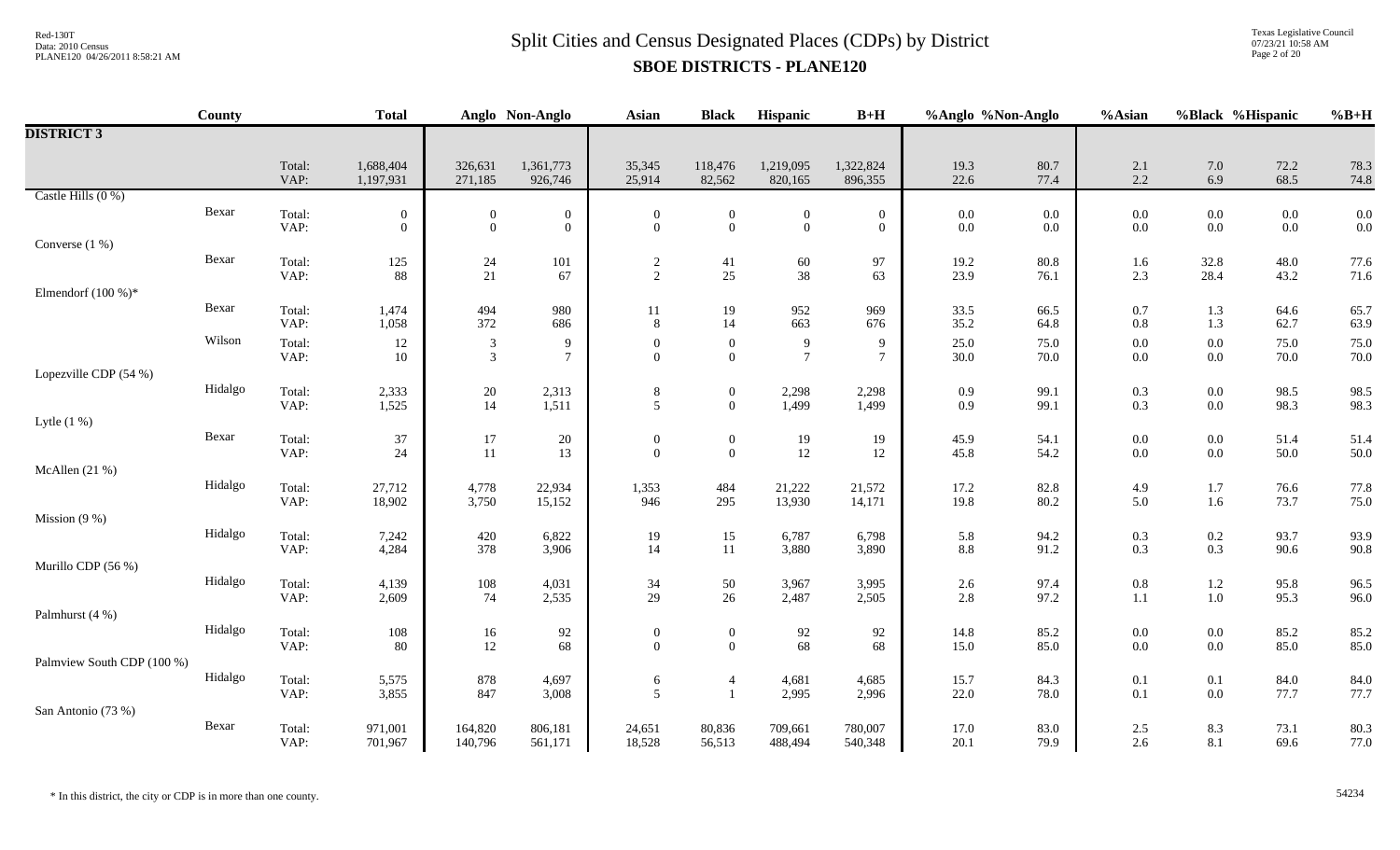Texas Legislative Council 07/23/21 10:58 AM Page 3 of 20

|                         | County    |                | <b>Total</b>   |                | Anglo Non-Anglo | Asian            | <b>Black</b>   | Hispanic       | $B+H$          | %Anglo %Non-Anglo |              | %Asian     | %Black %Hispanic |              | $%B+H$       |
|-------------------------|-----------|----------------|----------------|----------------|-----------------|------------------|----------------|----------------|----------------|-------------------|--------------|------------|------------------|--------------|--------------|
| <b>DISTRICT 3</b>       |           |                |                |                |                 |                  |                |                |                |                   |              |            |                  |              |              |
| Windcrest $(1\%)$       |           |                |                |                |                 |                  |                |                |                |                   |              |            |                  |              |              |
|                         | Bexar     | Total:         | $\sqrt{48}$    | 34             | 14              | $\boldsymbol{0}$ | $\frac{2}{2}$  | 12             | 14             | 70.8              | 29.2         | $0.0\,$    | $4.2$<br>$4.9$   | 25.0         | 29.2         |
|                         |           | VAP:           | 41             | $30\,$         | $11\,$          | $\overline{0}$   |                | 9              | 11             | 73.2              | 26.8         | 0.0        |                  | 22.0         | 26.8         |
| Yoakum (63 %)           |           |                |                |                |                 |                  |                |                |                |                   |              |            |                  |              |              |
|                         | Lavaca    | Total:<br>VAP: | 3,677          | 1,749<br>1,436 | 1,928<br>1,177  | 20<br>8          | 399<br>246     | 1,532<br>923   | 1,891<br>1,154 | 47.6<br>55.0      | 52.4<br>45.0 | 0.5<br>0.3 | 10.9<br>9.4      | 41.7<br>35.3 | 51.4<br>44.2 |
| <b>DISTRICT 4</b>       |           |                | 2,613          |                |                 |                  |                |                |                |                   |              |            |                  |              |              |
|                         |           |                |                |                |                 |                  |                |                |                |                   |              |            |                  |              |              |
|                         |           | Total:         | 1,677,829      | 193,742        | 1,484,087       | 63,556           | 551,212        | 881,826        | 1,416,967      | 11.5              | 88.5         | 3.8        | 32.9             | 52.6         | 84.5         |
|                         |           | VAP:           | 1,174,040      | 167,917        | 1,006,123       | 50,153           | 395,110        | 565,972        | 952,606        | 14.3              | 85.7         | 4.3        | 33.7             | 48.2         | 81.1         |
| Arcola (75 %)           |           |                |                |                |                 |                  |                |                |                |                   |              |            |                  |              |              |
|                         | Fort Bend | Total:         | 1,228          | 54             | 1,174           |                  | 408            | 773            | 1,169          | 4.4               | 95.6         | 0.1        | 33.2             | 62.9         | 95.2         |
|                         |           | VAP:           | 780            | 49             | 731             | $\boldsymbol{0}$ | 281            | 452            | 728            | 6.3               | 93.7         | $0.0\,$    | 36.0             | 57.9         | 93.3         |
| Atascocita CDP (14 %)   |           |                |                |                |                 |                  |                |                |                |                   |              |            |                  |              |              |
|                         | Harris    | Total:<br>VAP: | 9,142<br>7,012 | 2,747<br>2,282 | 6,395<br>4,730  | 183<br>141       | 3,209<br>2,465 | 3,065<br>2,160 | 6,157<br>4,541 | 30.0<br>32.5      | 70.0<br>67.5 | 2.0<br>2.0 | 35.1<br>35.2     | 33.5<br>30.8 | 67.3<br>64.8 |
| Channelview CDP (73 %)  |           |                |                |                |                 |                  |                |                |                |                   |              |            |                  |              |              |
|                         | Harris    | Total:         | 28,077         | 5,128          | 22,949          | 701              | 5,915          | 16,485         | 22,165         | 18.3              | 81.7         | 2.5        | 21.1             | 58.7         | 78.9         |
|                         |           | VAP:           | 18,278         | 4,116          | 14,162          | 504              | 3,800          | 9,883          | 13,584         | 22.5              | 77.5         | 2.8        | 20.8             | 54.1         | 74.3         |
| Fifth Street CDP (96 %) |           |                |                |                |                 |                  |                |                |                |                   |              |            |                  |              |              |
|                         | Fort Bend | Total:         | 2,397          | 51             | 2,346           | $\,8\,$          | 58             | 2,279          | 2,327          | 2.1               | 97.9         | 0.3        | 2.4              | 95.1         | 97.1         |
|                         |           | VAP:           | 1,544          | 40             | 1,504           | 5                | 46             | 1,450          | 1,491          | 2.6               | 97.4         | 0.3        | 3.0              | 93.9         | 96.6         |
| Houston $(52%)^*$       |           |                |                |                |                 |                  |                |                |                |                   |              |            |                  |              |              |
|                         | Fort Bend | Total:         | 33,990         | 783            | 33,207          | 305              | 22,415         | 10,852         | 32,849         | 2.3               | 97.7         | 0.9        | 65.9             | 31.9         | 96.6         |
|                         |           | VAP:           | 23,683         | 689            | 22,994          | 241              | 16,080         | 6,867          | 22,712         | 2.9               | 97.1         | $1.0\,$    | 67.9             | 29.0         | 95.9         |
|                         | Harris    | Total:         | 1,049,545      | 117,112        | 932,433         | 39,797           | 365,790        | 534,761        | 890,495        | $11.2\,$          | 88.8<br>86.2 | 3.8<br>4.3 | 34.9<br>35.9     | 51.0<br>46.6 | 84.8         |
| Humble $(29%)$          |           | VAP:           | 752,919        | 103,599        | 649,320         | 32,309           | 269,960        | 350,486        | 614,967        | 13.8              |              |            |                  |              | 81.7         |
|                         | Harris    | Total:         | 4,369          | 1,319          | 3,050           | 244              | 1,144          | 1,662          | 2,766          | 30.2              | 69.8         | 5.6        | 26.2             | 38.0         | 63.3         |
|                         |           | VAP:           | 3,192          | 1,138          | 2,054           | 190              | 799            | 1,058          | 1,835          | 35.7              | 64.3         | 6.0        | 25.0             | 33.1         | 57.5         |
| Missouri City (51 %)*   |           |                |                |                |                 |                  |                |                |                |                   |              |            |                  |              |              |
|                         | Harris    | Total:         | 5,603          | 559            | 5,044           | 382              | 2,962          | 1,752          | 4,656          | $10.0\,$          | 90.0         | 6.8        | 52.9             | 31.3         | 83.1         |
|                         |           | VAP:           | 4,071          | 513            | 3,558           | 317              | 2,118          | 1,148          | 3,233          | 12.6              | 87.4         | 7.8        | 52.0             | 28.2         | 79.4         |
|                         | Fort Bend | Total:         | 28,717         | 3,979          | 24,738          | 1,771            | 18,359         | 4,927          | 22,908         | 13.9              | 86.1         | $6.2\,$    | 63.9             | 17.2         | 79.8         |
|                         |           | VAP:           | 20,805         | 3,360          | 17,445          | 1,360            | 12,979         | 3,219          | 15,999         | 16.1              | 83.9         | 6.5        | 62.4             | 15.5         | 76.9         |
| Pasadena (40 %)         |           |                |                |                |                 |                  |                |                |                |                   |              |            |                  |              |              |
|                         | Harris    | Total:         | 59,389         | 8,768          | 50,621          | 403              | 1,386          | 49,077         | 50,075         | 14.8              | 85.2         | 0.7        | 2.3              | 82.6         | 84.3         |
|                         |           | VAP:           | 38,854         | 7,397          | 31,457          | 294              | 778            | 30,402         | 31,020         | 19.0              | 81.0         | 0.8        | 2.0              | 78.2         | 79.8         |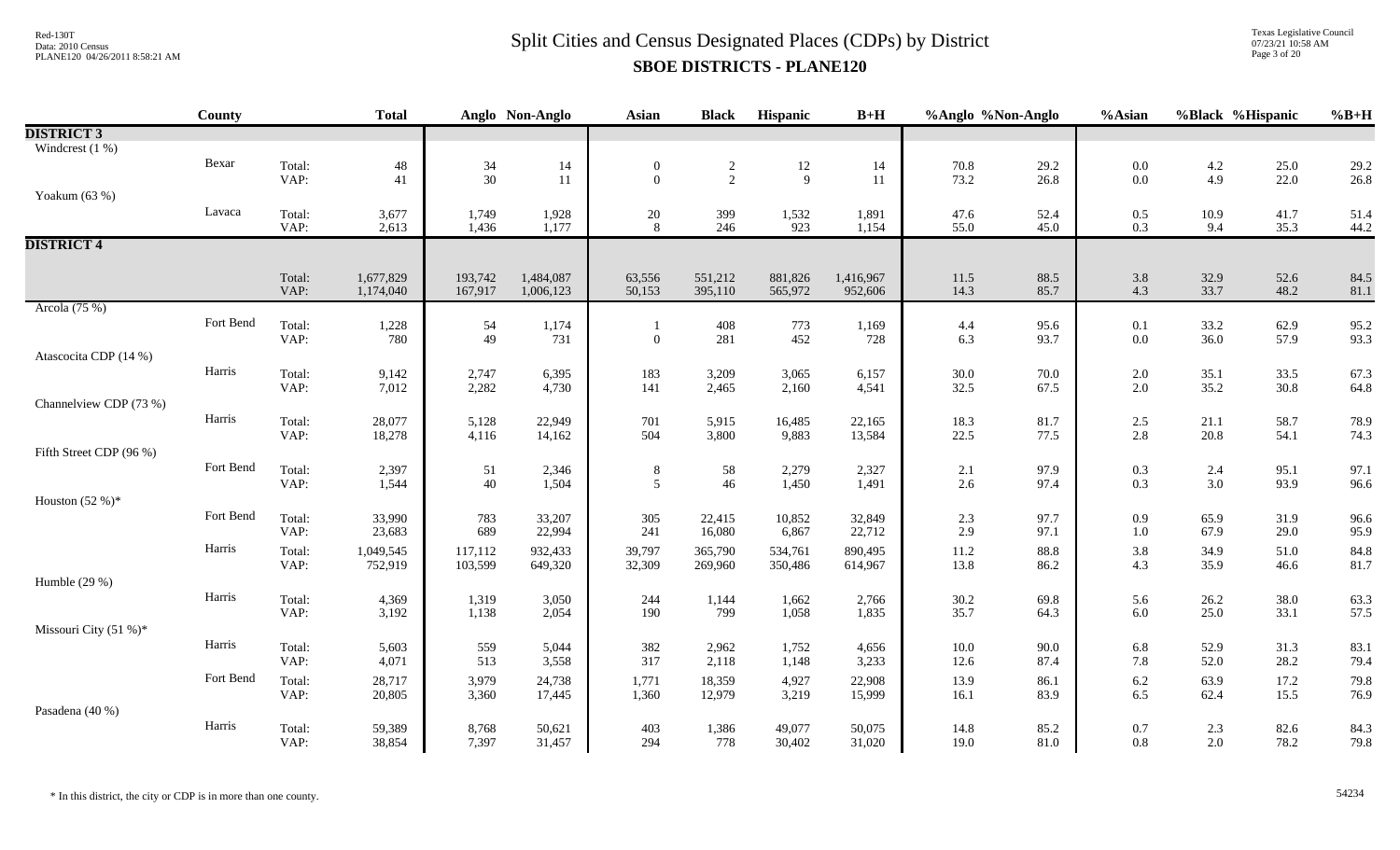Texas Legislative Council 07/23/21 10:58 AM Page 4 of 20

|                             | County    |                | <b>Total</b>                       |                                      | Anglo Non-Anglo                    | <b>Asian</b>                       | <b>Black</b>                       | Hispanic                           | $B+H$                              | %Anglo %Non-Anglo |                | %Asian             | %Black %Hispanic   |                    | $%B+H$         |
|-----------------------------|-----------|----------------|------------------------------------|--------------------------------------|------------------------------------|------------------------------------|------------------------------------|------------------------------------|------------------------------------|-------------------|----------------|--------------------|--------------------|--------------------|----------------|
| <b>DISTRICT 4</b>           |           |                |                                    |                                      |                                    |                                    |                                    |                                    |                                    |                   |                |                    |                    |                    |                |
| Pearland $(1\%)^*$          |           |                |                                    |                                      |                                    |                                    |                                    |                                    |                                    |                   |                |                    |                    |                    |                |
|                             | Harris    | Total:<br>VAP: | 90<br>70                           | 33<br>31                             | 57<br>39                           | $\overline{4}$<br>$\overline{4}$   | $27\,$<br>20                       | $26\,$<br>15                       | 53<br>35                           | 36.7<br>44.3      | 63.3<br>55.7   | 4.4<br>5.7         | $30.0\,$<br>28.6   | 28.9<br>21.4       | 58.9<br>50.0   |
|                             | Fort Bend | Total:<br>VAP: | 721<br>551                         | 168<br>132                           | 553<br>419                         | 237<br>184                         | 210<br>157                         | 110<br>81                          | 317<br>235                         | 23.3<br>24.0      | 76.7<br>76.0   | 32.9<br>33.4       | 29.1<br>28.5       | 15.3<br>14.7       | 44.0<br>42.6   |
| Sheldon CDP (99 %)          |           |                |                                    |                                      |                                    |                                    |                                    |                                    |                                    |                   |                |                    |                    |                    |                |
|                             | Harris    | Total:<br>VAP: | 1,974<br>1,260                     | 541<br>431                           | 1,433<br>829                       | 27<br>19                           | 64<br>41                           | 1,325<br>764                       | 1,384<br>802                       | 27.4<br>34.2      | 72.6<br>65.8   | 1.4<br>1.5         | $3.2\,$<br>3.3     | 67.1<br>60.6       | 70.1<br>63.7   |
| Sienna Plantation CDP (0 %) |           |                |                                    |                                      |                                    |                                    |                                    |                                    |                                    |                   |                |                    |                    |                    |                |
|                             | Fort Bend | Total:<br>VAP: | $\boldsymbol{0}$<br>$\overline{0}$ | $\boldsymbol{0}$<br>$\boldsymbol{0}$ | $\boldsymbol{0}$<br>$\overline{0}$ | $\mathbf{0}$<br>$\overline{0}$     | $\boldsymbol{0}$<br>$\overline{0}$ | $\boldsymbol{0}$<br>$\overline{0}$ | $\boldsymbol{0}$<br>$\overline{0}$ | 0.0<br>0.0        | 0.0<br>0.0     | $0.0\,$<br>$0.0\,$ | $0.0\,$<br>$0.0\,$ | $0.0\,$<br>$0.0\,$ | 0.0<br>0.0     |
| Spring CDP (0 %)            |           |                |                                    |                                      |                                    |                                    |                                    |                                    |                                    |                   |                |                    |                    |                    |                |
|                             | Harris    | Total:<br>VAP: | $\overline{0}$<br>$\overline{0}$   | $\boldsymbol{0}$<br>$\boldsymbol{0}$ | $\boldsymbol{0}$<br>$\mathbf{0}$   | $\mathbf{0}$<br>$\theta$           | $\boldsymbol{0}$<br>$\mathbf{0}$   | $\boldsymbol{0}$<br>$\mathbf{0}$   | $\mathbf{0}$<br>$\mathbf{0}$       | 0.0<br>$0.0\,$    | 0.0<br>0.0     | 0.0<br>$0.0\,$     | $0.0\,$<br>$0.0\,$ | $0.0\,$<br>$0.0\,$ | 0.0<br>0.0     |
| Stafford $(43%)$ *          |           |                |                                    |                                      |                                    |                                    |                                    |                                    |                                    |                   |                |                    |                    |                    |                |
|                             | Harris    | Total:<br>VAP: | 303<br>213                         | $90\,$<br>77                         | 213<br>136                         | 17<br>15                           | 12<br>5                            | 181<br>114                         | 192<br>119                         | 29.7<br>36.2      | 70.3<br>63.8   | 5.6<br>7.0         | $4.0\,$<br>2.3     | 59.7<br>53.5       | 63.4<br>55.9   |
|                             | Fort Bend | Total:<br>VAP: | 7,285<br>5,313                     | 1,598<br>1,362                       | 5,687<br>3,951                     | 1,044<br>813                       | 2,356<br>1,587                     | 2,331<br>1,554                     | 4,621<br>3,114                     | 21.9<br>25.6      | 78.1<br>74.4   | 14.3<br>15.3       | 32.3<br>29.9       | 32.0<br>29.2       | 63.4<br>58.6   |
| <b>DISTRICT 5</b>           |           |                |                                    |                                      |                                    |                                    |                                    |                                    |                                    |                   |                |                    |                    |                    |                |
|                             |           | Total:<br>VAP: | 1,689,618<br>1,283,748             | 938,063<br>767,246                   | 751,555<br>516,502                 | 63,868<br>47,333                   | 112,231<br>78,613                  | 576,632<br>386,432                 | 677,834<br>460,011                 | 55.5<br>59.8      | 44.5<br>40.2   | $3.8\,$<br>3.7     | $6.6\,$<br>6.1     | 34.1<br>30.1       | 40.1<br>35.8   |
| Austin $(62\%)^*$           |           |                |                                    |                                      |                                    |                                    |                                    |                                    |                                    |                   |                |                    |                    |                    |                |
|                             | Travis    | Total:<br>VAP: | 486,188<br>380,376                 | 228,125<br>197,441                   | 258,063<br>182,935                 | 26,784<br>21,846                   | 45,881<br>33,611                   | 186,611<br>126,953                 | 228,623<br>158,585                 | 46.9<br>51.9      | 53.1<br>48.1   | 5.5<br>5.7         | 9.4<br>$8.8\,$     | 38.4<br>33.4       | 47.0<br>41.7   |
|                             | Hays      | Total:<br>VAP: | 2<br>$\overline{2}$                | $\overline{c}$<br>2                  | $\boldsymbol{0}$<br>$\theta$       | $\boldsymbol{0}$<br>$\overline{0}$ | $\mathbf{0}$<br>$\overline{0}$     | $\boldsymbol{0}$<br>$\overline{0}$ | $\mathbf{0}$<br>$\overline{0}$     | 100.0<br>100.0    | 0.0<br>0.0     | $0.0\,$<br>0.0     | $0.0\,$<br>$0.0\,$ | $0.0\,$<br>$0.0\,$ | 0.0<br>0.0     |
| Castle Hills (100 %)        |           |                |                                    |                                      |                                    |                                    |                                    |                                    |                                    |                   |                |                    |                    |                    |                |
|                             | Bexar     | Total:<br>VAP: | 4,116<br>3,412                     | 2,375<br>2,133                       | 1,741<br>1,279                     | 93<br>73                           | 47<br>38                           | 1,601<br>1,161                     | 1,639<br>1,195                     | 57.7<br>62.5      | 42.3<br>37.5   | $2.3\,$<br>2.1     | $1.1\,$<br>$1.1\,$ | 38.9<br>34.0       | 39.8<br>35.0   |
| Converse (99 %)             |           |                |                                    |                                      |                                    |                                    |                                    |                                    |                                    |                   |                |                    |                    |                    |                |
|                             | Bexar     | Total:<br>VAP: | 18,073<br>12,536                   | 6,629<br>5,211                       | 11,444<br>7,325                    | 669<br>481                         | 4,261<br>2,686                     | 6,801<br>4,200                     | 10,694<br>6,741                    | 36.7<br>41.6      | 63.3<br>58.4   | 3.7<br>3.8         | 23.6<br>21.4       | 37.6<br>33.5       | 59.2<br>53.8   |
| Elmendorf $(0\%)$           |           |                |                                    |                                      |                                    |                                    |                                    |                                    |                                    |                   |                |                    |                    |                    |                |
|                             | Bexar     | Total:<br>VAP: | $\overline{2}$<br>$\overline{2}$   | $\overline{0}$<br>$\Omega$           | $\overline{c}$<br>2                | $\overline{0}$<br>$\theta$         | $\overline{1}$                     |                                    | $\overline{c}$<br>$\overline{2}$   | 0.0<br>0.0        | 100.0<br>100.0 | $0.0\,$<br>0.0     | 50.0<br>50.0       | 50.0<br>50.0       | 100.0<br>100.0 |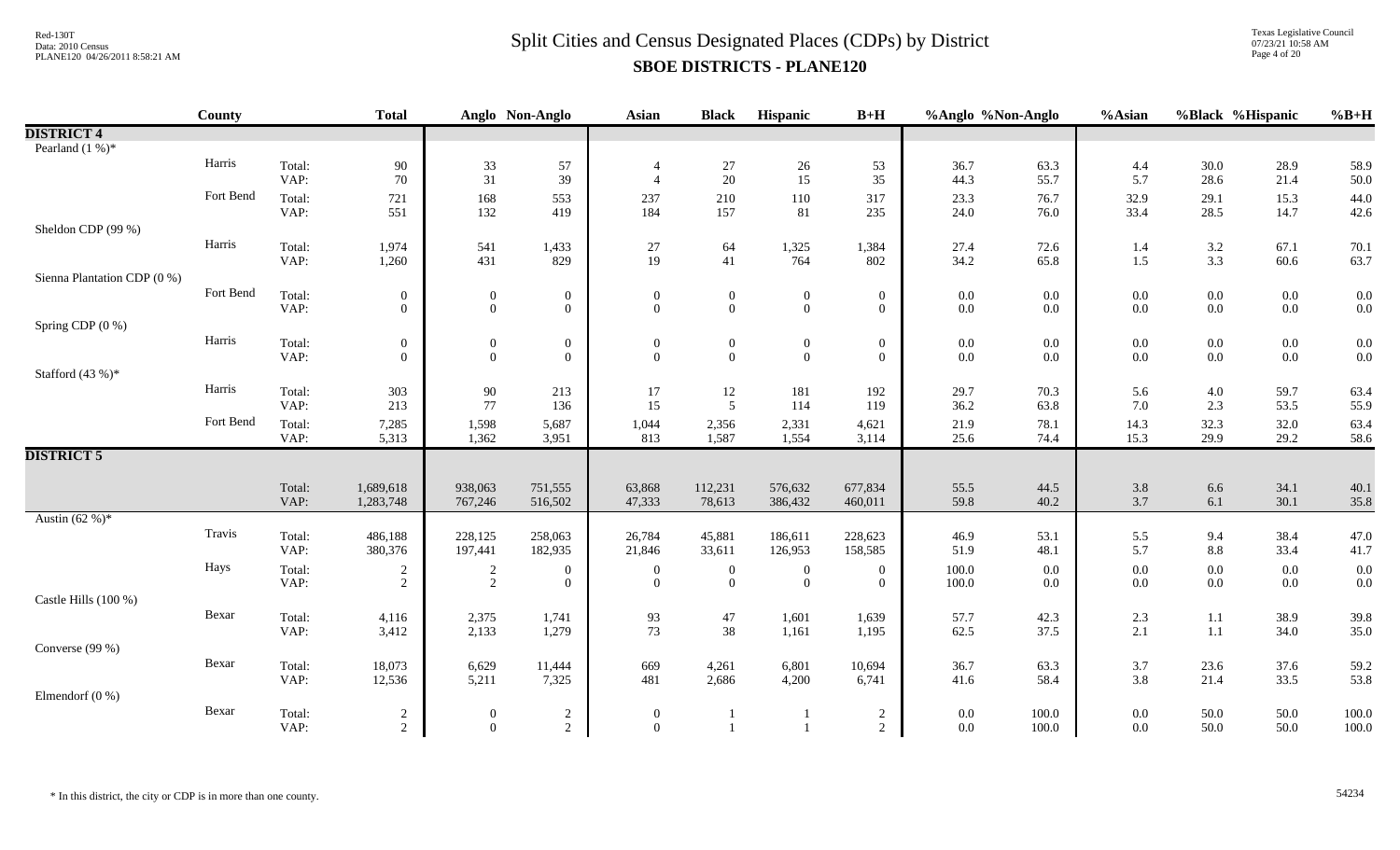Texas Legislative Council 07/23/21 10:58 AM Page 5 of 20

|                         | <b>County</b> |                | <b>Total</b>       |                      | Anglo Non-Anglo                | <b>Asian</b>                     | <b>Black</b>                       | Hispanic                       | $B+H$                            | %Anglo %Non-Anglo |              | %Asian       | %Black %Hispanic |              | $%B+H$       |
|-------------------------|---------------|----------------|--------------------|----------------------|--------------------------------|----------------------------------|------------------------------------|--------------------------------|----------------------------------|-------------------|--------------|--------------|------------------|--------------|--------------|
| <b>DISTRICT 5</b>       |               |                |                    |                      |                                |                                  |                                    |                                |                                  |                   |              |              |                  |              |              |
| Horseshoe Bay (78 %)    |               |                |                    |                      |                                |                                  |                                    |                                |                                  |                   |              |              |                  |              |              |
|                         | Llano         | Total:         | 2,682              | 2,493                | 189                            | $\frac{28}{17}$                  | $11\,$                             | 130                            | 141                              | 93.0              | 7.0          | 1.0          | $0.4\,$          | 4.8          | 5.3          |
|                         |               | VAP:           | 2,490              | 2,351                | 139                            |                                  | 10                                 | 95                             | 105                              | 94.4              | 5.6          | 0.7          | $0.4\,$          | 3.8          | 4.2          |
| Mustang Ridge (100 %)*  |               |                |                    |                      |                                |                                  |                                    |                                |                                  |                   |              |              |                  |              |              |
|                         | Caldwell      | Total:         | 427                | 156                  | 271                            | $\tau$                           | 5                                  | 258                            | 262                              | 36.5              | 63.5         | 1.6          | 1.2              | 60.4         | 61.4         |
|                         |               | VAP:           | 301                | 138                  | 163                            | $\overline{4}$                   | $\overline{4}$                     | 155                            | 158                              | 45.8              | 54.2         | 1.3          | 1.3              | 51.5         | 52.5         |
|                         | Travis        | Total:         | 434                | 130                  | 304                            |                                  | 9                                  | 292                            | 299                              | 30.0              | 70.0         | 0.2          | $2.1\,$          | 67.3         | 68.9         |
|                         |               | VAP:           | 301                | 101                  | 200                            |                                  | 5                                  | 192                            | 195                              | 33.6              | 66.4         | 0.3          | 1.7              | 63.8         | 64.8         |
| San Antonio (27 %)*     | Bexar         |                |                    |                      |                                |                                  |                                    |                                |                                  |                   |              |              |                  |              |              |
|                         |               | Total:<br>VAP: | 356,380<br>269,420 | 188,268<br>152,051   | 168,112<br>117,369             | 17,972<br>12,547                 | 21,912<br>15,095                   | 129,286<br>89,323              | 148,742<br>103,322               | 52.8<br>56.4      | 47.2<br>43.6 | 5.0<br>4.7   | 6.1<br>5.6       | 36.3<br>33.2 | 41.7<br>38.3 |
|                         | Comal         | Total:         | $\Omega$           |                      |                                |                                  |                                    |                                |                                  | $0.0\,$           | 0.0          | 0.0          | $0.0\,$          | $0.0\,$      | 0.0          |
|                         |               | VAP:           | $\Omega$           | $\theta$<br>$\Omega$ | $\overline{0}$<br>$\mathbf{0}$ | $\overline{0}$<br>$\overline{0}$ | $\boldsymbol{0}$<br>$\overline{0}$ | $\mathbf{0}$<br>$\overline{0}$ | $\overline{0}$<br>$\overline{0}$ | $0.0\,$           | 0.0          | 0.0          | $0.0\,$          | $0.0\,$      | 0.0          |
| Webberville (35 %)      |               |                |                    |                      |                                |                                  |                                    |                                |                                  |                   |              |              |                  |              |              |
|                         | Travis        | Total:         | 139                | 64                   | 75                             | $\overline{0}$                   |                                    | 56                             | 75                               | 46.0              | 54.0         | $0.0\,$      | 13.7             | 40.3         | 54.0         |
|                         |               | VAP:           | 110                | 50                   | 60                             | $\theta$                         | $\frac{19}{17}$                    | 43                             | 60                               | 45.5              | 54.5         | $0.0\,$      | 15.5             | 39.1         | 54.5         |
| Windcrest (99 %)        |               |                |                    |                      |                                |                                  |                                    |                                |                                  |                   |              |              |                  |              |              |
|                         | Bexar         | Total:         | 5,316              | 3,049                | 2,267                          | 272                              | 722                                | 1,288                          | 1,979                            | 57.4              | 42.6         | 5.1          | 13.6             | 24.2         | 37.2         |
|                         |               | VAP:           | 4,478              | 2,785                | 1,693                          | 202                              | 558                                | 926                            | 1,468                            | 62.2              | 37.8         | 4.5          | 12.5             | 20.7         | 32.8         |
| <b>DISTRICT 6</b>       |               |                |                    |                      |                                |                                  |                                    |                                |                                  |                   |              |              |                  |              |              |
|                         |               |                |                    |                      |                                |                                  |                                    |                                |                                  |                   |              |              |                  |              |              |
|                         |               | Total:         | 1,682,301          | 750,027              | 932,274                        | 177,670                          | 211,125                            | 548,266                        | 747,495                          | 44.6              | 55.4         | $10.6\,$     | 12.5             | 32.6         | 44.4         |
| Cinco Ranch CDP (16 %)  |               | VAP:           | 1,250,061          | 602,875              | 647,186                        | 134,391                          | 146,870                            | 366,329                        | 506,630                          | 48.2              | 51.8         | 10.8         | 11.7             | 29.3         | 40.5         |
|                         | Harris        |                |                    |                      |                                |                                  |                                    |                                |                                  |                   |              |              |                  |              |              |
|                         |               | Total:<br>VAP: | 2,838<br>2,055     | 1,992<br>1,470       | 846<br>585                     | 320<br>209                       | 177<br>119                         | 346<br>253                     | 521<br>371                       | 70.2<br>71.5      | 29.8<br>28.5 | 11.3<br>10.2 | 6.2<br>5.8       | 12.2<br>12.3 | 18.4<br>18.1 |
| Houston $(41\%)$        |               |                |                    |                      |                                |                                  |                                    |                                |                                  |                   |              |              |                  |              |              |
|                         | Harris        | Total:         | 862,311            | 322,104              | 540,207                        | 86,210                           | 113,994                            | 344,359                        | 451,086                          | 37.4              | 62.6         | 10.0         | 13.2             | 39.9         | 52.3         |
|                         |               | VAP:           | 666,151            | 278,914              | 387,237                        | 69,128                           | 83,053                             | 236,691                        | 315,338                          | 41.9              | 58.1         | 10.4         | 12.5             | 35.5         | 47.3         |
| Katy $(0\%)$            |               |                |                    |                      |                                |                                  |                                    |                                |                                  |                   |              |              |                  |              |              |
|                         | Harris        | Total:         | $\boldsymbol{0}$   | $\boldsymbol{0}$     | $\boldsymbol{0}$               | $\boldsymbol{0}$                 | $\boldsymbol{0}$                   | $\boldsymbol{0}$               | $\boldsymbol{0}$                 | 0.0               | $0.0\,$      | 0.0          | $0.0\,$          | $0.0\,$      | 0.0          |
|                         |               | VAP:           | $\Omega$           | $\overline{0}$       | $\mathbf{0}$                   | $\theta$                         | $\overline{0}$                     | $\mathbf{0}$                   | $\theta$                         | $0.0\,$           | 0.0          | 0.0          | 0.0              | $0.0\,$      | 0.0          |
| Mission Bend CDP (34 %) |               |                |                    |                      |                                |                                  |                                    |                                |                                  |                   |              |              |                  |              |              |
|                         | Harris        | Total:         | 12,416             | 1,796                | 10,620                         | 1,972                            | 3,708                              | 5,073                          | 8,624                            | 14.5              | 85.5         | 15.9         | 29.9             | 40.9         | 69.5         |
|                         |               | VAP:           | 8,835              | 1,518                | 7,317                          | 1,550                            | 2,486                              | 3,346                          | 5,744                            | 17.2              | 82.8         | 17.5         | 28.1             | 37.9         | 65.0         |
| The Woodlands CDP (3 %) |               |                |                    |                      |                                |                                  |                                    |                                |                                  |                   |              |              |                  |              |              |
|                         | Harris        | Total:         | 2,362              | 1,534                | 828                            | 196                              | 55                                 | 567                            | 616                              | 64.9              | 35.1         | 8.3          | 2.3              | 24.0         | 26.1         |
|                         |               | VAP:           | 1,595              | 1,108                | 487                            | 122                              | 34                                 | 326                            | 356                              | 69.5              | 30.5         | 7.6          | 2.1              | 20.4         | 22.3         |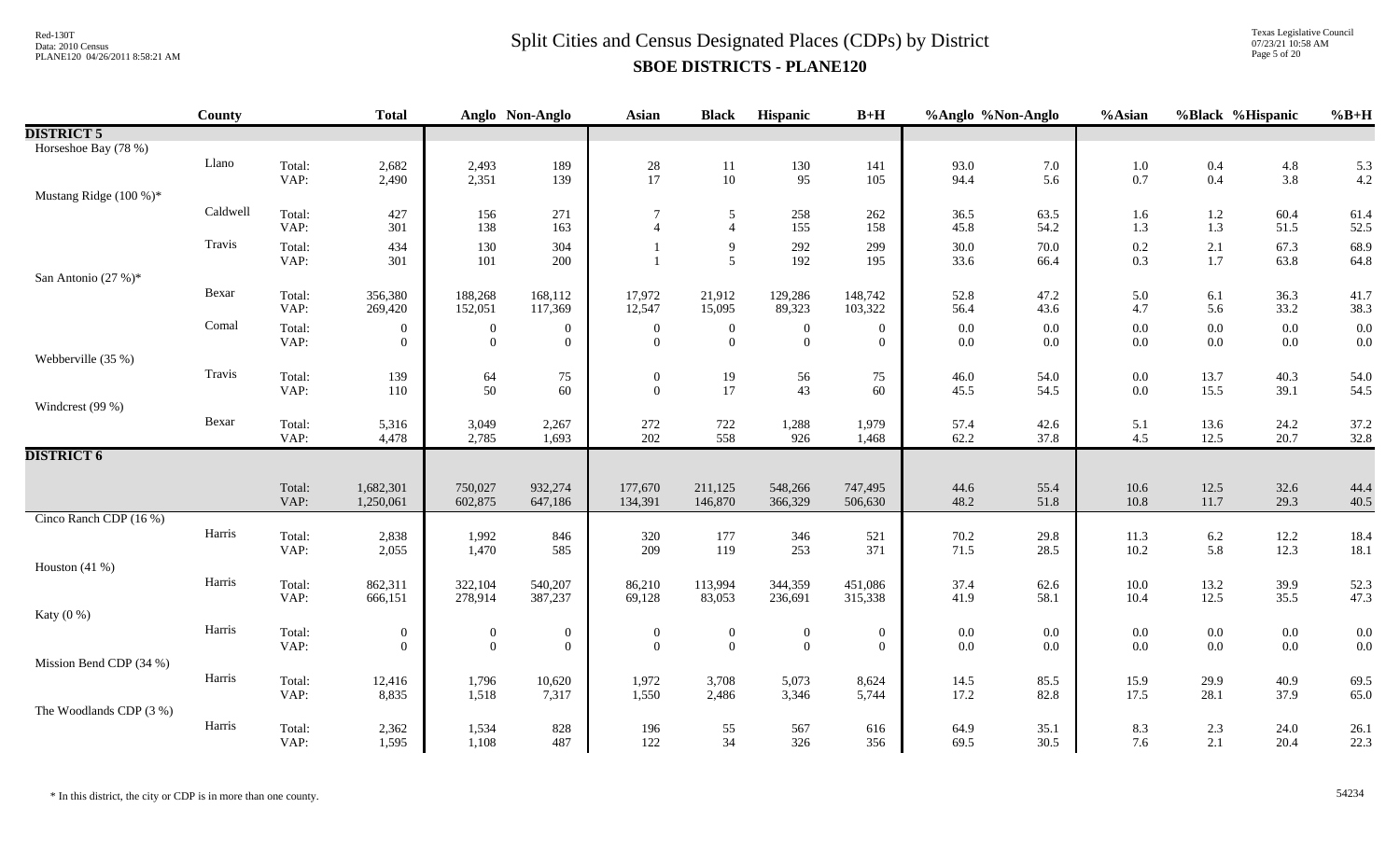Texas Legislative Council 07/23/21 10:58 AM Page 6 of 20

|                                              | <b>County</b> |                | <b>Total</b>           |                    | Anglo Non-Anglo    | <b>Asian</b>       | <b>Black</b>       | Hispanic           | $B+H$              | %Anglo %Non-Anglo |              | %Asian            | %Black %Hispanic |                   | $%B+H$       |
|----------------------------------------------|---------------|----------------|------------------------|--------------------|--------------------|--------------------|--------------------|--------------------|--------------------|-------------------|--------------|-------------------|------------------|-------------------|--------------|
| <b>DISTRICT 6</b>                            |               |                |                        |                    |                    |                    |                    |                    |                    |                   |              |                   |                  |                   |              |
| Tomball (100 %)                              |               |                |                        |                    |                    |                    |                    |                    |                    |                   |              |                   |                  |                   |              |
|                                              | Harris        | Total:         | 10,753                 | 7,908              | 2,845              | 160                | 749                | 1,830              | 2,548              | 73.5              | 26.5         | 1.5               | 7.0              | 17.0              | 23.7         |
|                                              |               | VAP:           | 8,312                  | 6,408              | 1,904              | 110                | 500                | 1,195              | 1,681              | 77.1              | 22.9         | 1.3               | 6.0              | 14.4              | 20.2         |
| <b>DISTRICT 7</b>                            |               |                |                        |                    |                    |                    |                    |                    |                    |                   |              |                   |                  |                   |              |
|                                              |               |                |                        |                    |                    |                    |                    |                    |                    |                   |              |                   |                  |                   |              |
|                                              |               | Total:<br>VAP: | 1,685,861<br>1,234,938 | 919,642<br>714,124 | 766,219<br>520,814 | 144,267<br>101,298 | 281,844<br>196,653 | 337,445<br>217,700 | 611,656<br>410,962 | 54.6<br>57.8      | 45.4<br>42.2 | 8.6<br>8.2        | 16.7<br>15.9     | $20.0\,$<br>17.6  | 36.3<br>33.3 |
| Arcola $(25%)$                               |               |                |                        |                    |                    |                    |                    |                    |                    |                   |              |                   |                  |                   |              |
|                                              | Fort Bend     | Total:         | 414                    | 74                 | 340                | $18\,$             | 72                 | 252                | 323                | 17.9              | 82.1         | $4.3$             | 17.4             | 60.9              | 78.0         |
|                                              |               | VAP:           | 264                    | 56                 | 208                | 12                 | 40                 | 157                | 196                | 21.2              | 78.8         | 4.5               | 15.2             | 59.5              | 74.2         |
| Baytown (6 %)                                |               |                |                        |                    |                    |                    |                    |                    |                    |                   |              |                   |                  |                   |              |
|                                              | Chambers      | Total:         | 4,116                  | 2,860              | 1,256              | 96                 | 403                | 750                | 1,146              | 69.5              | 30.5         | $\frac{2.3}{1.7}$ | 9.8              | 18.2              | 27.8         |
|                                              |               | VAP:           | 3,053                  | 2,245              | 808                | 53                 | 279                | 461                | 738                | 73.5              | 26.5         |                   | 9.1              | 15.1              | 24.2         |
| <b>Big Thicket Lake Estates CDP</b><br>(57%) |               |                |                        |                    |                    |                    |                    |                    |                    |                   |              |                   |                  |                   |              |
|                                              | Liberty       | Total:         | 423                    | 381                | 42                 | $\boldsymbol{0}$   | $\overline{4}$     | 35                 | 39                 | 90.1              | 9.9          | $0.0\,$           | 0.9              | $\frac{8.3}{5.2}$ | 9.2          |
|                                              |               | VAP:           | 326                    | 305                | 21                 | $\mathbf{0}$       |                    | 17                 | $18\,$             | 93.6              | 6.4          | 0.0               | 0.3              |                   | 5.5          |
| Cinco Ranch CDP (84 %)                       |               |                |                        |                    |                    |                    |                    |                    |                    |                   |              |                   |                  |                   |              |
|                                              | Fort Bend     | Total:<br>VAP: | 15,436                 | 10,545             | 4,891              | 2,282              | 596<br>377         | 2,003              | 2,547              | 68.3              | 31.7         | 14.8<br>13.7      | 3.9<br>3.6       | 13.0              | 16.5         |
| Cleveland (100 %)                            |               |                | 10,465                 | 7,428              | 3,037              | 1,431              |                    | 1,193              | 1,547              | 71.0              | 29.0         |                   |                  | 11.4              | 14.8         |
|                                              | Liberty       | Total:         | 7,666                  | 3,501              | 4,165              | 126                | 1,920              | 2,131              | 4,004              | 45.7              | 54.3         | 1.6               | 25.0             | 27.8              | 52.2         |
|                                              |               | VAP:           | 5,614                  | 2,800              | 2,814              | 92                 | 1,384              | 1,332              | 2,693              | 49.9              | 50.1         | 1.6               | 24.7             | 23.7              | 48.0         |
| Fifth Street CDP (4 %)                       |               |                |                        |                    |                    |                    |                    |                    |                    |                   |              |                   |                  |                   |              |
|                                              | Fort Bend     | Total:         | 89                     | 10                 | 79                 |                    | $\boldsymbol{0}$   | $78\,$             | 78                 | $11.2\,$          | 88.8         | $1.1\,$           | $0.0\,$          | 87.6              | 87.6         |
|                                              |               | VAP:           | 65                     | 10                 | 55                 | $\mathbf{1}$       | $\mathbf{0}$       | 54                 | 54                 | 15.4              | 84.6         | 1.5               | $0.0\,$          | 83.1              | 83.1         |
| Friendswood (71 %)                           |               |                |                        |                    |                    |                    |                    |                    |                    |                   |              |                   |                  |                   |              |
|                                              | Galveston     | Total:         | 25,510                 | 21,031             | 4,479              | 1,237              | 522                | 2,541              | 3,039              | 82.4              | 17.6         | 4.8               | $2.0\,$          | $10.0\,$          | 11.9         |
|                                              |               | VAP:           | 18,428                 | 15,512             | 2,916              | 820                | 351                | 1,597              | 1,933              | 84.2              | 15.8         | 4.4               | 1.9              | 8.7               | 10.5         |
| Houston $(0\%)$                              |               |                |                        |                    |                    |                    |                    |                    |                    |                   |              |                   |                  |                   |              |
|                                              | Fort Bend     | Total:         | 4,134                  | 1,273              | 2,861              | 925                | 805                | 1,173              | 1,928              | 30.8              | 69.2         | 22.4              | 19.5             | 28.4              | 46.6         |
|                                              |               | VAP:           | 2,920                  | 948                | 1,972              | 673                | 559                | 743                | 1,283              | 32.5              | 67.5         | 23.0              | 19.1             | 25.4              | 43.9         |
| Katy (12 %)                                  | Fort Bend     |                |                        |                    |                    |                    |                    |                    |                    |                   |              |                   |                  |                   |              |
|                                              |               | Total:<br>VAP: | 1,668<br>1,242         | 1,019<br>799       | 649<br>443         | 56<br>39           | 220<br>150         | 366<br>249         | 584<br>398         | 61.1<br>64.3      | 38.9<br>35.7 | 3.4<br>3.1        | 13.2<br>12.1     | 21.9<br>20.0      | 35.0<br>32.0 |
| League City (98 %)                           |               |                |                        |                    |                    |                    |                    |                    |                    |                   |              |                   |                  |                   |              |
|                                              | Galveston     | Total:         | 81,998                 | 56,074             | 25,924             | 5,127              | 6,389              | 14,188             | 20,277             | 68.4              | 31.6         | 6.3               | 7.8              | 17.3              | 24.7         |
|                                              |               | VAP:           | 58,556                 | 41,610             | 16,946             | 3,497              | 4,212              | 8,931              | 13,010             | 71.1              | 28.9         | 6.0               | 7.2              | 15.3              | 22.2         |
|                                              |               |                |                        |                    |                    |                    |                    |                    |                    |                   |              |                   |                  |                   |              |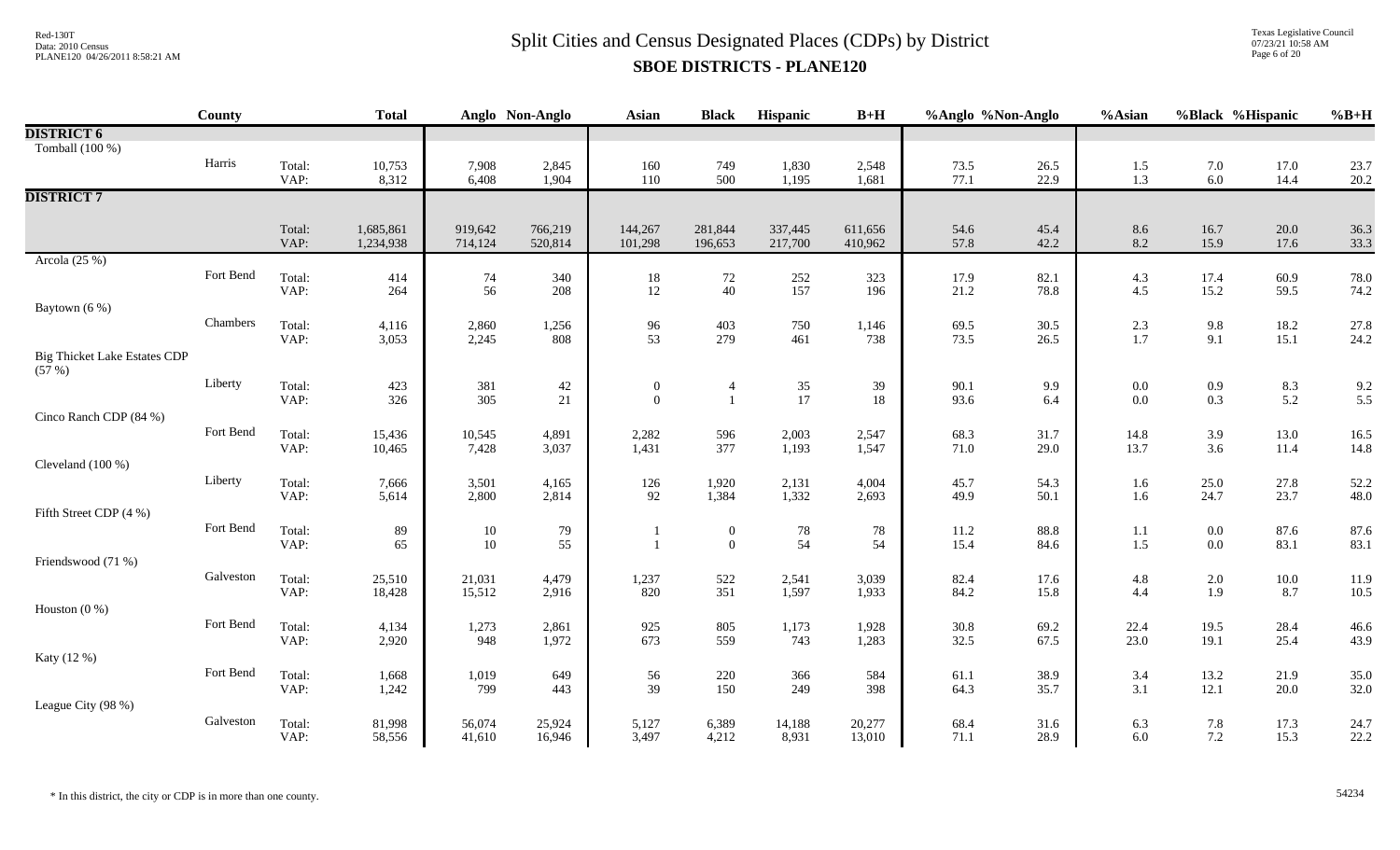Texas Legislative Council 07/23/21 10:58 AM Page 7 of 20

|                                              | <b>County</b>   |                | <b>Total</b>     |                  | Anglo Non-Anglo  | <b>Asian</b>   | <b>Black</b>     | Hispanic         | $B+H$            | %Anglo %Non-Anglo |              | %Asian       |              | %Black %Hispanic | $%B+H$       |
|----------------------------------------------|-----------------|----------------|------------------|------------------|------------------|----------------|------------------|------------------|------------------|-------------------|--------------|--------------|--------------|------------------|--------------|
| <b>DISTRICT 7</b>                            |                 |                |                  |                  |                  |                |                  |                  |                  |                   |              |              |              |                  |              |
| Mission Bend CDP (66 %)                      |                 |                |                  |                  |                  |                |                  |                  |                  |                   |              |              |              |                  |              |
|                                              | Fort Bend       | Total:         | 24,085           | 3,179            | 20,906           | 3,927          | 7,559            | 9,645            | 16,943           | 13.2              | 86.8         | 16.3         | 31.4         | 40.0             | 70.3         |
|                                              |                 | VAP:           | 16,540           | 2,573            | 13,967           | 2,950          | 4,827            | 6,273            | 10,974           | 15.6              | 84.4         | 17.8         | 29.2         | 37.9             | 66.3         |
| Missouri City (49 %)                         |                 |                |                  |                  |                  |                |                  |                  |                  |                   |              |              |              |                  |              |
|                                              | Fort Bend       | Total:         | 33,038           | 12,253           | 20,785           | 9,548          | 7,642            | 3,627            | 11,140           | 37.1              | 62.9         | 28.9         | 23.1         | 11.0             | 33.7         |
| Pearland (95 %)                              |                 | VAP:           | 24,819           | 9,867            | 14,952           | 6,883          | 5,562            | 2,465            | 7,952            | 39.8              | 60.2         | 27.7         | 22.4         | 9.9              | 32.0         |
|                                              | <b>Brazoria</b> | Total:         | 86,706           | 41,981           | 44,725           | 11,518         | 15,318           | 17,895           | 32,798           | 48.4              | 51.6         | 13.3         | 17.7         | 20.6             | 37.8         |
|                                              |                 | VAP:           | 60,657           | 31,238           | 29,419           | 7,781          | 10,180           | 11,255           | 21,274           | 51.5              | 48.5         | 12.8         | 16.8         | 18.6             | 35.1         |
| Seabrook $(0\%)^*$                           |                 |                |                  |                  |                  |                |                  |                  |                  |                   |              |              |              |                  |              |
|                                              | Chambers        | Total:         | $\boldsymbol{0}$ | 0                | $\boldsymbol{0}$ | $\overline{0}$ | $\overline{0}$   | $\boldsymbol{0}$ | $\boldsymbol{0}$ | $0.0\,$           | 0.0          | $0.0\,$      | $0.0\,$      | $0.0\,$          | 0.0          |
|                                              |                 | VAP:           | $\overline{0}$   | $\mathbf{0}$     | $\overline{0}$   | $\overline{0}$ | $\overline{0}$   | $\boldsymbol{0}$ | $\overline{0}$   | $0.0\,$           | $0.0\,$      | $0.0\,$      | $0.0\,$      | $0.0\,$          | 0.0          |
|                                              | Galveston       | Total:         | $\mathbf{0}$     | $\boldsymbol{0}$ | $\boldsymbol{0}$ | $\overline{0}$ | $\overline{0}$   | $\boldsymbol{0}$ | $\mathbf{0}$     | $0.0\,$           | 0.0          | $0.0\,$      | $0.0\,$      | $0.0\,$          | 0.0          |
|                                              |                 | VAP:           | $\overline{0}$   | $\overline{0}$   | $\overline{0}$   | $\mathbf{0}$   | $\overline{0}$   | $\mathbf{0}$     | $\overline{0}$   | $0.0\,$           | $0.0\,$      | $0.0\,$      | $0.0\,$      | $0.0\,$          | 0.0          |
| Shoreacres $(0\%)$                           |                 |                |                  |                  |                  |                |                  |                  |                  |                   |              |              |              |                  |              |
|                                              | Chambers        | Total:         | $\mathbf{0}$     | $\boldsymbol{0}$ | $\boldsymbol{0}$ | $\overline{0}$ | $\boldsymbol{0}$ | $\boldsymbol{0}$ | $\boldsymbol{0}$ | 0.0               | $0.0\,$      | $0.0\,$      | $0.0\,$      | $0.0\,$          | 0.0          |
|                                              |                 | VAP:           | $\Omega$         | $\mathbf{0}$     | $\boldsymbol{0}$ | $\mathbf{0}$   | $\mathbf{0}$     | $\boldsymbol{0}$ | $\overline{0}$   | $0.0\,$           | $0.0\,$      | $0.0\,$      | $0.0\,$      | $0.0\,$          | 0.0          |
| Sienna Plantation CDP (100 %)                |                 |                |                  |                  |                  |                |                  |                  |                  |                   |              |              |              |                  |              |
|                                              | Fort Bend       | Total:<br>VAP: | 13,721<br>8,508  | 7,807<br>4,890   | 5,914<br>3,618   | 1,659<br>1,042 | 2,604<br>1,632   | 1,665<br>944     | 4,208<br>2,545   | 56.9<br>57.5      | 43.1<br>42.5 | 12.1<br>12.2 | 19.0<br>19.2 | 12.1<br>$11.1\,$ | 30.7<br>29.9 |
| Stafford (57 %)                              |                 |                |                  |                  |                  |                |                  |                  |                  |                   |              |              |              |                  |              |
|                                              | Fort Bend       | Total:         | 10,105           | 2,284            | 7,821            | 3,193          | 2,676            | 2,078            | 4,634            | 22.6              | 77.4         | 31.6         | 26.5         | 20.6             | 45.9         |
|                                              |                 | VAP:           | 7,779            | 1,986            | 5,793            | 2,546          | 1,908            | 1,389            | 3,238            | 25.5              | 74.5         | 32.7         | 24.5         | 17.9             | 41.6         |
| <b>DISTRICT 8</b>                            |                 |                |                  |                  |                  |                |                  |                  |                  |                   |              |              |              |                  |              |
|                                              |                 |                |                  |                  |                  |                |                  |                  |                  |                   |              |              |              |                  |              |
|                                              |                 | Total:         | 1,682,598        | 989,084          | 693,514          | 67,856         | 181,999          | 439,416          | 613,126          | 58.8              | 41.2         | $4.0\,$      | $10.8\,$     | 26.1             | 36.4         |
|                                              |                 | VAP:           | 1,234,692        | 778,766          | 455,926          | 49,039         | 122,855          | 278,029          | 397,042          | 63.1              | 36.9         | 4.0          | $10.0\,$     | 22.5             | 32.2         |
| Atascocita CDP (86 %)                        |                 |                |                  |                  |                  |                |                  |                  |                  |                   |              |              |              |                  |              |
|                                              | Harris          | Total:         | 56,702           | 32,441           | 24,261           | 2,246          | 10,066           | 11,962           | 21,641           | 57.2              | 42.8         | 4.0          | 17.8         | 21.1             | 38.2         |
|                                              |                 | VAP:           | 39,039           | 23,630           | 15,409           | 1,507          | 6,426            | 7,348            | 13,619           | 60.5              | 39.5         | 3.9          | 16.5         | 18.8             | 34.9         |
| Baytown (94 %)                               | Harris          |                |                  |                  |                  |                |                  |                  |                  |                   |              |              |              |                  |              |
|                                              |                 | Total:<br>VAP: | 67,686<br>47,774 | 24,943<br>20,359 | 42,743<br>27,415 | 1,165<br>880   | 11,295<br>7,552  | 30,406<br>18,920 | 41,191<br>26,235 | 36.9<br>42.6      | 63.1<br>57.4 | 1.7<br>1.8   | 16.7<br>15.8 | 44.9<br>39.6     | 60.9<br>54.9 |
| <b>Big Thicket Lake Estates CDP</b><br>(43%) |                 |                |                  |                  |                  |                |                  |                  |                  |                   |              |              |              |                  |              |
|                                              | Polk            | Total:         | 319              | 279              | 40               | 5              |                  | 20               | 21               | 87.5              | 12.5         | 1.6          | 0.3          | 6.3              | 6.6          |
|                                              |                 | VAP:           | 255              | 224              | 31               | 5              | $\overline{0}$   | 13               | 13               | 87.8              | 12.2         | 2.0          | 0.0          | 5.1              | 5.1          |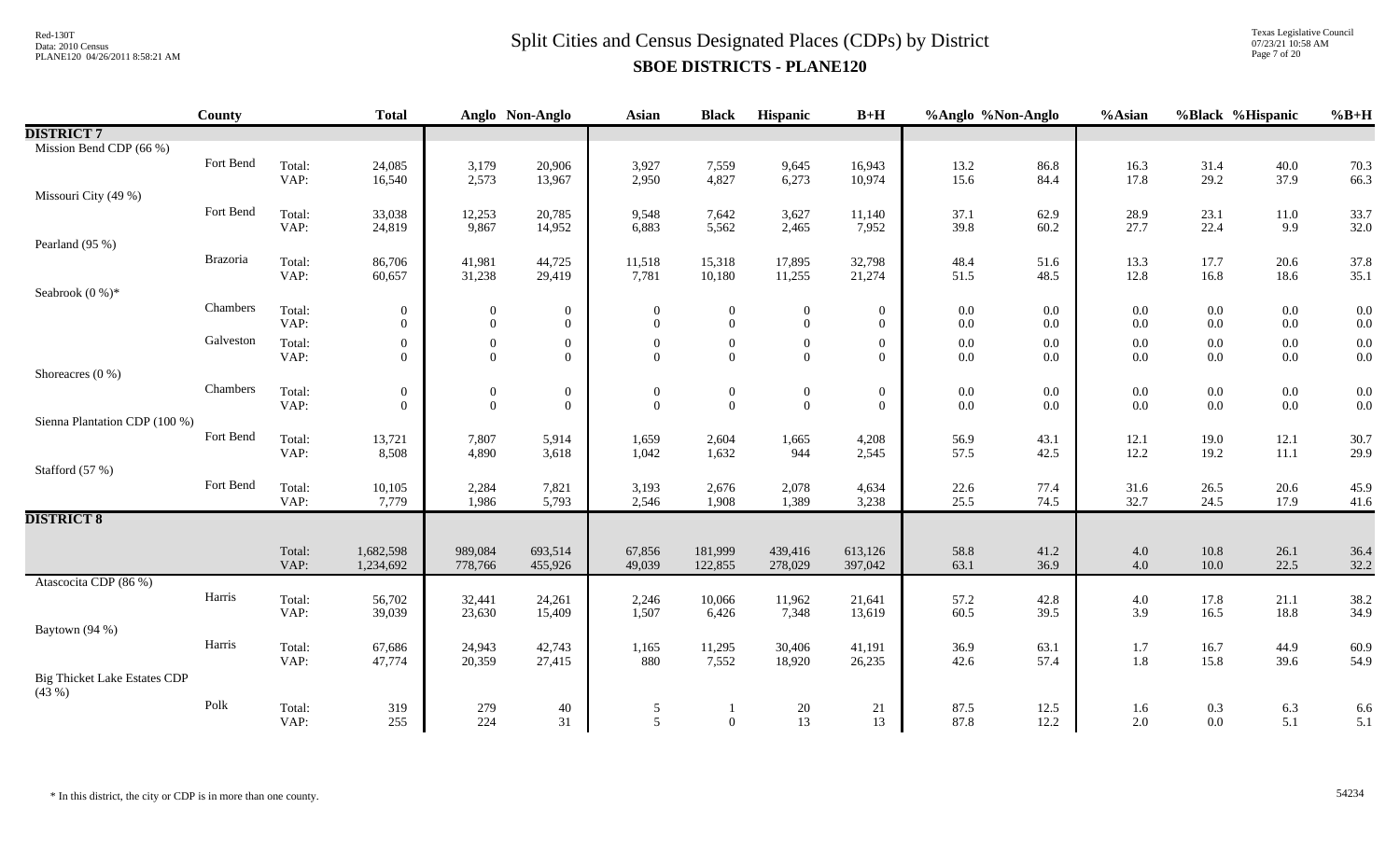Texas Legislative Council 07/23/21 10:58 AM Page 8 of 20

|                        | County            |                | <b>Total</b>     |                     | Anglo Non-Anglo                    | <b>Asian</b>                 | <b>Black</b>                     | Hispanic                         | $B+H$                              | %Anglo %Non-Anglo  |                    | %Asian             | %Black %Hispanic   |                    | $%B+H$       |
|------------------------|-------------------|----------------|------------------|---------------------|------------------------------------|------------------------------|----------------------------------|----------------------------------|------------------------------------|--------------------|--------------------|--------------------|--------------------|--------------------|--------------|
| <b>DISTRICT 8</b>      |                   |                |                  |                     |                                    |                              |                                  |                                  |                                    |                    |                    |                    |                    |                    |              |
| Channelview CDP (27 %) |                   |                |                  |                     |                                    |                              |                                  |                                  |                                    |                    |                    |                    |                    |                    |              |
|                        | Harris            | Total:         | 10,212           | 3,355               | 6,857                              | $45\,$                       | 176                              | 6,615                            | 6,739                              | 32.9               | 67.1               | $0.4\,$            | $1.7\,$            | 64.8               | 66.0         |
|                        |                   | VAP:           | 6,796            | 2,726               | 4,070                              | 33                           | 107                              | 3,894                            | 3,975                              | 40.1               | 59.9               | 0.5                | 1.6                | 57.3               | 58.5         |
| Cleveland $(0\%)$      |                   |                |                  |                     |                                    |                              |                                  |                                  |                                    |                    |                    |                    |                    |                    |              |
|                        | Montgomery Total: | VAP:           | 9<br>8           | 9<br>$8\phantom{.}$ | $\boldsymbol{0}$<br>$\overline{0}$ | $\boldsymbol{0}$<br>$\theta$ | $\boldsymbol{0}$<br>$\mathbf{0}$ | $\boldsymbol{0}$<br>$\mathbf{0}$ | $\boldsymbol{0}$<br>$\overline{0}$ | $100.0\,$<br>100.0 | $0.0\,$<br>$0.0\,$ | $0.0\,$<br>$0.0\,$ | $0.0\,$<br>$0.0\,$ | $0.0\,$<br>$0.0\,$ | 0.0<br>0.0   |
| Friendswood (29 %)     |                   |                |                  |                     |                                    |                              |                                  |                                  |                                    |                    |                    |                    |                    |                    |              |
|                        | Harris            | Total:         | 10,295           | 6,702               | 3,593                              | 757                          | 878                              | 1,929                            | 2,768                              | 65.1               | 34.9               | 7.4                | 8.5                | 18.7               | 26.9         |
|                        |                   | VAP:           | 7,530            | 5,160               | 2,370                              | 529                          | 564                              | 1,231                            | 1,784                              | 68.5               | 31.5               | 7.0                | 7.5                | 16.3               | 23.7         |
| Houston $(7%)^*$       |                   |                |                  |                     |                                    |                              |                                  |                                  |                                    |                    |                    |                    |                    |                    |              |
|                        | Montgomery Total: |                | 4,047            | 2,655               | 1,392                              | 230                          | 508                              | 624                              | 1,109                              | 65.6               | 34.4               | 5.7                | 12.6               | 15.4               | 27.4         |
|                        |                   | VAP:           | 3,548            | 2,433               | 1,115                              | 197                          | 402                              | 484                              | 871                                | 68.6               | 31.4               | 5.6                | 11.3               | 13.6               | 24.5         |
|                        | Harris            | Total:         | 145,424          | 93,974              | 51,450                             | 12,493                       | 10,705                           | 27,899                           | 37,993                             | 64.6               | 35.4               | 8.6                | 7.4                | 19.2               | 26.1         |
| Humble (71 %)          |                   | VAP:           | 107,206          | 72,276              | 34,930                             | 9,053                        | 7,294                            | 18,082                           | 25,081                             | 67.4               | 32.6               | 8.4                | 6.8                | 16.9               | 23.4         |
|                        | Harris            | Total:         | 10,764           | 3,645               | 7,119                              | 235                          | 2,257                            | 4,572                            | 6,742                              | 33.9               | 66.1               | $2.2\,$            | 21.0               | 42.5               | 62.6         |
|                        |                   | VAP:           | 7,772            | 3,138               | 4,634                              | 172                          | 1,422                            | 2,975                            | 4,364                              | 40.4               | 59.6               | 2.2                | 18.3               | 38.3               | 56.2         |
| Katy (80 %)            |                   |                |                  |                     |                                    |                              |                                  |                                  |                                    |                    |                    |                    |                    |                    |              |
|                        | Harris            | Total:         | 11,278           | 6,918               | 4,360                              | 216                          | 601                              | 3,524                            | 4,073                              | 61.3               | 38.7               | 1.9                | 5.3                | 31.2               | 36.1         |
|                        |                   | VAP:           | 8,078            | 5,363               | 2,715                              | 130                          | 357                              | 2,198                            | 2,531                              | 66.4               | 33.6               | 1.6                | 4.4                | 27.2               | 31.3         |
| League City (2 %)      |                   |                |                  |                     |                                    |                              |                                  |                                  |                                    |                    |                    |                    |                    |                    |              |
|                        | Harris            | Total:         | 1,562            | 903                 | 659                                | 233                          | 164                              | 258                              | 416                                | 57.8               | 42.2               | 14.9               | 10.5               | 16.5               | 26.6         |
|                        |                   | VAP:           | 1,215            | 753                 | 462                                | 170                          | 105                              | 181                              | 284                                | 62.0               | 38.0               | 14.0               | 8.6                | 14.9               | 23.4         |
| Pasadena (60 %)        | Harris            |                |                  |                     |                                    |                              |                                  |                                  |                                    |                    |                    |                    |                    |                    |              |
|                        |                   | Total:<br>VAP: | 89,654<br>64,413 | 39,966<br>32,792    | 49,688<br>31,621                   | 3,315<br>2,456               | 2,751<br>1,678                   | 43,615<br>27,308                 | 45,923<br>28,790                   | 44.6<br>50.9       | 55.4<br>49.1       | 3.7<br>3.8         | 3.1<br>$2.6\,$     | 48.6<br>42.4       | 51.2<br>44.7 |
| Pearland (4 %)         |                   |                |                  |                     |                                    |                              |                                  |                                  |                                    |                    |                    |                    |                    |                    |              |
|                        | Harris            | Total:         | 3,735            | 2,340               | 1,395                              | 474                          | 250                              | 663                              | 907                                | 62.7               | 37.3               | 12.7               | 6.7                | 17.8               | 24.3         |
|                        |                   | VAP:           | 3,014            | 2,065               | 949                                | 331                          | 165                              | 444                              | 603                                | 68.5               | 31.5               | $11.0\,$           | 5.5                | 14.7               | 20.0         |
| Seabrook (100 %)       |                   |                |                  |                     |                                    |                              |                                  |                                  |                                    |                    |                    |                    |                    |                    |              |
|                        | Harris            | Total:         | 11,952           | 8,997               | 2,955                              | 634                          | 574                              | 1,701                            | 2,229                              | 75.3               | 24.7               | 5.3                | $4.8\,$            | 14.2               | 18.6         |
|                        |                   | VAP:           | 8,948            | 6,984               | 1,964                              | 433                          | 381                              | 1,082                            | 1,446                              | 78.1               | 21.9               | 4.8                | 4.3                | 12.1               | 16.2         |
| Sheldon CDP (1 %)      | Harris            |                |                  |                     |                                    |                              |                                  |                                  |                                    |                    |                    |                    |                    |                    |              |
|                        |                   | Total:<br>VAP: | 16<br>16         | 16<br>16            | $\boldsymbol{0}$<br>$\mathbf{0}$   | $\overline{0}$<br>$\theta$   | $\mathbf{0}$<br>$\overline{0}$   | $\boldsymbol{0}$<br>$\mathbf{0}$ | $\overline{0}$<br>$\overline{0}$   | $100.0\,$<br>100.0 | $0.0\,$<br>0.0     | $0.0\,$<br>0.0     | $0.0\,$<br>$0.0\,$ | $0.0\,$<br>$0.0\,$ | 0.0<br>0.0   |
| Shoreacres (100 %)     |                   |                |                  |                     |                                    |                              |                                  |                                  |                                    |                    |                    |                    |                    |                    |              |
|                        | Harris            | Total:         | 1,493            | 1,174               | 319                                | 13                           | 29                               | 260                              | 288                                | 78.6               | 21.4               | 0.9                | 1.9                | 17.4               | 19.3         |
|                        |                   | VAP:           | 1,169            | 946                 | 223                                | 8                            | 21                               | 177                              | 197                                | 80.9               | 19.1               | 0.7                | 1.8                | 15.1               | 16.9         |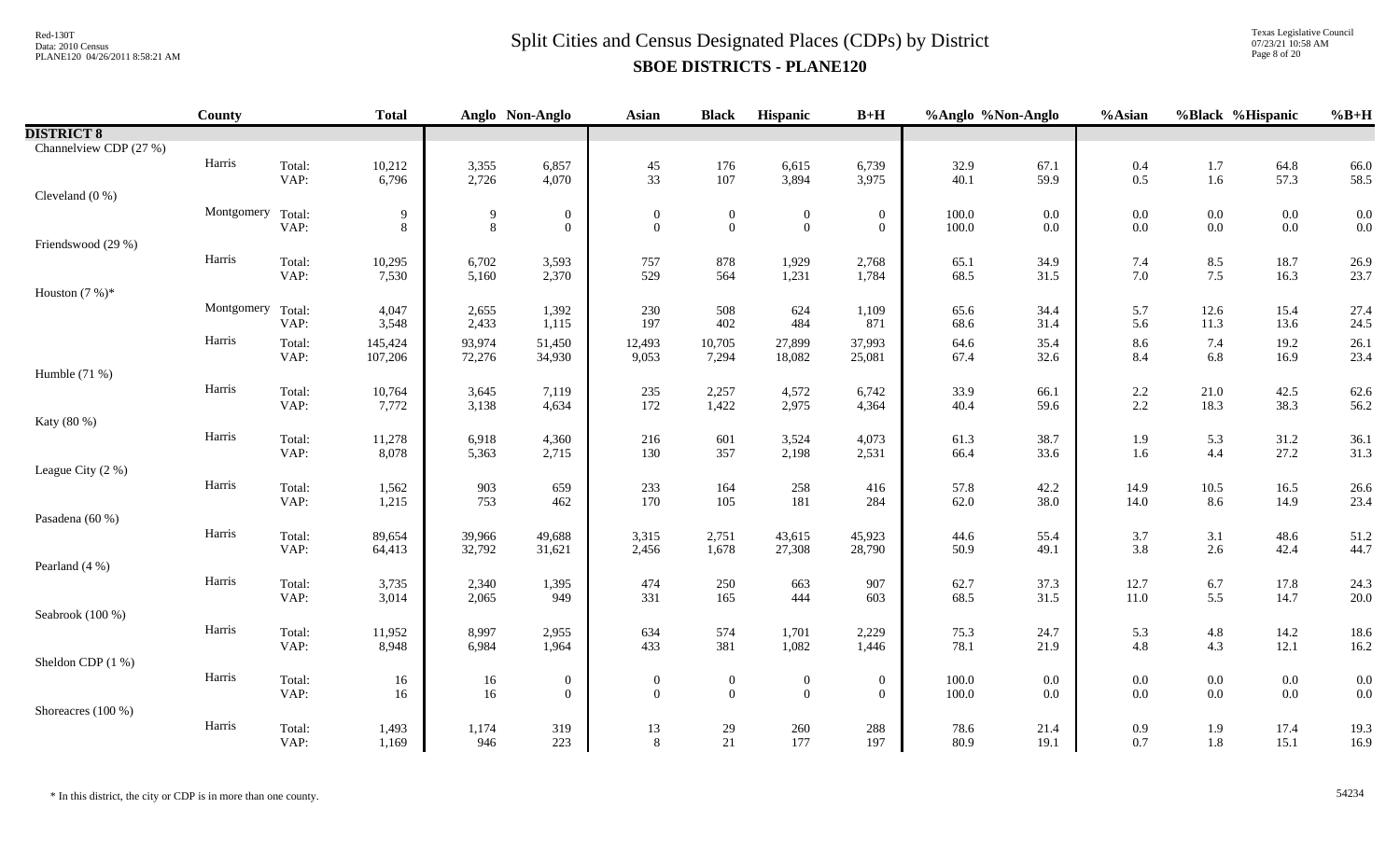Texas Legislative Council 07/23/21 10:58 AM Page 9 of 20

|                          | County            |                | <b>Total</b>     |                                  | Anglo Non-Anglo                  | <b>Asian</b>                 | <b>Black</b>                   | Hispanic                         | $B+H$                            | %Anglo %Non-Anglo  |              | %Asian     | %Black %Hispanic   |                | $%B+H$       |
|--------------------------|-------------------|----------------|------------------|----------------------------------|----------------------------------|------------------------------|--------------------------------|----------------------------------|----------------------------------|--------------------|--------------|------------|--------------------|----------------|--------------|
| <b>DISTRICT 8</b>        |                   |                |                  |                                  |                                  |                              |                                |                                  |                                  |                    |              |            |                    |                |              |
| Spring CDP (100 %)       |                   |                |                  |                                  |                                  |                              |                                |                                  |                                  |                    |              |            |                    |                |              |
|                          | Harris            | Total:         | 54,298           | 25,477                           | 28,821                           | 2,031                        | 11,330                         | 15,445                           | 26,292                           | 46.9               | 53.1         | 3.7        | 20.9               | 28.4           | 48.4         |
|                          |                   | VAP:           | 37,765           | 19,835                           | 17,930                           | 1,390                        | 6,844                          | 9,546                            | 16,205                           | 52.5               | 47.5         | 3.7        | 18.1               | 25.3           | 42.9         |
| The Woodlands CDP (97 %) |                   |                |                  |                                  |                                  |                              |                                |                                  |                                  |                    |              |            |                    |                |              |
|                          | Montgomery Total: |                | 91,485           | 72,146                           | 19,339                           | 5,288                        | 2,599                          | 10,930                           | 13,406                           | 78.9               | 21.1         | 5.8        | 2.8                | 11.9           | 14.7         |
| Tomball $(0\%)$          |                   | VAP:           | 65,378           | 53,029                           | 12,349                           | 3,394                        | 1,672                          | 6,878                            | 8,485                            | 81.1               | 18.9         | 5.2        | 2.6                | 10.5           | 13.0         |
|                          | Montgomery Total: |                | $\boldsymbol{0}$ |                                  | $\boldsymbol{0}$                 |                              |                                |                                  |                                  |                    | $0.0\,$      | $0.0\,$    | $0.0\,$            | $0.0\,$        | 0.0          |
|                          |                   | VAP:           | $\theta$         | $\overline{0}$<br>$\overline{0}$ | $\mathbf{0}$                     | $\boldsymbol{0}$<br>$\theta$ | $\overline{0}$<br>$\mathbf{0}$ | $\boldsymbol{0}$<br>$\mathbf{0}$ | $\overline{0}$<br>$\overline{0}$ | $0.0\,$<br>$0.0\,$ | $0.0\,$      | 0.0        | 0.0                | $0.0\,$        | 0.0          |
| Waller (19 %)            |                   |                |                  |                                  |                                  |                              |                                |                                  |                                  |                    |              |            |                    |                |              |
|                          | Harris            | Total:         | 446              | 266                              | 180                              | $\,8\,$                      | 46                             | 117                              | 163                              | 59.6               | 40.4         | 1.8        | 10.3               | 26.2           | 36.5         |
|                          |                   | VAP:           | 320              | 204                              | 116                              | 6                            | 30                             | 71                               | 101                              | 63.8               | 36.3         | 1.9        | 9.4                | 22.2           | 31.6         |
| <b>DISTRICT 9</b>        |                   |                |                  |                                  |                                  |                              |                                |                                  |                                  |                    |              |            |                    |                |              |
|                          |                   |                |                  |                                  |                                  |                              |                                |                                  |                                  |                    |              |            |                    |                |              |
|                          |                   | Total:         | 1,711,047        | 1,192,906                        | 518,141                          | 18,511                       | 245,422                        | 239,367                          | 480,112                          | 69.7               | 30.3         | 1.1        | 14.3               | 14.0           | 28.1         |
|                          |                   | VAP:           | 1,283,538        | 939,504                          | 344,034                          | 12,774                       | 174,857                        | 143,686                          | 316,528                          | 73.2               | 26.8         | $1.0\,$    | 13.6               | 11.2           | 24.7         |
| Combine $(64%)$          |                   |                |                  |                                  |                                  |                              |                                |                                  |                                  |                    |              |            |                    |                |              |
|                          | Kaufman           | Total:<br>VAP: | 1,252<br>962     | 1,168<br>906                     | 84<br>56                         | $\overline{9}$<br>6          | 12<br>8                        | $\frac{52}{31}$                  | 64<br>39                         | 93.3<br>94.2       | 6.7<br>5.8   | 0.7<br>0.6 | $1.0\,$<br>$0.8\,$ | $4.2\,$<br>3.2 | 5.1<br>4.1   |
| Dallas $(0\%)^*$         |                   |                |                  |                                  |                                  |                              |                                |                                  |                                  |                    |              |            |                    |                |              |
|                          | Kaufman           | Total:         | $\boldsymbol{0}$ | $\overline{0}$                   |                                  | $\boldsymbol{0}$             | $\mathbf{0}$                   |                                  | $\overline{0}$                   | $0.0\,$            | $0.0\,$      | $0.0\,$    | $0.0\,$            | $0.0\,$        | 0.0          |
|                          |                   | VAP:           | $\overline{0}$   | $\boldsymbol{0}$                 | $\boldsymbol{0}$<br>$\mathbf{0}$ | $\theta$                     | $\overline{0}$                 | $\boldsymbol{0}$<br>$\mathbf{0}$ | $\overline{0}$                   | 0.0                | 0.0          | $0.0\,$    | $0.0\,$            | $0.0\,$        | 0.0          |
|                          | Rockwall          | Total:         | 56               | $44\,$                           | $12\,$                           | $\sqrt{2}$                   | $\mathbf{0}$                   | $\mathfrak{Z}$                   | $\mathfrak{Z}$                   | 78.6               | 21.4         | 3.6        | $0.0\,$            | 5.4            | 5.4          |
|                          |                   | VAP:           | 47               | 38                               | 9                                | 2                            | $\overline{0}$                 | $\mathfrak{Z}$                   | 3                                | 80.9               | 19.1         | 4.3        | $0.0\,$            | 6.4            | 6.4          |
| Garland (0 %)            |                   |                |                  |                                  |                                  |                              |                                |                                  |                                  |                    |              |            |                    |                |              |
|                          | Rockwall          | Total:         | $\overline{c}$   |                                  | 1                                | $\boldsymbol{0}$             | $\mathbf{1}$                   | $\boldsymbol{0}$                 | -1                               | 50.0               | 50.0         | $0.0\,$    | 50.0               | $0.0\,$        | 50.0         |
|                          |                   | VAP:           | $\overline{2}$   | $\mathbf{1}$                     | $\mathbf{1}$                     | $\mathbf{0}$                 | $\mathbf{1}$                   | $\boldsymbol{0}$                 | 1                                | 50.0               | 50.0         | $0.0\,$    | 50.0               | $0.0\,$        | 50.0         |
| Josephine (7 %)          |                   |                |                  |                                  |                                  |                              |                                |                                  |                                  |                    |              |            |                    |                |              |
|                          | Hunt              | Total:         | 57               | $\frac{52}{33}$                  | $\overline{5}$                   | $\boldsymbol{0}$             | $\frac{2}{2}$                  |                                  | 3                                | 91.2               | 8.8          | $0.0\,$    | $3.5$              | $1.8\,$        | 5.3          |
|                          |                   | VAP:           | 37               |                                  | $\overline{4}$                   | $\theta$                     |                                | $\mathbf{0}$                     | $\overline{2}$                   | 89.2               | 10.8         | 0.0        | 5.4                | $0.0\,$        | 5.4          |
| Mesquite $(0\%)$         |                   |                |                  |                                  |                                  |                              |                                |                                  |                                  |                    |              |            |                    |                |              |
|                          | Kaufman           | Total:         | 93               | $86\,$                           | $\boldsymbol{7}$                 | $\boldsymbol{0}$             | $\mathbf{1}$                   | $\mathfrak{S}$                   | 6                                | 92.5               | 7.5          | $0.0\,$    | $1.1\,$            | 5.4            | 6.5          |
|                          |                   | VAP:           | 76               | 73                               | $\overline{3}$                   | $\theta$                     | $\mathbf{0}$                   | $\mathfrak{Z}$                   | 3                                | 96.1               | 3.9          | $0.0\,$    | $0.0\,$            | 3.9            | 3.9          |
| Rowlett (12 %)           | Rockwall          |                |                  |                                  |                                  |                              |                                |                                  |                                  |                    |              |            |                    |                |              |
|                          |                   | Total:<br>VAP: | 7,011<br>5,132   | 5,161<br>3,950                   | 1,850<br>1,182                   | 333<br>242                   | 570<br>378                     | 876<br>517                       | 1,436<br>890                     | 73.6<br>77.0       | 26.4<br>23.0 | 4.7<br>4.7 | 8.1<br>7.4         | 12.5<br>$10.1$ | 20.5<br>17.3 |
| Royse City $(89\%)^*$    |                   |                |                  |                                  |                                  |                              |                                |                                  |                                  |                    |              |            |                    |                |              |
|                          | Rockwall          | Total:         | 8,000            | 5,476                            | 2,524                            | 140                          | 781                            | 1,536                            | 2,287                            | 68.5               | 31.6         | $1.8\,$    | $9.8\,$            | 19.2           | 28.6         |
|                          |                   | VAP:           | 5,337            | 3,809                            | 1,528                            | 89                           | 493                            | 897                              | 1,378                            | 71.4               | 28.6         | 1.7        | 9.2                | 16.8           | 25.8         |
|                          |                   |                |                  |                                  |                                  |                              |                                |                                  |                                  |                    |              |            |                    |                |              |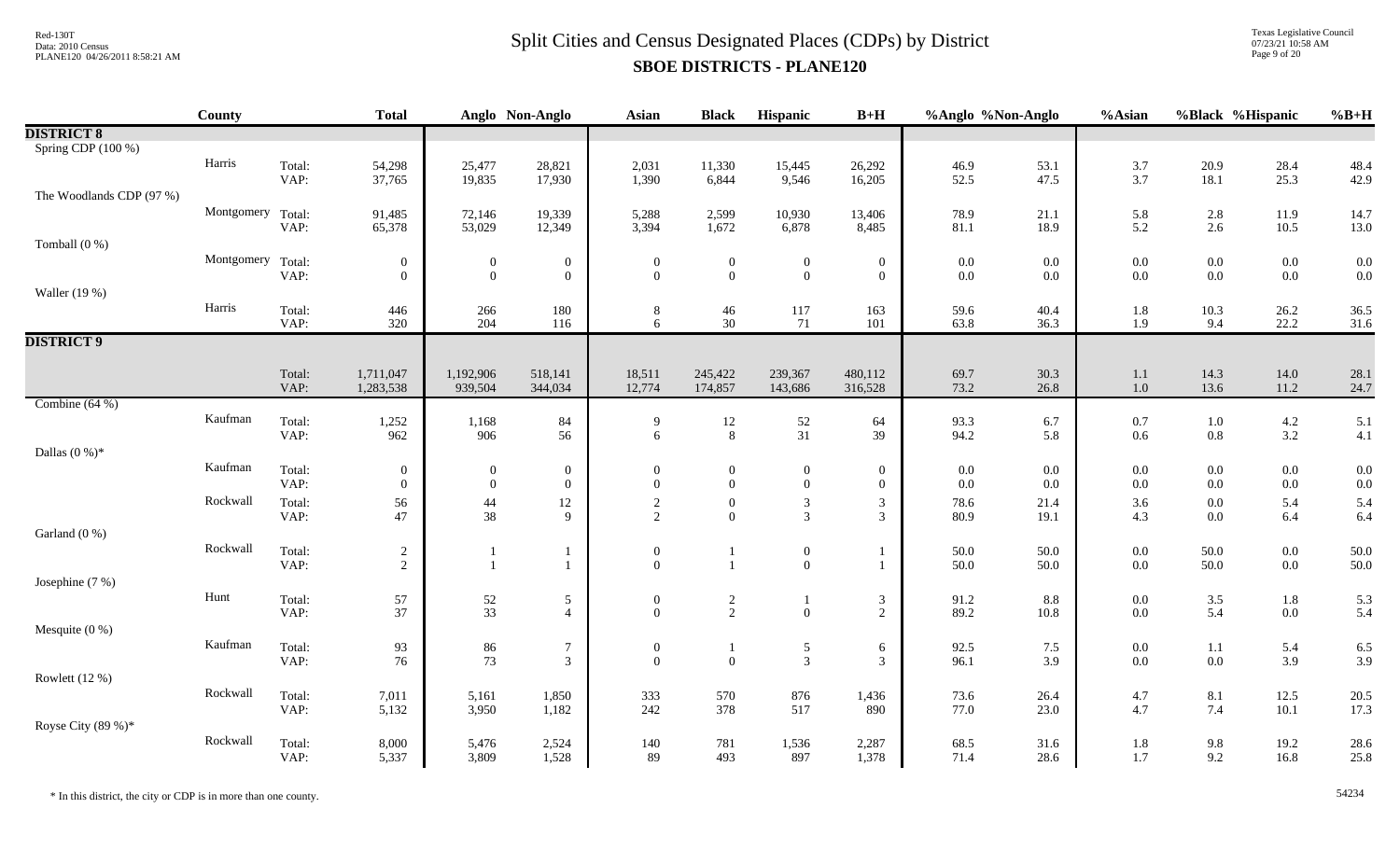Texas Legislative Council 07/23/21 10:58 AM Page 10 of 20

|                       | <b>County</b> |                | <b>Total</b>                       |                                           | Anglo Non-Anglo                         | Asian                            | <b>Black</b>                         | Hispanic                         | $B+H$                              | %Anglo %Non-Anglo  |                    | %Asian                                    | %Black %Hispanic   |                    | $%B+H$       |
|-----------------------|---------------|----------------|------------------------------------|-------------------------------------------|-----------------------------------------|----------------------------------|--------------------------------------|----------------------------------|------------------------------------|--------------------|--------------------|-------------------------------------------|--------------------|--------------------|--------------|
| <b>DISTRICT 9</b>     |               |                |                                    |                                           |                                         |                                  |                                      |                                  |                                    |                    |                    |                                           |                    |                    |              |
| Royse City (89 %)*    |               |                |                                    |                                           |                                         |                                  |                                      |                                  |                                    |                    |                    |                                           |                    |                    |              |
|                       | Hunt          | Total:         | 299                                | $\begin{array}{c} 209 \\ 155 \end{array}$ | $\begin{array}{c} 90 \\ 50 \end{array}$ |                                  | 14                                   | $\frac{73}{38}$                  | 85                                 | 69.9               | 30.1               | $\begin{array}{c} 0.3 \\ 0.5 \end{array}$ | 4.7                | 24.4               | 28.4         |
|                       |               | VAP:           | 205                                |                                           |                                         |                                  | 9                                    |                                  | 46                                 | 75.6               | 24.4               |                                           | 4.4                | 18.5               | 22.4         |
| Seagoville (0 %)      | Kaufman       |                |                                    |                                           |                                         |                                  |                                      |                                  |                                    |                    |                    |                                           |                    |                    |              |
|                       |               | Total:<br>VAP: | 20<br>15                           | 12<br>10                                  | $\,8\,$<br>5                            | $\boldsymbol{0}$<br>$\mathbf{0}$ | $\boldsymbol{0}$<br>$\boldsymbol{0}$ | $8\,$<br>5                       | $8\,$<br>$5\overline{)}$           | 60.0<br>66.7       | 40.0<br>33.3       | 0.0<br>0.0                                | $0.0\,$<br>$0.0\,$ | 40.0<br>33.3       | 40.0<br>33.3 |
| Van Alstyne (100 %)   |               |                |                                    |                                           |                                         |                                  |                                      |                                  |                                    |                    |                    |                                           |                    |                    |              |
|                       | Grayson       | Total:         | 3,046                              | 2,533                                     | 513                                     | 37                               | 158                                  | 285                              | 440                                | 83.2               | 16.8               | 1.2                                       | 5.2                | 9.4                | 14.4         |
|                       |               | VAP:           | 2,196                              | 1,872                                     | 324                                     | 19                               | 106                                  | 177                              | 281                                | 85.2               | 14.8               | 0.9                                       | 4.8                | 8.1                | 12.8         |
| Wylie $(3 %)$         |               |                |                                    |                                           |                                         |                                  |                                      |                                  |                                    |                    |                    |                                           |                    |                    |              |
|                       | Rockwall      | Total:         | 1,055                              | 557                                       | 498                                     | $36\,$                           | 231                                  | 227                              | 445                                | 52.8               | 47.2               | 3.4                                       | 21.9               | 21.5               | 42.2         |
|                       |               | VAP:           | 656                                | 368                                       | 288                                     | 31                               | 128                                  | 123                              | 247                                | 56.1               | 43.9               | 4.7                                       | 19.5               | 18.8               | 37.7         |
| <b>DISTRICT 10</b>    |               |                |                                    |                                           |                                         |                                  |                                      |                                  |                                    |                    |                    |                                           |                    |                    |              |
|                       |               |                |                                    |                                           |                                         |                                  |                                      |                                  |                                    |                    |                    |                                           |                    |                    |              |
|                       |               | Total:<br>VAP: | 1,613,000<br>1,184,465             | 936,537<br>738,602                        | 676,463<br>445,863                      | 80,305<br>55,925                 | 205,969<br>138,190                   | 390,553<br>246,762               | 583,685<br>379,372                 | 58.1<br>62.4       | 41.9<br>37.6       | 5.0<br>4.7                                | 12.8<br>11.7       | 24.2<br>20.8       | 36.2<br>32.0 |
| Austin $(38%)^*$      |               |                |                                    |                                           |                                         |                                  |                                      |                                  |                                    |                    |                    |                                           |                    |                    |              |
|                       | Travis        | Total:         | 268,503                            | 135,533                                   | 132,970                                 | 25,792                           | 22,849                               | 84,739                           | 105,749                            | 50.5               | 49.5               | 9.6                                       | $8.5\,$            | 31.6               | 39.4         |
|                       |               | VAP:           | 207,645                            | 114,753                                   | 92,892                                  | 19,207                           | 16,280                               | 57,069                           | 72,380                             | 55.3               | 44.7               | 9.2                                       | 7.8                | 27.5               | 34.9         |
|                       | Williamson    | Total:         | 35,697                             | 21,611                                    | 14,086                                  | 5,317                            | 2,400                                | 6,357                            | 8,562                              | 60.5               | 39.5               | 14.9                                      | 6.7                | 17.8               | 24.0         |
|                       |               | VAP:           | 26,902                             | 17,304                                    | 9,598                                   | 3,539                            | 1,643                                | 4,296                            | 5,853                              | 64.3               | 35.7               | 13.2                                      | 6.1                | 16.0               | 21.8         |
| Bruceville-Eddy (0 %) |               |                |                                    |                                           |                                         |                                  |                                      |                                  |                                    |                    |                    |                                           |                    |                    |              |
|                       | Falls         | Total:         | 4                                  | $\mathbf{0}$                              | $\overline{4}$                          | $\boldsymbol{0}$                 | $\overline{4}$                       | $\overline{0}$                   | $\overline{4}$                     | $0.0\,$            | $100.0\,$          | 0.0                                       | 100.0              | $0.0\,$            | 100.0        |
|                       |               | VAP:           | $\mathfrak{Z}$                     | $\overline{0}$                            | $\mathfrak{Z}$                          | $\theta$                         | $\mathfrak{Z}$                       | $\overline{0}$                   | $\mathfrak{Z}$                     | $0.0\,$            | $100.0\,$          | $0.0\,$                                   | $100.0\,$          | $0.0\,$            | 100.0        |
| Copperas Cove (0 %)   | Bell          |                |                                    |                                           |                                         |                                  |                                      |                                  |                                    |                    |                    |                                           |                    |                    |              |
|                       |               | Total:<br>VAP: | $\boldsymbol{0}$<br>$\overline{0}$ | $\boldsymbol{0}$<br>$\overline{0}$        | $\boldsymbol{0}$<br>$\overline{0}$      | $\boldsymbol{0}$<br>$\mathbf{0}$ | $\boldsymbol{0}$<br>$\boldsymbol{0}$ | $\boldsymbol{0}$<br>$\mathbf{0}$ | $\boldsymbol{0}$<br>$\overline{0}$ | $0.0\,$<br>$0.0\,$ | $0.0\,$<br>$0.0\,$ | 0.0<br>0.0                                | $0.0\,$<br>$0.0\,$ | $0.0\,$<br>$0.0\,$ | 0.0<br>0.0   |
| Fort Hood CDP (51 %)  |               |                |                                    |                                           |                                         |                                  |                                      |                                  |                                    |                    |                    |                                           |                    |                    |              |
|                       | Bell          | Total:         | 15,174                             | 8,619                                     | 6,555                                   | 586                              | 2,980                                | 2,830                            | 5,567                              | 56.8               | 43.2               | 3.9                                       | 19.6               | 18.7               | 36.7         |
|                       |               | VAP:           | 10,567                             | 6,415                                     | 4,152                                   | 393                              | 1,836                                | 1,762                            | 3,484                              | 60.7               | 39.3               | 3.7                                       | 17.4               | 16.7               | 33.0         |
| Golinda (74 %)        |               |                |                                    |                                           |                                         |                                  |                                      |                                  |                                    |                    |                    |                                           |                    |                    |              |
|                       | Falls         | Total:         | 413                                | 251                                       | 162                                     | $\sqrt{2}$                       | 89                                   | $62\,$                           | 151                                | 60.8               | 39.2               | $0.5\,$                                   | 21.5               | 15.0               | 36.6         |
|                       |               | VAP:           | 332                                | 216                                       | 116                                     | $\overline{2}$                   | 74                                   | 32                               | 106                                | 65.1               | 34.9               | 0.6                                       | 22.3               | 9.6                | 31.9         |
| Horseshoe Bay (22 %)  |               |                |                                    |                                           |                                         |                                  |                                      |                                  |                                    |                    |                    |                                           |                    |                    |              |
|                       | <b>Burnet</b> | Total:         | 736                                | 528                                       | 208                                     | $\tau$<br>$5\overline{)}$        | 14                                   | 178<br>101                       | 192                                | 71.7               | 28.3               | 1.0                                       | 1.9                | 24.2               | 26.1         |
|                       |               | VAP:           | 543                                | 424                                       | 119                                     |                                  | $\mathfrak{S}$                       |                                  | 106                                | 78.1               | 21.9               | 0.9                                       | 0.9                | 18.6               | 19.5         |
| Katy (8 %)            | Waller        | Total:         |                                    | 917                                       | 239                                     | $17\,$                           | 15                                   | $202\,$                          | 216                                | 79.3               | 20.7               |                                           | 1.3                | 17.5               | 18.7         |
|                       |               | VAP:           | 1,156<br>870                       | 707                                       | 163                                     | 12                               | 8                                    | 138                              | 145                                | 81.3               | 18.7               | 1.5<br>1.4                                | 0.9                | 15.9               | 16.7         |
|                       |               |                |                                    |                                           |                                         |                                  |                                      |                                  |                                    |                    |                    |                                           |                    |                    |              |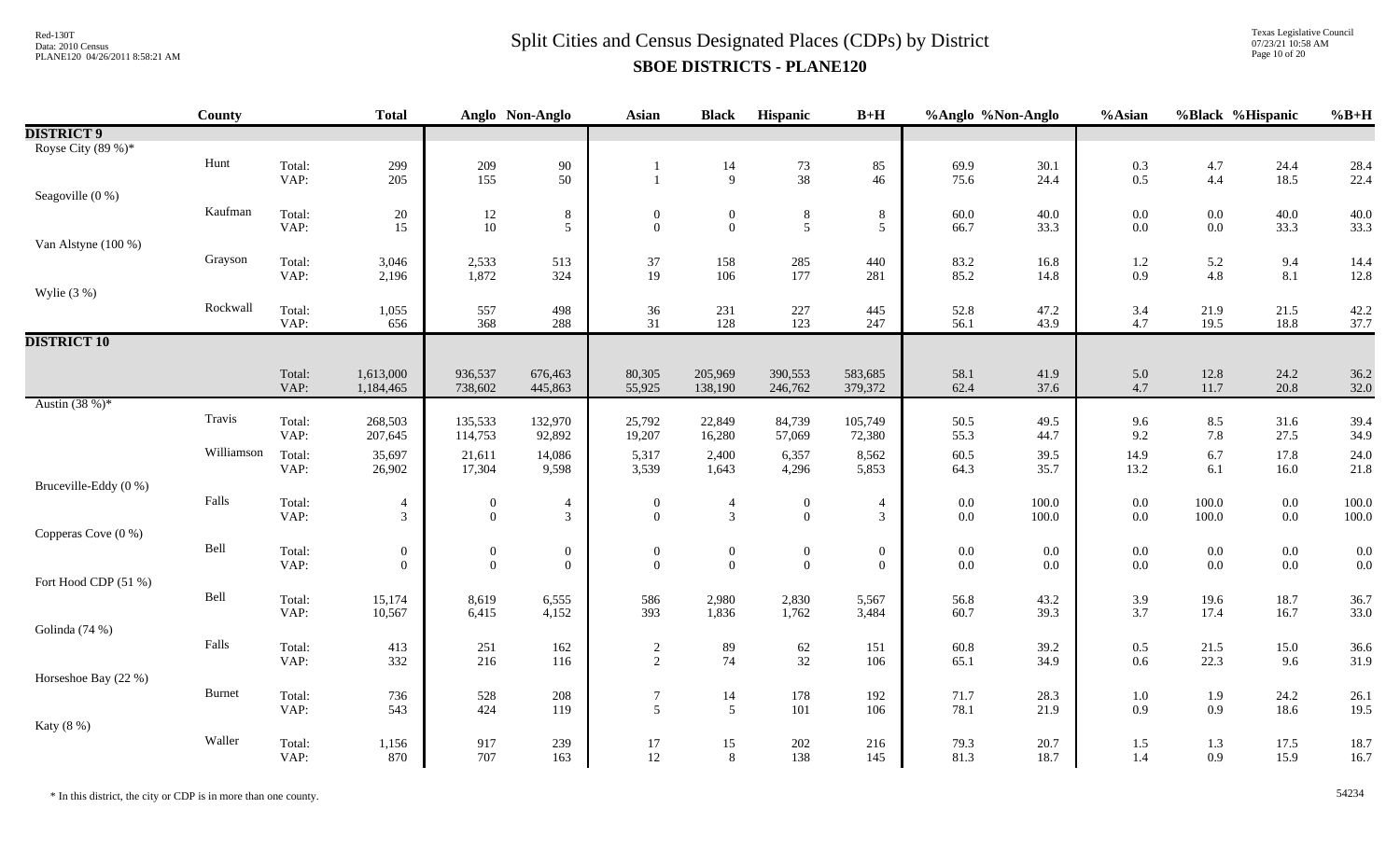Texas Legislative Council 07/23/21 10:58 AM Page 11 of 20

|                     | County    |                | <b>Total</b>   |                  | Anglo Non-Anglo | <b>Asian</b>        | <b>Black</b>     | Hispanic       | $B+H$          | %Anglo %Non-Anglo |              | %Asian         | %Black %Hispanic |              | $%B+H$       |
|---------------------|-----------|----------------|----------------|------------------|-----------------|---------------------|------------------|----------------|----------------|-------------------|--------------|----------------|------------------|--------------|--------------|
| <b>DISTRICT 10</b>  |           |                |                |                  |                 |                     |                  |                |                |                   |              |                |                  |              |              |
| Mart $(0\%)$        |           |                |                |                  |                 |                     |                  |                |                |                   |              |                |                  |              |              |
|                     | Limestone | Total:         | $\frac{2}{2}$  | $\boldsymbol{0}$ | $\frac{2}{2}$   | $\boldsymbol{0}$    |                  |                | $\frac{2}{2}$  | $0.0\,$           | $100.0\,$    | $0.0\,$        | 50.0             | 50.0         | 100.0        |
|                     |           | VAP:           |                | $\mathbf{0}$     |                 | $\overline{0}$      | $\mathbf{1}$     | $\mathbf{1}$   |                | $0.0\,$           | $100.0\,$    | $0.0\,$        | 50.0             | 50.0         | 100.0        |
| Mustang Ridge (0 %) |           |                |                |                  |                 |                     |                  |                |                |                   |              |                |                  |              |              |
|                     | Bastrop   | Total:         | $\mathbf{0}$   | $\boldsymbol{0}$ | $\overline{0}$  | $\boldsymbol{0}$    | $\boldsymbol{0}$ | $\mathbf{0}$   | $\mathbf{0}$   | $0.0\,$           | 0.0          | $0.0\,$        | $0.0\,$          | $0.0\,$      | 0.0          |
|                     |           | VAP:           | $\overline{0}$ | $\mathbf{0}$     | $\mathbf{0}$    | $\Omega$            | $\mathbf{0}$     | $\overline{0}$ | $\overline{0}$ | $0.0\,$           | 0.0          | $0.0\,$        | $0.0\,$          | $0.0\,$      | 0.0          |
| Streetman (100 %)   | Freestone |                |                |                  |                 |                     |                  |                |                |                   |              |                |                  |              |              |
|                     |           | Total:<br>VAP: | 247<br>189     | 190<br>144       | 57<br>45        | 6<br>$\overline{4}$ | 34<br>28         | 14<br>11       | 48<br>39       | 76.9<br>76.2      | 23.1<br>23.8 | 2.4<br>$2.1\,$ | 13.8<br>14.8     | 5.7<br>5.8   | 19.4<br>20.6 |
| Waller $(81\%)$     |           |                |                |                  |                 |                     |                  |                |                |                   |              |                |                  |              |              |
|                     | Waller    | Total:         | 1,880          | 904              | 976             | 15                  | 463              | 501            | 945            | 48.1              | 51.9         | $0.8\,$        | 24.6             | 26.6         | 50.3         |
|                     |           | VAP:           | 1,332          | 696              | 636             | 11                  | 319              | 304            | 612            | 52.3              | 47.7         | $0.8\,$        | 23.9             | 22.8         | 45.9         |
| Webberville (65 %)  |           |                |                |                  |                 |                     |                  |                |                |                   |              |                |                  |              |              |
|                     | Travis    | Total:         | 253            |                  | 151             |                     | 13               | 136            | 149            | 40.3              | 59.7         | $\rm 0.8$      | 5.1              | 53.8         | 58.9         |
|                     |           | VAP:           | 175            | $\frac{102}{82}$ | 93              | $\frac{2}{2}$       | 10               | 81             | 91             | 46.9              | 53.1         | $1.1\,$        | 5.7              | 46.3         | 52.0         |
| <b>DISTRICT 11</b>  |           |                |                |                  |                 |                     |                  |                |                |                   |              |                |                  |              |              |
|                     |           |                |                |                  |                 |                     |                  |                |                |                   |              |                |                  |              |              |
|                     |           | Total:         | 1,694,087      | 1,031,288        | 662,799         | 112,767             | 174,794          | 366,603        | 533,657        | 60.9              | 39.1         | 6.7            | $10.3\,$         | 21.6         | 31.5         |
|                     |           | VAP:           | 1,247,460      | 810,211          | 437,249         | 80,546              | 116,832          | 230,756        | 343,988        | 64.9              | 35.1         | 6.5            | 9.4              | 18.5         | 27.6         |
| Arlington (36 %)    |           |                |                |                  |                 |                     |                  |                |                |                   |              |                |                  |              |              |
|                     | Tarrant   | Total:         | 131,410        | 83,835           | 47,575          | 7,741               | 21,098           | 18,325         | 38,681         | 63.8              | 36.2         | 5.9            | 16.1             | 13.9         | 29.4         |
|                     |           | VAP:           | 100,518        | 67,405           | 33,113          | 5,628               | 14,787           | 12,094         | 26,535         | 67.1              | 32.9         | 5.6            | 14.7             | 12.0         | 26.4         |
| Briar CDP (68 %)*   |           |                |                |                  |                 |                     |                  |                |                |                   |              |                |                  |              |              |
|                     | Tarrant   | Total:         | 3,081          | 2,747            | 334             | 33                  | 31<br>18         | 226            | 251            | 89.2              | $10.8\,$     | 1.1            | $1.0\,$          | 7.3          | 8.1          |
|                     |           | VAP:           | 2,444          | 2,242            | 202             | 20                  |                  | 128            | 143            | 91.7              | 8.3          | $0.8\,$        | 0.7              | 5.2          | 5.9          |
|                     | Parker    | Total:         | 767            | 636              | 131             | 13                  | 15               | 83<br>52       | 98             | 82.9              | 17.1         | 1.7            | $2.0\,$          | $10.8\,$     | 12.8         |
|                     |           | VAP:           | 577            | 495              | 82              | 9                   | 9                |                | 61             | 85.8              | 14.2         | 1.6            | 1.6              | 9.0          | 10.6         |
| Burleson (21 %)     | Tarrant   |                |                |                  |                 |                     |                  |                |                |                   |              |                |                  |              |              |
|                     |           | Total:<br>VAP: | 7,579<br>5,101 | 5,978<br>4,195   | 1,601<br>906    | 171<br>109          | 405<br>225       | 974<br>529     | 1,367<br>750   | 78.9<br>82.2      | 21.1<br>17.8 | $2.3\,$<br>2.1 | 5.3<br>4.4       | 12.9<br>10.4 | 18.0<br>14.7 |
| Carrollton (41 %)   |           |                |                |                  |                 |                     |                  |                |                |                   |              |                |                  |              |              |
|                     | Dallas    | Total:         | 49,352         | 18,116           | 31,236          | 4,765               | 4,145            | 22,485         | 26,326         | 36.7              | 63.3         | 9.7            | 8.4              | 45.6         | 53.3         |
|                     |           | VAP:           | 36,463         | 15,697           | 20,766          | 3,722               | 2,847            | 14,176         | 16,873         | 43.0              | 57.0         | $10.2\,$       | 7.8              | 38.9         | 46.3         |
| Coppell (98 %)      |           |                |                |                  |                 |                     |                  |                |                |                   |              |                |                  |              |              |
|                     | Dallas    | Total:         | 37,905         | 25,208           | 12,697          | 6,330               | 1,872            | 4,326          | 6,113          | 66.5              | 33.5         | 16.7           | 4.9              | 11.4         | 16.1         |
|                     |           | VAP:           | 26,381         | 18,246           | 8,135           | 4,103               | 1,255            | 2,628          | 3,851          | 69.2              | 30.8         | 15.6           | 4.8              | $10.0\,$     | 14.6         |
| Cresson $(55%)$     |           |                |                |                  |                 |                     |                  |                |                |                   |              |                |                  |              |              |
|                     | Parker    | Total:         | 406            | 375              | 31              | 3                   | $10\,$           | $18\,$         | $27\,$         | 92.4              | 7.6          | 0.7            | $2.5\,$          | 4.4          | 6.7          |
|                     |           | VAP:           | 316            | 290              | 26              | $\overline{3}$      | 6                | 17             | 22             | 91.8              | 8.2          | 0.9            | 1.9              | 5.4          | 7.0          |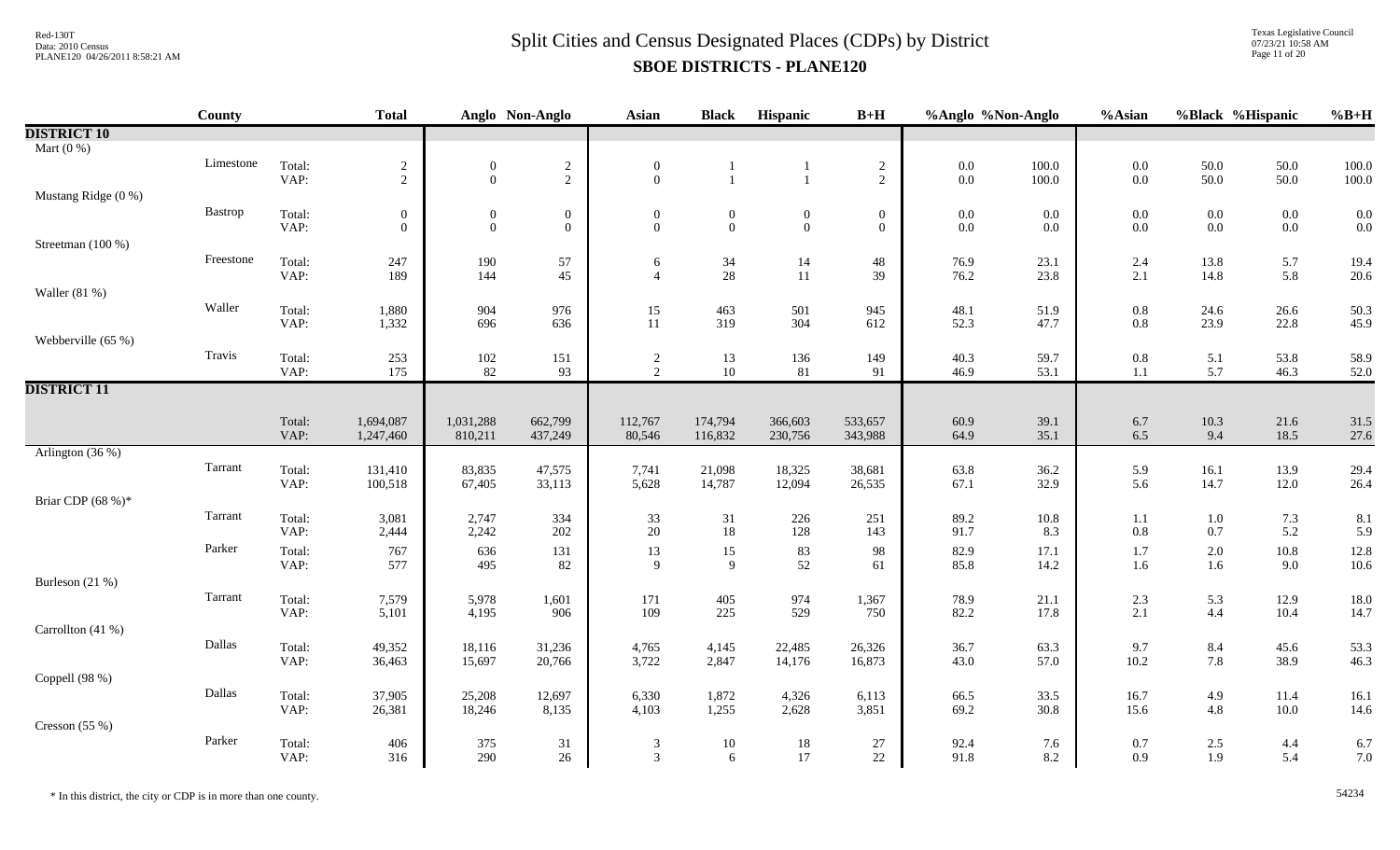Texas Legislative Council 07/23/21 10:58 AM Page 12 of 20

|                       | County  |                | <b>Total</b>     |                  | Anglo Non-Anglo  | Asian               | <b>Black</b>     | Hispanic        | $B+H$            | %Anglo %Non-Anglo |              | %Asian         | %Black %Hispanic |              | $%B+H$       |
|-----------------------|---------|----------------|------------------|------------------|------------------|---------------------|------------------|-----------------|------------------|-------------------|--------------|----------------|------------------|--------------|--------------|
| <b>DISTRICT 11</b>    |         |                |                  |                  |                  |                     |                  |                 |                  |                   |              |                |                  |              |              |
| Crowley (100 %)       |         |                |                  |                  |                  |                     |                  |                 |                  |                   |              |                |                  |              |              |
|                       | Tarrant | Total:         | 12,807           | 8,655            | 4,152            | 258                 | 1,829            | 1,954           | 3,728            | 67.6              | 32.4         | $2.0\,$        | 14.3             | 15.3         | 29.1         |
|                       |         | VAP:           | 8,853            | 6,381            | 2,472            | 163                 | 1,036            | 1,161           | 2,180            | 72.1              | 27.9         | 1.8            | 11.7             | 13.1         | 24.6         |
| Dallas $(5\%)$        |         |                |                  |                  |                  |                     |                  |                 |                  |                   |              |                |                  |              |              |
|                       | Dallas  | Total:         | 60,538           | 28,927           | 31,611           | 3,056               | 8,337            | 20,119          | 28,140           | 47.8              | 52.2         | 5.0            | 13.8             | 33.2         | 46.5         |
|                       |         | VAP:           | 47,731           | 25,023           | 22,708           | 2,549               | 6,426            | 13,556          | 19,811           | 52.4              | 47.6         | 5.3            | 13.5             | 28.4         | 41.5         |
| Farmers Branch (97 %) | Dallas  |                |                  |                  |                  |                     |                  |                 |                  |                   |              |                |                  |              |              |
|                       |         | Total:<br>VAP: | 27,882<br>21,095 | 12,313<br>10,808 | 15,569<br>10,287 | 1,271<br>1,030      | 1,403<br>989     | 12,889<br>8,213 | 14,158<br>9,128  | 44.2<br>51.2      | 55.8<br>48.8 | 4.6<br>4.9     | 5.0<br>4.7       | 46.2<br>38.9 | 50.8<br>43.3 |
| Flower Mound (0 %)    |         |                |                  |                  |                  |                     |                  |                 |                  |                   |              |                |                  |              |              |
|                       | Tarrant | Total:         | 212              | 175              | 37               |                     |                  |                 | 33               | 82.5              | 17.5         |                |                  |              |              |
|                       |         | VAP:           | 170              | 150              | 20               | $\overline{c}$<br>2 |                  | $32\,$<br>15    | 16               | 88.2              | 11.8         | 0.9<br>1.2     | 0.5<br>$0.6\,$   | 15.1<br>8.8  | 15.6<br>9.4  |
| Fort Worth $(64\%)*$  |         |                |                  |                  |                  |                     |                  |                 |                  |                   |              |                |                  |              |              |
|                       | Tarrant | Total:         | 474,864          | 258,225          | 216,639          | 26,797              | 67,991           | 121,078         | 186,232          | 54.4              | 45.6         | 5.6            | 14.3             | 25.5         | 39.2         |
|                       |         | VAP:           | 338,579          | 200,306          | 138,273          | 18,660              | 43,522           | 74,411          | 116,695          | 59.2              | 40.8         | 5.5            | 12.9             | 22.0         | 34.5         |
|                       | Parker  | Total:         | 7                | -7               | $\overline{0}$   | $\overline{0}$      | $\boldsymbol{0}$ | $\mathbf{0}$    | $\mathbf{0}$     | 100.0             | $0.0\,$      | $0.0\,$        | 0.0              | $0.0\,$      | 0.0          |
|                       |         | VAP:           | $\tau$           | $7\phantom{.0}$  | $\overline{0}$   | $\overline{0}$      | $\overline{0}$   | $\overline{0}$  | $\Omega$         | 100.0             | 0.0          | $0.0\,$        | 0.0              | $0.0\,$      | 0.0          |
| Grand Prairie (7 %)   |         |                |                  |                  |                  |                     |                  |                 |                  |                   |              |                |                  |              |              |
|                       | Tarrant | Total:         | 12,744           | 5,954            | 6,790            | 1,229               | 3,480            | 2,111           | 5,490            | 46.7              | 53.3         | 9.6            | 27.3             | 16.6         | 43.1         |
|                       |         | VAP:           | 9,610            | 4,799            | 4,811            | 875                 | 2,483            | 1,418           | 3,860            | 49.9              | 50.1         | 9.1            | 25.8             | 14.8         | 40.2         |
| Grapevine $(100\%)^*$ |         |                |                  |                  |                  |                     |                  |                 |                  |                   |              |                |                  |              |              |
|                       | Tarrant | Total:         | 46,334           | 33,456           | 12,878           | 2,449               | 1,776            | 8,324           | 9,973            | 72.2              | 27.8         | 5.3            | 3.8              | 18.0         | 21.5         |
|                       |         | VAP:           | 34,685           | 26,218           | 8,467            | 1,621               | 1,178            | 5,381           | 6,492            | 75.6              | 24.4         | 4.7            | 3.4              | 15.5         | 18.7         |
|                       | Dallas  | Total:         | $\theta$         | $\boldsymbol{0}$ | $\overline{0}$   | $\overline{0}$      | $\boldsymbol{0}$ | $\overline{0}$  | $\overline{0}$   | 0.0               | 0.0          | $0.0\,$        | $0.0\,$          | $0.0\,$      | 0.0          |
|                       |         | VAP:           | $\Omega$         | $\overline{0}$   | $\overline{0}$   | $\overline{0}$      | $\mathbf{0}$     | $\overline{0}$  | $\Omega$         | 0.0               | 0.0          | $0.0\,$        | $0.0\,$          | $0.0\,$      | 0.0          |
| Haltom City (100 %)   | Tarrant |                |                  |                  |                  |                     |                  |                 |                  |                   |              |                |                  |              |              |
|                       |         | Total:<br>VAP: | 42,390<br>30,568 | 19,950<br>16,359 | 22,440<br>14,209 | 3,670<br>2,691      | 2,047<br>1,351   | 16,513<br>9,953 | 18,390<br>11,232 | 47.1<br>53.5      | 52.9<br>46.5 | 8.7<br>$8.8\,$ | 4.8<br>4.4       | 39.0<br>32.6 | 43.4<br>36.7 |
| Haslet (100 %)        |         |                |                  |                  |                  |                     |                  |                 |                  |                   |              |                |                  |              |              |
|                       | Tarrant | Total:         | 1,517            | 1,285            | 232              | 36                  | $44$             | 129             | 172              | 84.7              | 15.3         | 2.4            | 2.9              | 8.5          | 11.3         |
|                       |         | VAP:           | 1,136            | 969              | 167              | 25                  | 34               | 94              | 127              | 85.3              | 14.7         | 2.2            | 3.0              | 8.3          | 11.2         |
| Irving $(61%)$        |         |                |                  |                  |                  |                     |                  |                 |                  |                   |              |                |                  |              |              |
|                       | Dallas  | Total:         | 131,402          | 43,034           | 88,368           | 28,117              | 21,279           | 38,930          | 59,307           | 32.7              | 67.3         | 21.4           | 16.2             | 29.6         | 45.1         |
|                       |         | VAP:           | 99,440           | 37,422           | 62,018           | 20,863              | 15,165           | 25,764          | 40,431           | 37.6              | 62.4         | 21.0           | 15.3             | 25.9         | 40.7         |
| Kennedale (98 %)      |         |                |                  |                  |                  |                     |                  |                 |                  |                   |              |                |                  |              |              |
|                       | Tarrant | Total:         | 6,633            | 4,901            | 1,732            | 280                 | 551              | 856             | 1,394            | 73.9              | 26.1         | 4.2            | 8.3              | 12.9         | 21.0         |
|                       |         | VAP:           | 4,911            | 3,783            | 1,128            | 192                 | 362              | 536             | 893              | 77.0              | 23.0         | 3.9            | 7.4              | 10.9         | 18.2         |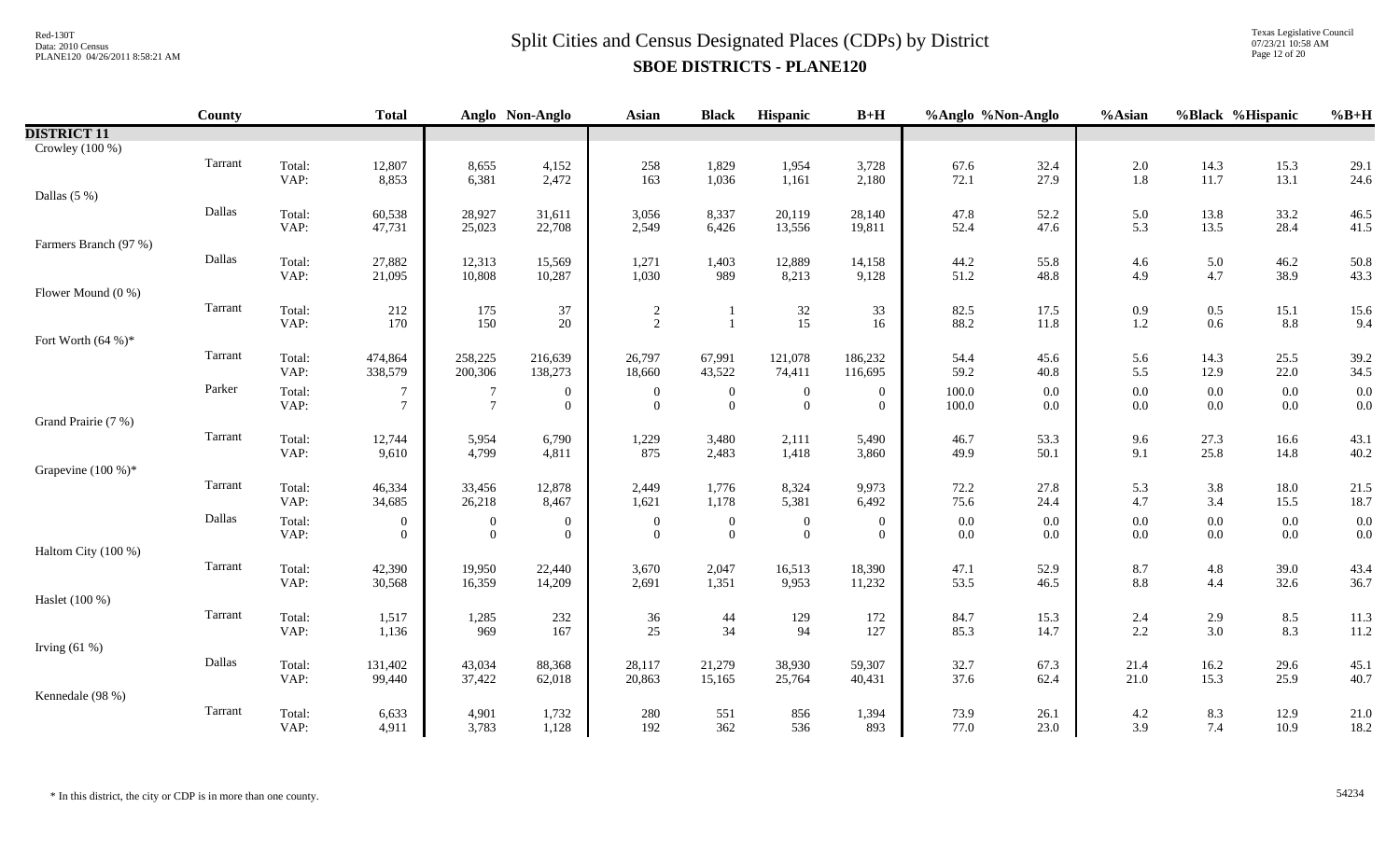Texas Legislative Council 07/23/21 10:58 AM Page 13 of 20

|                        | <b>County</b> |                | <b>Total</b>     |                  | Anglo Non-Anglo  | <b>Asian</b>     | <b>Black</b>     | Hispanic         | $B+H$          | %Anglo %Non-Anglo |              | %Asian          |                | %Black %Hispanic | $%B+H$       |
|------------------------|---------------|----------------|------------------|------------------|------------------|------------------|------------------|------------------|----------------|-------------------|--------------|-----------------|----------------|------------------|--------------|
| <b>DISTRICT 11</b>     |               |                |                  |                  |                  |                  |                  |                  |                |                   |              |                 |                |                  |              |
| Lewisville $(1%)$      |               |                |                  |                  |                  |                  |                  |                  |                |                   |              |                 |                |                  |              |
|                        | Dallas        | Total:         | 841              | 369              | 472              | 292              | $73\,$           | 107              | 174            | 43.9              | 56.1         | 34.7            | 8.7            | 12.7             | 20.7         |
|                        |               | VAP:           | 602              | 309              | 293              | 179              | 44               | 70               | 113            | 51.3              | 48.7         | 29.7            | 7.3            | $11.6\,$         | 18.8         |
| Mansfield (97 %)       |               |                |                  |                  |                  |                  |                  |                  |                |                   |              |                 |                |                  |              |
|                        | Tarrant       | Total:         | 54,621           | 35,250           | 19,371           | 2,556            | 8,305            | 8,248            | 16,361         | 64.5              | 35.5         | 4.7             | 15.2           | 15.1             | 30.0         |
|                        |               | VAP:           | 37,231           | 25,265           | 11,966           | 1,585            | 5,184            | 4,949            | 10,059         | 67.9              | 32.1         | 4.3             | 13.9           | 13.3             | 27.0         |
| Mineral Wells (13 %)   | Parker        |                |                  |                  |                  |                  |                  |                  |                |                   |              |                 |                |                  |              |
|                        |               | Total:<br>VAP: | 2,144<br>2,102   | 745<br>712       | 1,399<br>1,390   | 7<br>6           | 743<br>742       | 642<br>635       | 1,383<br>1,375 | 34.7<br>33.9      | 65.3<br>66.1 | 0.3<br>0.3      | 34.7<br>35.3   | 29.9<br>30.2     | 64.5<br>65.4 |
| Newark $(0\%)$         |               |                |                  |                  |                  |                  |                  |                  |                |                   |              |                 |                |                  |              |
|                        | Tarrant       | Total:         | $\mathbf{0}$     | $\overline{0}$   | $\overline{0}$   | $\boldsymbol{0}$ | $\boldsymbol{0}$ | $\boldsymbol{0}$ | $\mathbf{0}$   | $0.0\,$           | $0.0\,$      | $0.0\,$         | $0.0\,$        | $0.0\,$          | 0.0          |
|                        |               | VAP:           | $\overline{0}$   | $\overline{0}$   | $\overline{0}$   | $\theta$         | $\overline{0}$   | $\overline{0}$   | $\overline{0}$ | $0.0\,$           | 0.0          | $0.0\,$         | $0.0\,$        | $0.0\,$          | 0.0          |
| Pecan Acres CDP (57 %) |               |                |                  |                  |                  |                  |                  |                  |                |                   |              |                 |                |                  |              |
|                        | Tarrant       | Total:         | 2,319            | 2,040            | 279              | $42\,$           | $72\,$           | 153              | $222\,$        | 88.0              | 12.0         | 1.8             | $3.1\,$        | 6.6              | 9.6          |
|                        |               | VAP:           | 1,638            | 1,473            | 165              | 23               | 44               | 86               | 129            | 89.9              | 10.1         | 1.4             | 2.7            | 5.3              | 7.9          |
| Richland Hills (100 %) |               |                |                  |                  |                  |                  |                  |                  |                |                   |              |                 |                |                  |              |
|                        | Tarrant       | Total:         | 7,801            | 5,779            | 2,022            | 144              | 243              | 1,491            | 1,723          | 74.1              | 25.9         | 1.8             | 3.1            | 19.1             | 22.1         |
|                        |               | VAP:           | 6,068            | 4,806            | 1,262            | 94               | 144              | 920              | 1,063          | 79.2              | 20.8         | 1.5             | 2.4            | 15.2             | 17.5         |
| Roanoke (0 %)          |               |                |                  |                  |                  |                  |                  |                  |                |                   |              |                 |                |                  |              |
|                        | Tarrant       | Total:         | $\overline{0}$   | $\boldsymbol{0}$ | $\boldsymbol{0}$ | $\overline{0}$   | $\overline{0}$   | $\boldsymbol{0}$ | $\overline{0}$ | $0.0\,$           | 0.0          | $0.0\,$         | $0.0\,$        | $0.0\,$          | 0.0          |
|                        |               | VAP:           | $\overline{0}$   | $\mathbf{0}$     | $\overline{0}$   | $\mathbf{0}$     | $\overline{0}$   | $\mathbf{0}$     | $\mathbf{0}$   | $0.0\,$           | 0.0          | 0.0             | $0.0\,$        | $0.0\,$          | 0.0          |
| Saginaw (100 %)        | Tarrant       |                |                  |                  |                  |                  |                  |                  |                |                   |              |                 |                |                  |              |
|                        |               | Total:<br>VAP: | 19,806<br>13,598 | 13,498<br>9,832  | 6,308<br>3,766   | 509<br>322       | 987<br>574       | 4,668<br>2,739   | 5,571<br>3,280 | 68.2<br>72.3      | 31.8<br>27.7 | $2.6\,$<br>2.4  | 5.0<br>4.2     | 23.6<br>20.1     | 28.1<br>24.1 |
| Southlake (97 %)       |               |                |                  |                  |                  |                  |                  |                  |                |                   |              |                 |                |                  |              |
|                        | Tarrant       | Total:         | 25,802           | 21,688           | 4,114            | 1,932            | 607              | 1,411            | 1,992          | 84.1              | 15.9         | 7.5             | 2.4            | 5.5              | 7.7          |
|                        |               | VAP:           | 16,934           | 14,582           | 2,352            | 1,108            | 353              | 785              | 1,126          | 86.1              | 13.9         | 6.5             | $2.1\,$        | 4.6              | 6.6          |
| Springtown (100 %)     |               |                |                  |                  |                  |                  |                  |                  |                |                   |              |                 |                |                  |              |
|                        | Parker        | Total:         | 2,658            | 2,327            | 331              | 17               | $\frac{35}{15}$  | 242              | 276            | 87.5              | 12.5         | 0.6             | $1.3\,$        | 9.1              | 10.4         |
|                        |               | VAP:           | 1,863            | 1,676            | 187              | 11               |                  | 134              | 148            | 90.0              | 10.0         | 0.6             | $0.8\,$        | $7.2\,$          | 7.9          |
| Trophy Club (4 %)      |               |                |                  |                  |                  |                  |                  |                  |                |                   |              |                 |                |                  |              |
|                        | Tarrant       | Total:         | 358              | 264              | 94               | 58               | 9                | $26\,$           | 34             | 73.7              | 26.3         | 16.2            | $2.5\,$        | 7.3              | 9.5          |
|                        |               | VAP:           | 287              | 224              | 63               | 39               | 6                | $18\,$           | 23             | 78.0              | 22.0         | 13.6            | $2.1\,$        | $6.3\,$          | 8.0          |
| Westlake (98 %)        |               |                |                  |                  |                  |                  |                  |                  |                |                   |              |                 |                |                  |              |
|                        | Tarrant       | Total:<br>VAP: | 974<br>622       | 804<br>538       | 170<br>84        | 97<br>51         | 30<br>11         | 48<br>21         | 73<br>31       | 82.5<br>86.5      | 17.5<br>13.5 | $10.0\,$<br>8.2 | 3.1<br>$1.8\,$ | 4.9<br>3.4       | 7.5<br>5.0   |
|                        |               |                |                  |                  |                  |                  |                  |                  |                |                   |              |                 |                |                  |              |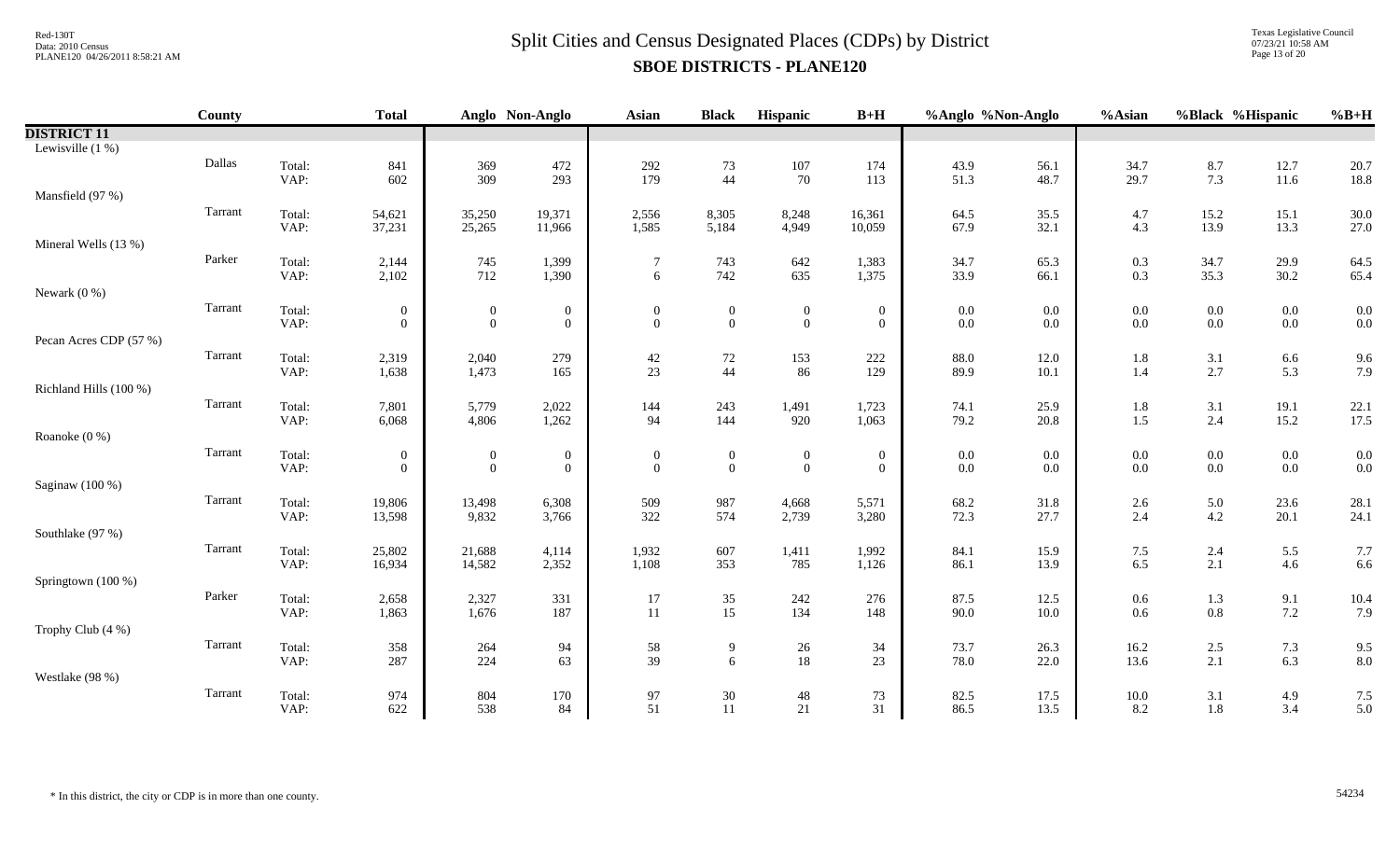Texas Legislative Council 07/23/21 10:58 AM Page 14 of 20

|                      | County                  |                | <b>Total</b>                       |                                    | Anglo Non-Anglo              | <b>Asian</b>        | <b>Black</b>                       | Hispanic                         | $B+H$                              | %Anglo %Non-Anglo |                | %Asian             |                    | %Black %Hispanic   | $%B+H$       |
|----------------------|-------------------------|----------------|------------------------------------|------------------------------------|------------------------------|---------------------|------------------------------------|----------------------------------|------------------------------------|-------------------|----------------|--------------------|--------------------|--------------------|--------------|
| <b>DISTRICT 12</b>   |                         |                |                                    |                                    |                              |                     |                                    |                                  |                                    |                   |                |                    |                    |                    |              |
|                      |                         | Total:<br>VAP: | 1,704,879<br>1,244,293             | 959,191<br>751,702                 | 745,688<br>492,591           | 160,347<br>113,218  | 211,785<br>141,420                 | 368,688<br>231,553               | 573,084<br>369,538                 | 56.3<br>60.4      | 43.7<br>39.6   | 9.4<br>9.1         | 12.4<br>11.4       | 21.6<br>18.6       | 33.6<br>29.7 |
| Balch Springs (34 %) |                         |                |                                    |                                    |                              |                     |                                    |                                  |                                    |                   |                |                    |                    |                    |              |
|                      | Dallas                  | Total:<br>VAP: | 8,002<br>5,274                     | 2,389<br>1,849                     | 5,613<br>3,425               | 157<br>114          | 2,361<br>1,470                     | 3,123<br>1,817                   | 5,396<br>3,263                     | 29.9<br>35.1      | 70.1<br>64.9   | $2.0\,$<br>2.2     | 29.5<br>27.9       | 39.0<br>34.5       | 67.4<br>61.9 |
| Carrollton $(0, % )$ |                         |                |                                    |                                    |                              |                     |                                    |                                  |                                    |                   |                |                    |                    |                    |              |
|                      | $\operatorname{Collin}$ | Total:<br>VAP: | $\boldsymbol{2}$<br>$\overline{2}$ | $\boldsymbol{0}$<br>$\overline{0}$ | $\sqrt{2}$<br>$\overline{2}$ | $\overline{c}$<br>2 | $\boldsymbol{0}$<br>$\overline{0}$ | $\boldsymbol{0}$<br>$\mathbf{0}$ | $\boldsymbol{0}$<br>$\overline{0}$ | $0.0\,$<br>0.0    | 100.0<br>100.0 | $100.0\,$<br>100.0 | $0.0\,$<br>$0.0\,$ | $0.0\,$<br>$0.0\,$ | 0.0<br>0.0   |
| Celina (100 %)       |                         |                |                                    |                                    |                              |                     |                                    |                                  |                                    |                   |                |                    |                    |                    |              |
|                      | $\operatorname{Collin}$ | Total:         | 6,028                              | 4,413                              | 1,615                        | 53                  | 256                                | 1,237                            | 1,487                              | 73.2              | 26.8           | 0.9                | 4.2                | 20.5               | 24.7         |
| Combine (36 %)       |                         | VAP:           | 3,978                              | 3,015                              | 963                          | 28                  | 155                                | 726                              | 879                                | 75.8              | 24.2           | 0.7                | 3.9                | 18.3               | 22.1         |
|                      | Dallas                  | Total:         | 690                                | 497                                | 193                          |                     | $\overline{7}$                     | 165                              | 172                                | 72.0              | 28.0           | 0.1                | $1.0\,$            | 23.9               | 24.9         |
|                      |                         | VAP:           | 527                                | 411                                | 116                          |                     | 6                                  | 98                               | 104                                | 78.0              | 22.0           | 0.2                | 1.1                | 18.6               | 19.7         |
| Dallas $(34%)$ *     | Dallas                  | Total:         | 366,318                            | 203,443                            | 162,875                      | 18,309              | 53,208                             | 90,776                           | 142,456                            | 55.5              | 44.5           | 5.0                | 14.5               | 24.8               | 38.9         |
|                      |                         | VAP:           | 287,323                            | 173,610                            | 113,713                      | 14,343              | 38,629                             | 59,725                           | 97,527                             | 60.4              | 39.6           | 5.0                | 13.4               | 20.8               | 33.9         |
|                      | Collin                  | Total:         | 46,885                             | 26,993                             | 19,892                       | 5,667               | 7,298                              | 6,841                            | 13,888                             | 57.6              | 42.4           | 12.1               | 15.6               | 14.6               | 29.6         |
| Frisco $(62%)$       |                         | VAP:           | 38,498                             | 22,915                             | 15,583                       | 4,595               | 5,805                              | 5,008                            | 10,664                             | 59.5              | 40.5           | 11.9               | 15.1               | 13.0               | 27.7         |
|                      | Collin                  | Total:         | 72,489                             | 46,496                             | 25,993                       | 8,392               | 7,026                              | 10,264                           | 16,992                             | 64.1              | 35.9           | 11.6               | 9.7                | 14.2               | 23.4         |
| Garland (100 %)*     |                         | VAP:           | 49,595                             | 32,987                             | 16,608                       | 5,409               | 4,461                              | 6,413                            | 10,745                             | 66.5              | 33.5           | 10.9               | 9.0                | 12.9               | 21.7         |
|                      | Collin                  | Total:         | 266                                | 146                                | 120                          | 91                  | 13                                 | 16                               | 29                                 | 54.9              | 45.1           | 34.2               | 4.9                | 6.0                | 10.9         |
|                      |                         | VAP:           | 169                                | 100                                | 69                           | 52                  | 9                                  | 8                                | 17                                 | 59.2              | 40.8           | 30.8               | 5.3                | 4.7                | 10.1         |
|                      | Dallas                  | Total:<br>VAP: | 226,608<br>161,987                 | 83,112<br>69,347                   | 143,496<br>92,640            | 22,916<br>16,930    | 35,054<br>22,781                   | 85,768<br>52,485                 | 119,439<br>74,664                  | 36.7<br>42.8      | 63.3<br>57.2   | 10.1<br>$10.5\,$   | 15.5<br>14.1       | 37.8<br>32.4       | 52.7<br>46.1 |
| Hebron $(0\%)$       |                         |                |                                    |                                    |                              |                     |                                    |                                  |                                    |                   |                |                    |                    |                    |              |
|                      | Collin                  | Total:         | $\boldsymbol{0}$                   | $\boldsymbol{0}$                   | $\boldsymbol{0}$             | $\boldsymbol{0}$    | $\boldsymbol{0}$                   | $\boldsymbol{0}$                 | $\boldsymbol{0}$                   | $0.0\,$           | $0.0\,$        | $0.0\,$            | $0.0\,$            | $0.0\,$            | 0.0          |
| Josephine (93 %)     |                         | VAP:           | $\overline{0}$                     | $\overline{0}$                     | $\overline{0}$               | $\Omega$            | $\overline{0}$                     | $\mathbf{0}$                     | $\overline{0}$                     | 0.0               | 0.0            | 0.0                | $0.0\,$            | $0.0\,$            | 0.0          |
|                      | Collin                  | Total:         | 755                                | 583                                | 172                          | 7                   | 10                                 | 146                              | 156                                | 77.2              | 22.8           | 0.9                | 1.3                | 19.3               | 20.7         |
|                      |                         | VAP:           | 564                                | 459                                | 105                          | 6                   | 9                                  | 84                               | 93                                 | 81.4              | 18.6           | $1.1\,$            | 1.6                | 14.9               | 16.5         |
| Mesquite (94 %)      | Dallas                  | Total:         | 131,522                            | 56,159                             | 75,363                       | 5,136               | 29,255                             | 40,812                           | 69,266                             | 42.7              | 57.3           | 3.9                | 22.2               | 31.0               | 52.7         |
|                      |                         | VAP:           | 92,519                             | 45,412                             | 47,107                       | 3,746               | 18,283                             | 24,639                           | 42,583                             | 49.1              | 50.9           | 4.0                | 19.8               | 26.6               | 46.0         |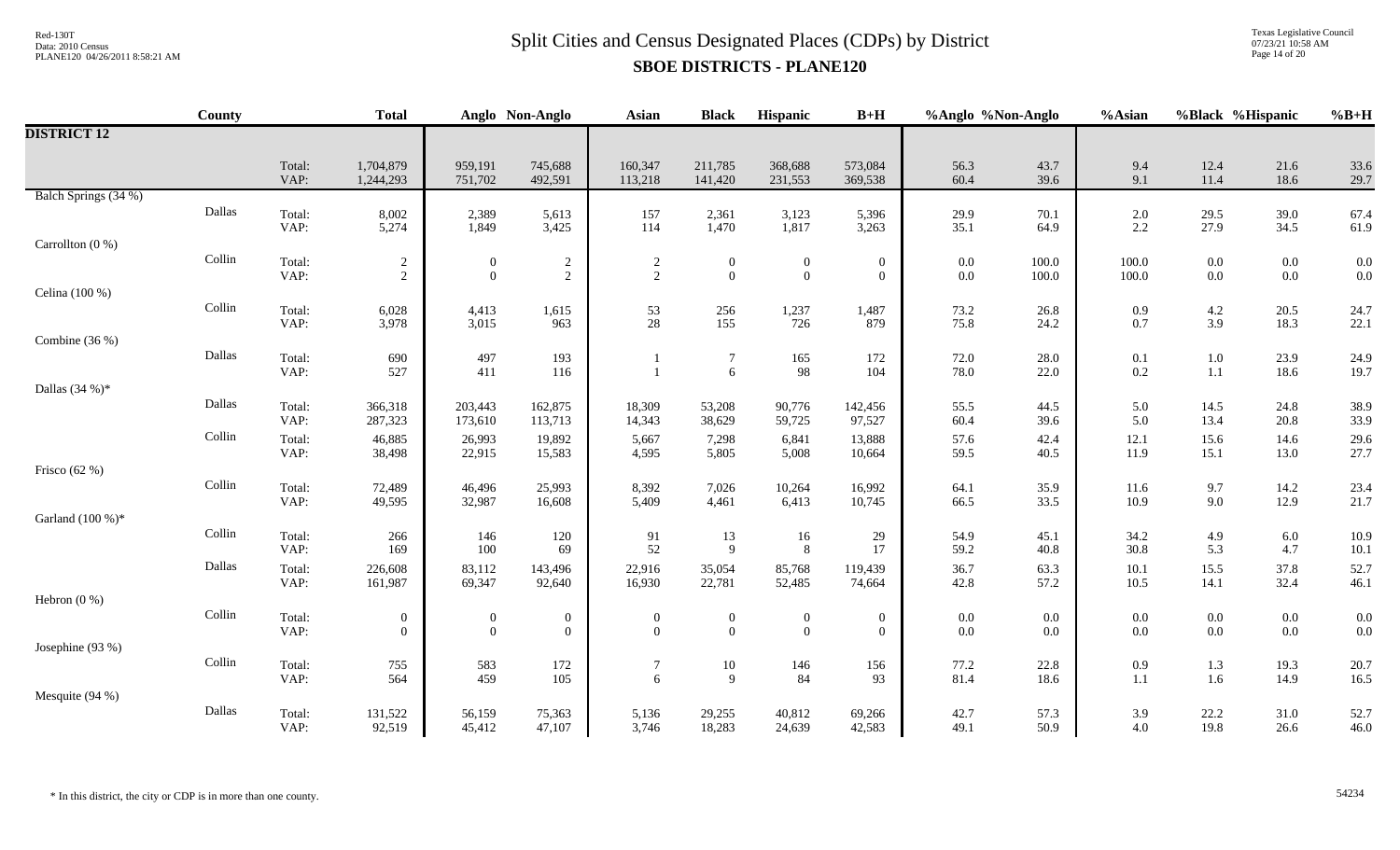Texas Legislative Council 07/23/21 10:58 AM Page 15 of 20

| <b>DISTRICT 12</b>                                                                                                                                                                                                                         |                     |
|--------------------------------------------------------------------------------------------------------------------------------------------------------------------------------------------------------------------------------------------|---------------------|
|                                                                                                                                                                                                                                            |                     |
| Plano (98 %)                                                                                                                                                                                                                               |                     |
| Collin<br>Total:<br>147,474<br>107,051<br>47,023<br>57.9<br>42.1<br>18.5<br>8.4<br>14.9<br>254,525<br>21,342<br>37,830<br>58,337                                                                                                           | 22.9                |
| 38.4<br>17.2<br>7.7<br>13.0<br>VAP:<br>116,110<br>72,352<br>32,448<br>14,423<br>24,558<br>38,569<br>61.6<br>188,462                                                                                                                        | 20.5                |
| Prosper (97 %)<br>Collin                                                                                                                                                                                                                   |                     |
| Total:<br>9,119<br>7,315<br>1,804<br>244<br>502<br>989<br>80.2<br>19.8<br>$2.7\,$<br>5.5<br>$10.8\,$<br>1,464<br>582<br>VAP:<br>5,907<br>4,850<br>1,057<br>132<br>289<br>82.1<br>17.9<br>$2.2\,$<br>4.9<br>9.9<br>863                      | 16.1<br>14.6        |
| Rowlett (88 %)                                                                                                                                                                                                                             |                     |
| Dallas<br>Total:<br>49,188<br>29,395<br>19,793<br>3,803<br>7,385<br>8,409<br>59.8<br>40.2<br>$7.7\,$<br>15.0<br>17.1<br>15,614                                                                                                             | 31.7                |
| VAP:<br>22,032<br>12,733<br>13.8<br>34,765<br>2,640<br>4,784<br>5,077<br>9,800<br>63.4<br>36.6<br>7.6<br>14.6                                                                                                                              | 28.2                |
| Royse City (11 %)                                                                                                                                                                                                                          |                     |
| Collin<br>Total:<br>827<br>223<br>51<br>144<br>4.9<br>1,050<br>17<br>191<br>78.8<br>21.2<br>1.6<br>13.7                                                                                                                                    | 18.2                |
| 558<br>VAP:<br>33<br>81<br>$1.2\,$<br>4.8<br>130<br>8<br>81.1<br>18.9<br>11.8<br>688<br>113                                                                                                                                                | 16.4                |
| Seagoville (100 %)                                                                                                                                                                                                                         |                     |
| Dallas<br>Total:<br>7,155<br>7,660<br>141<br>4,837<br>48.3<br>$1.0\,$<br>17.7<br>32.6<br>14,815<br>2,616<br>7,365<br>51.7<br>VAP:<br>10,826<br>5,757<br>5,069<br>113<br>1,799<br>4,805<br>53.2<br>46.8<br>$1.0\,$<br>16.6<br>28.2<br>3,053 | 49.7<br>44.4        |
| Van Alstyne (0 %)                                                                                                                                                                                                                          |                     |
| Collin<br>Total:<br>$\boldsymbol{0}$<br>$0.0\,$<br>$0.0\,$<br>$0.0\,$<br>$0.0\,$<br>$\boldsymbol{0}$<br>$\boldsymbol{0}$<br>$\boldsymbol{0}$<br>$\boldsymbol{0}$<br>$\boldsymbol{0}$<br>$0.0\,$<br>$\boldsymbol{0}$                        | 0.0                 |
| VAP:<br>$\overline{0}$<br>$\theta$<br>$\overline{0}$<br>$\mathbf{0}$<br>0.0<br>$0.0\,$<br>$0.0\,$<br>$\overline{0}$<br>$\theta$<br>$\overline{0}$<br>0.0<br>$0.0\,$                                                                        | 0.0                 |
| Wylie $(97%)^*$                                                                                                                                                                                                                            |                     |
| Collin<br>Total:<br>24,672<br>13.4<br>17.8<br>39,957<br>15,285<br>2,656<br>5,337<br>7,128<br>12,269<br>61.7<br>38.3<br>6.6                                                                                                                 | 30.7                |
| VAP:<br>17,283<br>9,280<br>34.9<br>6.6<br>11.9<br>15.7<br>26,563<br>1,763<br>3,150<br>4,171<br>7,246<br>65.1                                                                                                                               | 27.3                |
| Dallas<br>317<br>78<br>23.6<br>3.1<br>15.7<br>Total:<br>415<br>98<br>$17\,$<br>13<br>65<br>76.4<br>4.1                                                                                                                                     | 18.8                |
| 222<br>43<br>49<br>VAP:<br>6<br>78.4<br>2.5<br>2.1<br>15.2<br>283<br>$\tau$<br>21.6<br>61                                                                                                                                                  | 17.3                |
| <b>DISTRICT 13</b>                                                                                                                                                                                                                         |                     |
| 1,677,475<br>324,539<br>1,352,936<br>80.7<br>31.2<br>46.6<br>Total:<br>54,839<br>523,043<br>781,390<br>1,290,916<br>19.3<br>3.3                                                                                                            | 77.0                |
| 1,168,818<br>891,858<br>$3.4$<br>31.3<br>VAP:<br>276,960<br>40,313<br>365,898<br>485,745<br>845,373<br>23.7<br>76.3<br>41.6                                                                                                                | 72.3                |
| Arlington (64 %)                                                                                                                                                                                                                           |                     |
| Tarrant<br>Total:<br>234,028<br>80,187<br>20,004<br>52,319<br>8.5<br>$22.4$<br>$20.4$<br>153,841<br>81,944<br>132,208<br>34.3<br>65.7<br>35.0                                                                                              | $\frac{56.5}{50.3}$ |
| 9.1<br>64,712<br>39.7<br>30.5<br>VAP:<br>98,094<br>162,806<br>14,862<br>33,185<br>49,671<br>81,953<br>60.3                                                                                                                                 |                     |
| Balch Springs (66 %)                                                                                                                                                                                                                       |                     |
| Dallas<br>Total:<br>4,188<br>3,699<br>$0.8\,$<br>49.3<br>15,726<br>11,538<br>120<br>7,747<br>11,308<br>26.6<br>73.4<br>23.5                                                                                                                | 71.9                |
| 21.2<br>VAP:<br>3,453<br>33.3<br>$0.8\,$<br>44.0<br>10,363<br>6,910<br>87<br>2,198<br>4,563<br>6,722<br>66.7                                                                                                                               | 64.9                |
| Cedar Hill (99 %)<br>Dallas                                                                                                                                                                                                                |                     |
| Total:<br>44,477<br>11,322<br>33,155<br>1,060<br>23,941<br>8,347<br>25.5<br>74.5<br>2.4<br>53.8<br>18.8<br>31,858<br>2.4<br>VAP:<br>9,476<br>738<br>30.4<br>50.4<br>16.7<br>31,127<br>21,651<br>15,701<br>5,191<br>20,711<br>69.6          | 71.6<br>66.5        |
| Dallas (58 %)                                                                                                                                                                                                                              |                     |
| Dallas<br>697,440<br>76,237<br>621,203<br>10.9<br>89.1<br>1.5<br>33.2<br>Total:<br>10,488<br>231,342<br>382,492<br>608,582<br>54.8                                                                                                         | 87.3                |
| 69,189<br>8,072<br>1.7<br>VAP:<br>485,922<br>416,733<br>168,848<br>240,623<br>406,808<br>14.2<br>85.8<br>34.7<br>49.5                                                                                                                      | 83.7                |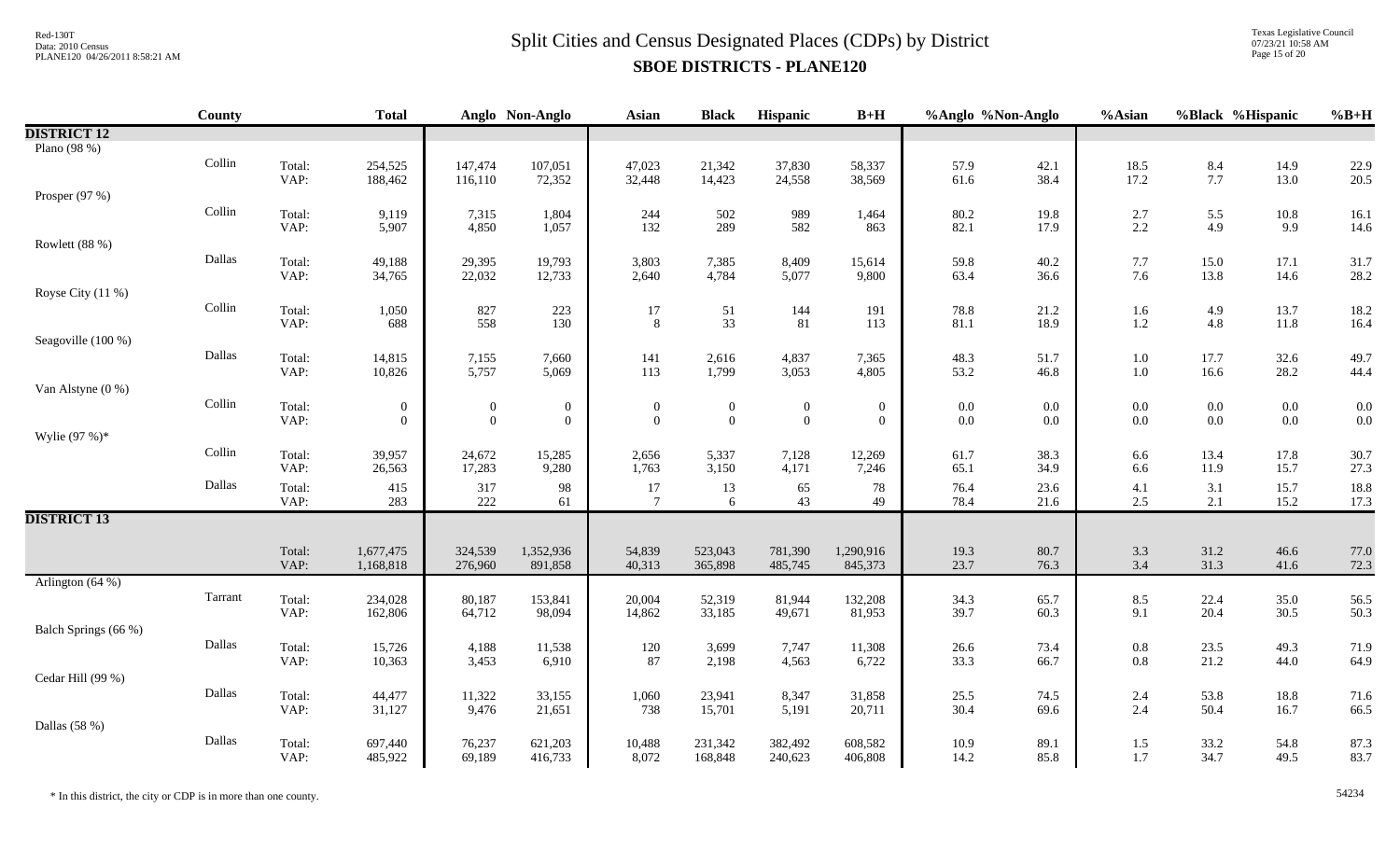Texas Legislative Council 07/23/21 10:58 AM Page 16 of 20

|                       | County  |                | <b>Total</b>       |                  | Anglo Non-Anglo    | <b>Asian</b>                   | <b>Black</b>                         | Hispanic                       | $B+H$              | %Anglo %Non-Anglo |              | %Asian             | %Black %Hispanic   |                 | $%B+H$       |
|-----------------------|---------|----------------|--------------------|------------------|--------------------|--------------------------------|--------------------------------------|--------------------------------|--------------------|-------------------|--------------|--------------------|--------------------|-----------------|--------------|
| <b>DISTRICT 13</b>    |         |                |                    |                  |                    |                                |                                      |                                |                    |                   |              |                    |                    |                 |              |
| Farmers Branch (3 %)  |         |                |                    |                  |                    |                                |                                      |                                |                    |                   |              |                    |                    |                 |              |
|                       | Dallas  | Total:         | 734                | 335              | 399                | 164                            | 136                                  | $\frac{95}{87}$                | 227                | 45.6              | 54.4         | 22.3               | 18.5               | 12.9            | 30.9         |
|                       |         | VAP:           | 681                | 326              | 355                | 144                            | 120                                  |                                | 204                | 47.9              | 52.1         | 21.1               | 17.6               | 12.8            | 30.0         |
| Ferris $(0\%)$        |         |                |                    |                  |                    |                                |                                      |                                |                    |                   |              |                    |                    |                 |              |
|                       | Dallas  | Total:         | $\overline{2}$     | $\overline{2}$   | $\boldsymbol{0}$   | $\boldsymbol{0}$               | $\boldsymbol{0}$                     | $\overline{0}$                 | $\overline{0}$     | $100.0\,$         | 0.0          | $0.0\,$            | $0.0\,$            | $0.0\,$         | 0.0          |
|                       |         | VAP:           | $\overline{2}$     | $\overline{2}$   | $\mathbf{0}$       | $\overline{0}$                 | $\boldsymbol{0}$                     | $\overline{0}$                 | $\overline{0}$     | 100.0             | $0.0\,$      | $0.0\,$            | $0.0\,$            | $0.0\,$         | 0.0          |
| Fort Worth (35 %)     | Tarrant |                |                    |                  |                    |                                |                                      |                                |                    |                   |              |                    |                    |                 |              |
|                       |         | Total:<br>VAP: | 258,522<br>180,047 | 45,458<br>39,967 | 213,064<br>140,080 | 5,357<br>3,756                 | 78,731<br>55,694                     | 130,219<br>80,793              | 206,764<br>135,455 | 17.6<br>22.2      | 82.4<br>77.8 | 2.1<br>2.1         | 30.5<br>30.9       | 50.4<br>44.9    | 80.0<br>75.2 |
| Garland (0 %)         |         |                |                    |                  |                    |                                |                                      |                                |                    |                   |              |                    |                    |                 |              |
|                       | Dallas  | Total:         | $\overline{0}$     | $\mathbf{0}$     | $\mathbf{0}$       | $\mathbf{0}$                   | $\boldsymbol{0}$                     | $\boldsymbol{0}$               | $\overline{0}$     | 0.0               | $0.0\,$      | $0.0\,$            | $0.0\,$            | $0.0\,$         | 0.0          |
|                       |         | VAP:           | $\overline{0}$     | $\overline{0}$   | $\overline{0}$     | $\overline{0}$                 | $\mathbf{0}$                         | $\overline{0}$                 | $\overline{0}$     | 0.0               | 0.0          | $0.0\,$            | 0.0                | $0.0\,$         | 0.0          |
| Glenn Heights (76 %)  |         |                |                    |                  |                    |                                |                                      |                                |                    |                   |              |                    |                    |                 |              |
|                       | Dallas  | Total:         | 8,547              | 1,513            | 7,034              | 71                             | 5,064                                | 1,932                          | 6,913              | 17.7              | 82.3         | $0.8\,$            | 59.2               | 22.6            | 80.9         |
|                       |         | VAP:           | 5,432              | 1,223            | 4,209              | 43                             | 3,015                                | 1,143                          | 4,132              | 22.5              | 77.5         | $0.8\,$            | 55.5               | 21.0            | 76.1         |
| Grand Prairie (93 %)* |         |                |                    |                  |                    |                                |                                      |                                |                    |                   |              |                    |                    |                 |              |
|                       | Tarrant | Total:         | 39,120             | 9,551            | 29,569             | 5,034                          | 13,684                               | 11,057                         | 24,362             | 24.4              | 75.6         | 12.9               | 35.0               | 28.3            | 62.3         |
|                       |         | VAP:           | 26,843             | 7,515            | 19,328             | 3,436                          | 9,072                                | 6,819                          | 15,735             | 28.0              | 72.0         | 12.8               | 33.8               | 25.4            | 58.6         |
|                       | Dallas  | Total:         | 123,487            | 35,519           | 87,968             | 6,373                          | 20,268                               | 61,718                         | 80,921             | 28.8              | 71.2         | 5.2                | 16.4               | 50.0            | 65.5         |
|                       |         | VAP:           | 84,719             | 29,223           | 55,496             | 4,511                          | 13,131                               | 37,659                         | 50,365             | 34.5              | 65.5         | 5.3                | 15.5               | 44.5            | 59.4         |
| Haltom City (0 %)     |         |                |                    |                  |                    |                                |                                      |                                |                    |                   |              |                    |                    |                 |              |
|                       | Tarrant | Total:<br>VAP: | 19                 | 17<br>17         | 2<br>$\mathbf{1}$  | $\mathbf{0}$<br>$\overline{0}$ | $\boldsymbol{0}$<br>$\boldsymbol{0}$ | $\overline{2}$<br>$\mathbf{1}$ | $\overline{2}$     | 89.5<br>94.4      | 10.5<br>5.6  | $0.0\,$<br>$0.0\,$ | $0.0\,$<br>$0.0\,$ | $10.5\,$<br>5.6 | 10.5         |
| Irving $(39%)$        |         |                | 18                 |                  |                    |                                |                                      |                                |                    |                   |              |                    |                    |                 | 5.6          |
|                       | Dallas  |                |                    |                  |                    |                                |                                      |                                |                    |                   |              |                    |                    |                 |              |
|                       |         | Total:<br>VAP: | 84,888<br>59,443   | 23,525<br>19,902 | 61,363<br>39,541   | 4,095<br>3,144                 | 7,311<br>4,964                       | 50,037<br>31,275               | 56,735<br>35,945   | 27.7<br>33.5      | 72.3<br>66.5 | $4.8\,$<br>5.3     | 8.6<br>8.4         | 58.9<br>52.6    | 66.8<br>60.5 |
| Kennedale (2 %)       |         |                |                    |                  |                    |                                |                                      |                                |                    |                   |              |                    |                    |                 |              |
|                       | Tarrant | Total:         | 130                | 74               | 56                 | $\overline{c}$                 | $\sqrt{3}$                           | 49                             | 52                 | 56.9              | 43.1         | $1.5\,$            | 2.3                | 37.7            | 40.0         |
|                       |         | VAP:           | 103                | 67               | 36                 | $\overline{2}$                 | $\mathfrak{Z}$                       | 29                             | 32                 | 65.0              | 35.0         | 1.9                | 2.9                | $28.2\,$        | 31.1         |
| Mansfield (0 %)       |         |                |                    |                  |                    |                                |                                      |                                |                    |                   |              |                    |                    |                 |              |
|                       | Tarrant | Total:         | $\overline{0}$     | $\boldsymbol{0}$ | $\boldsymbol{0}$   | $\boldsymbol{0}$               | $\boldsymbol{0}$                     | $\boldsymbol{0}$               | $\overline{0}$     | 0.0               | 0.0          | $0.0\,$            | $0.0\,$            | $0.0\,$         | 0.0          |
|                       |         | VAP:           | $\overline{0}$     | $\overline{0}$   | $\overline{0}$     | $\overline{0}$                 | $\mathbf{0}$                         | $\overline{0}$                 | $\overline{0}$     | 0.0               | 0.0          | $0.0\,$            | 0.0                | 0.0             | 0.0          |
| Mesquite (6 %)        |         |                |                    |                  |                    |                                |                                      |                                |                    |                   |              |                    |                    |                 |              |
|                       | Dallas  | Total:         | 8,209              | 1,970            | 6,239              | 171                            | 2,772                                | 3,316                          | 6,036              | 24.0              | 76.0         | 2.1                | 33.8               | 40.4            | 73.5         |
|                       |         | VAP:           | 5,550              | 1,635            | 3,915              | 123                            | 1,778                                | 1,996                          | 3,759              | 29.5              | 70.5         | 2.2                | 32.0               | 36.0            | 67.7         |
| Ovilla $(9\%)$        |         |                |                    |                  |                    |                                |                                      |                                |                    |                   |              |                    |                    |                 |              |
|                       | Dallas  | Total:         | 331                | 212              | 119                | $\overline{4}$                 | 61                                   | 50                             | 110                | 64.0              | 36.0         | $1.2\,$            | 18.4               | 15.1            | 33.2         |
|                       |         | VAP:           | 273                | 179              | 94                 | 3                              | 50                                   | 35                             | 85                 | 65.6              | 34.4         | $1.1\,$            | 18.3               | 12.8            | 31.1         |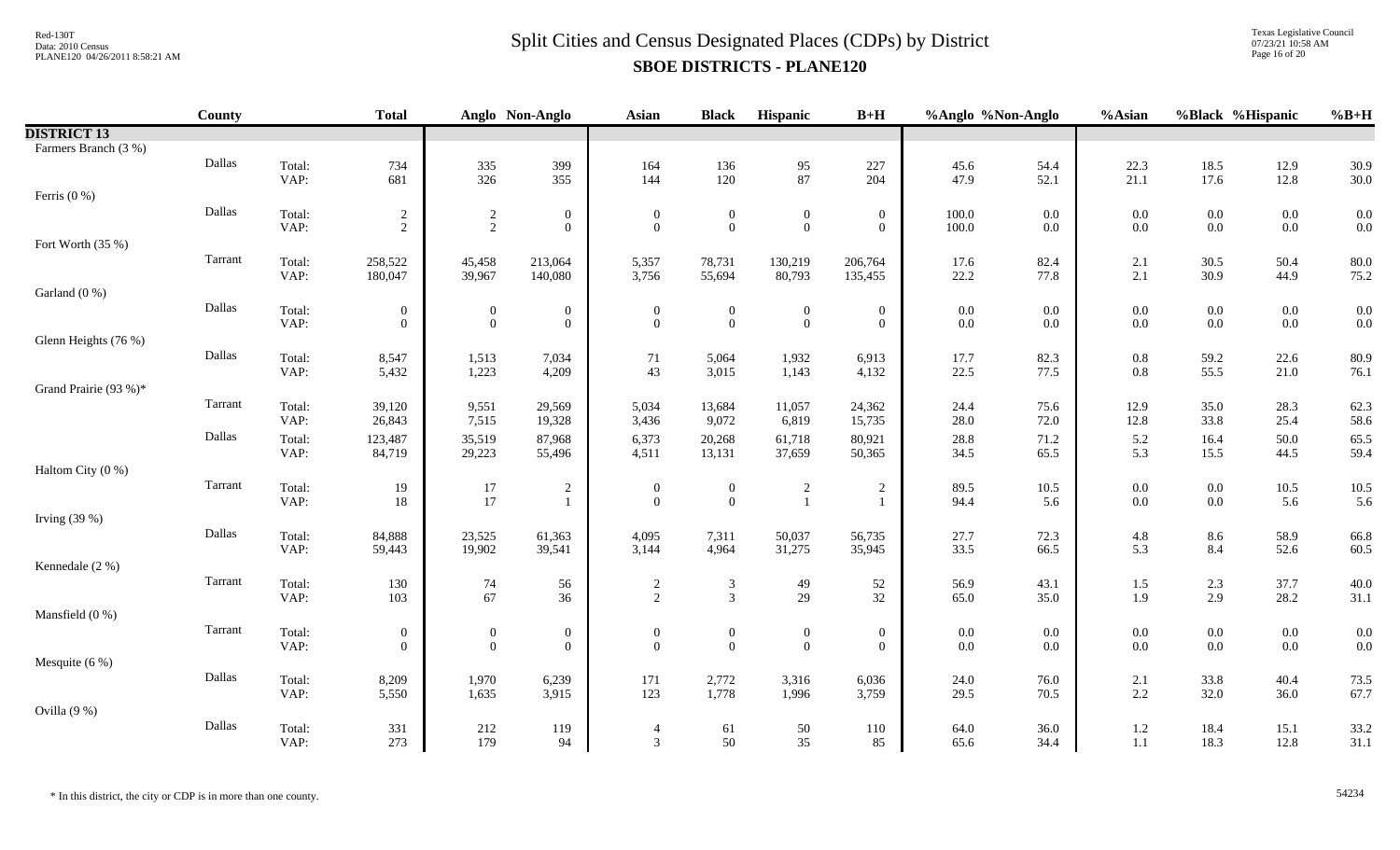Texas Legislative Council 07/23/21 10:58 AM Page 17 of 20

|                           | County   |        | <b>Total</b>   |                  | Anglo Non-Anglo  | <b>Asian</b>     | <b>Black</b>     | Hispanic         | $B+H$            | %Anglo %Non-Anglo |         | %Asian                                    |                                           | %Black %Hispanic | $\%B+H$ |
|---------------------------|----------|--------|----------------|------------------|------------------|------------------|------------------|------------------|------------------|-------------------|---------|-------------------------------------------|-------------------------------------------|------------------|---------|
| <b>DISTRICT 13</b>        |          |        |                |                  |                  |                  |                  |                  |                  |                   |         |                                           |                                           |                  |         |
| Richland Hills (0 %)      |          |        |                |                  |                  |                  |                  |                  |                  |                   |         |                                           |                                           |                  |         |
|                           | Tarrant  | Total: | $\mathbf{0}$   | $\boldsymbol{0}$ | $\boldsymbol{0}$ | $\mathbf{0}$     | $\boldsymbol{0}$ | $\mathbf{0}$     | $\boldsymbol{0}$ | $0.0\,$           | $0.0\,$ |                                           | $0.0\,$                                   | $0.0\,$          | 0.0     |
|                           |          | VAP:   | $\overline{0}$ | $\overline{0}$   | $\overline{0}$   | $\overline{0}$   | $\mathbf{0}$     | $\overline{0}$   | $\boldsymbol{0}$ | $0.0\,$           | 0.0     | $\begin{array}{c} 0.0 \\ 0.0 \end{array}$ | $0.0\,$                                   | $0.0\,$          | 0.0     |
| Saginaw (0 %)             |          |        |                |                  |                  |                  |                  |                  |                  |                   |         |                                           |                                           |                  |         |
|                           | Tarrant  | Total: | $\overline{0}$ | $\boldsymbol{0}$ | $\mathbf{0}$     | $\boldsymbol{0}$ | $\boldsymbol{0}$ | $\mathbf{0}$     | $\boldsymbol{0}$ | $0.0\,$           | 0.0     | $0.0\,$                                   | $0.0\,$                                   | $0.0\,$          | 0.0     |
|                           |          | VAP:   | $\overline{0}$ | $\overline{0}$   | $\overline{0}$   | $\overline{0}$   | $\mathbf{0}$     | $\overline{0}$   | $\overline{0}$   | $0.0\,$           | 0.0     | 0.0                                       | $0.0\,$                                   | $0.0\,$          | 0.0     |
| <b>DISTRICT 14</b>        |          |        |                |                  |                  |                  |                  |                  |                  |                   |         |                                           |                                           |                  |         |
|                           |          |        |                |                  |                  |                  |                  |                  |                  |                   |         |                                           |                                           |                  |         |
|                           |          | Total: | 1,681,755      | 1,139,086        | 542,669          | 61,638           | 147,291          | 322,843          | 463,384          | 67.7              | 32.3    | 3.7                                       | 8.8                                       | 19.2             | 27.6    |
|                           |          | VAP:   | 1,235,788      | 882,503          | 353,285          | 43,021           | 99,721           | 199,965          | 296,888          | 71.4              | 28.6    | 3.5                                       | 8.1                                       | 16.2             | 24.0    |
| Briar CDP (32 %)          |          |        |                |                  |                  |                  |                  |                  |                  |                   |         |                                           |                                           |                  |         |
|                           | Wise     | Total: | 1,817          | 1,600            | 217              | 15               | 19               | 142              | 157              | 88.1              | 11.9    |                                           |                                           | 7.8              | 8.6     |
|                           |          | VAP:   | 1,355          | 1,218            | 137              | 9                | 11               | 86               | 95               | 89.9              | 10.1    | $\begin{array}{c} 0.8 \\ 0.7 \end{array}$ | $\begin{array}{c} 1.0 \\ 0.8 \end{array}$ | 6.3              | 7.0     |
| Bruceville-Eddy (100 %)   |          |        |                |                  |                  |                  |                  |                  |                  |                   |         |                                           |                                           |                  |         |
|                           | McLennan | Total: | 1,471          | 1,227            | 244              | $8\,$            | 31               | 189              | 218              | 83.4              | 16.6    | $0.5\,$                                   | $2.1\,$                                   | 12.8             | 14.8    |
|                           |          | VAP:   | 1,089          | 932              | 157              | 6                | 20               | 113              | 133              | 85.6              | 14.4    | $0.6\,$                                   | $1.8\,$                                   | 10.4             | 12.2    |
| Burleson (79 %)           |          |        |                |                  |                  |                  |                  |                  |                  |                   |         |                                           |                                           |                  |         |
|                           | Johnson  | Total: | 29,111         | 24,557           | 4,554            | 392              | 647              | 3,245            | 3,842            | 84.4              | 15.6    | 1.3                                       | $2.2\,$                                   | $11.1\,$         | 13.2    |
|                           |          | VAP:   | 20,526         | 17,832           | 2,694            | 242              | 344              | 1,893            | 2,223            | 86.9              | 13.1    | $1.2\,$                                   | $1.7\,$                                   | 9.2              | 10.8    |
| Carrollton (59 %)         |          |        |                |                  |                  |                  |                  |                  |                  |                   |         |                                           |                                           |                  |         |
|                           | Denton   | Total: | 69,743         | 36,967           | 32,776           | 12,511           | 6,886            | 13,225           | 19,802           | 53.0              | 47.0    | 17.9                                      | 9.9                                       | 19.0             | 28.4    |
|                           |          | VAP:   | 51,649         | 29,366           | 22,283           | 8,930            | 4,570            | 8,549            | 12,979           | 56.9              | 43.1    | 17.3                                      | 8.8                                       | 16.6             | 25.1    |
| Cedar Hill (1 %)          |          |        |                |                  |                  |                  |                  |                  |                  |                   |         |                                           |                                           |                  |         |
|                           | Ellis    | Total: | 551            | 282              | 269              | 61               | 147              |                  | 205              | 51.2              | 48.8    | $11.1\,$                                  | 26.7                                      | 10.5             | 37.2    |
|                           |          | VAP:   | 367            | 206              | 161              | 32               | 89               | $\frac{58}{38}$  | 127              | 56.1              | 43.9    | 8.7                                       | 24.3                                      | 10.4             | 34.6    |
| Celina $(0\%)$            |          |        |                |                  |                  |                  |                  |                  |                  |                   |         |                                           |                                           |                  |         |
|                           | Denton   | Total: | $\overline{0}$ | $\boldsymbol{0}$ | $\boldsymbol{0}$ | $\boldsymbol{0}$ | $\boldsymbol{0}$ | $\boldsymbol{0}$ | $\boldsymbol{0}$ | $0.0\,$           | 0.0     | $0.0\,$                                   | $0.0\,$                                   | $0.0\,$          | 0.0     |
|                           |          | VAP:   | $\overline{0}$ | $\boldsymbol{0}$ | $\boldsymbol{0}$ | $\mathbf{0}$     | $\mathbf{0}$     | $\boldsymbol{0}$ | $\overline{0}$   | $0.0\,$           | 0.0     | $0.0\,$                                   | $0.0\,$                                   | $0.0\,$          | 0.0     |
| Coppell (2 %)             |          |        |                |                  |                  |                  |                  |                  |                  |                   |         |                                           |                                           |                  |         |
|                           | Denton   | Total: | 754            | 329              | 425              | 307              | 71               | 39               | 109              | 43.6              | 56.4    | 40.7                                      | 9.4                                       | 5.2              | 14.5    |
|                           |          | VAP:   | 543            | 249              | 294              | 212              | 51               | 27               | 78               | 45.9              | 54.1    | 39.0                                      | 9.4                                       | 5.0              | 14.4    |
| Copperas Cove $(100\%)^*$ |          |        |                |                  |                  |                  |                  |                  |                  |                   |         |                                           |                                           |                  |         |
|                           | Coryell  | Total: | 31,457         | 18,281           | 13,176           | 1,537            | 6,781            | 4,754            | 11,058           | 58.1              | 41.9    | 4.9                                       | 21.6                                      | 15.1             | 35.2    |
|                           |          | VAP:   | 22,219         | 13,769           | 8,450            | 1,092            | 4,215            | 2,887            | 6,893            | 62.0              | 38.0    | 4.9                                       | 19.0                                      | 13.0             | 31.0    |
|                           | Lampasas | Total: | 575            | 373              | 202              | 25               | 118              | 57               | 169              | 64.9              | 35.1    | 4.3                                       | 20.5                                      | 9.9              | 29.4    |
|                           |          | VAP:   | 427            | 279              | 148              | 19               | 85               | 40               | 123              | 65.3              | 34.7    | 4.4                                       | 19.9                                      | 9.4              | 28.8    |
| Cresson $(45\%)^*$        |          |        |                |                  |                  |                  |                  |                  |                  |                   |         |                                           |                                           |                  |         |
|                           | Hood     | Total: | 227            | 201              | 26               | $\overline{0}$   | $\overline{4}$   | 19               | 21               | 88.5              | 11.5    | $0.0\,$                                   | $1.8\,$                                   | 8.4              | 9.3     |
|                           |          | VAP:   | 170            | 152              | 18               | $\overline{0}$   | 2                | 15               | 15               | 89.4              | 10.6    | $0.0\,$                                   | $1.2\,$                                   | $8.8\,$          | 8.8     |
|                           |          |        |                |                  |                  |                  |                  |                  |                  |                   |         |                                           |                                           |                  |         |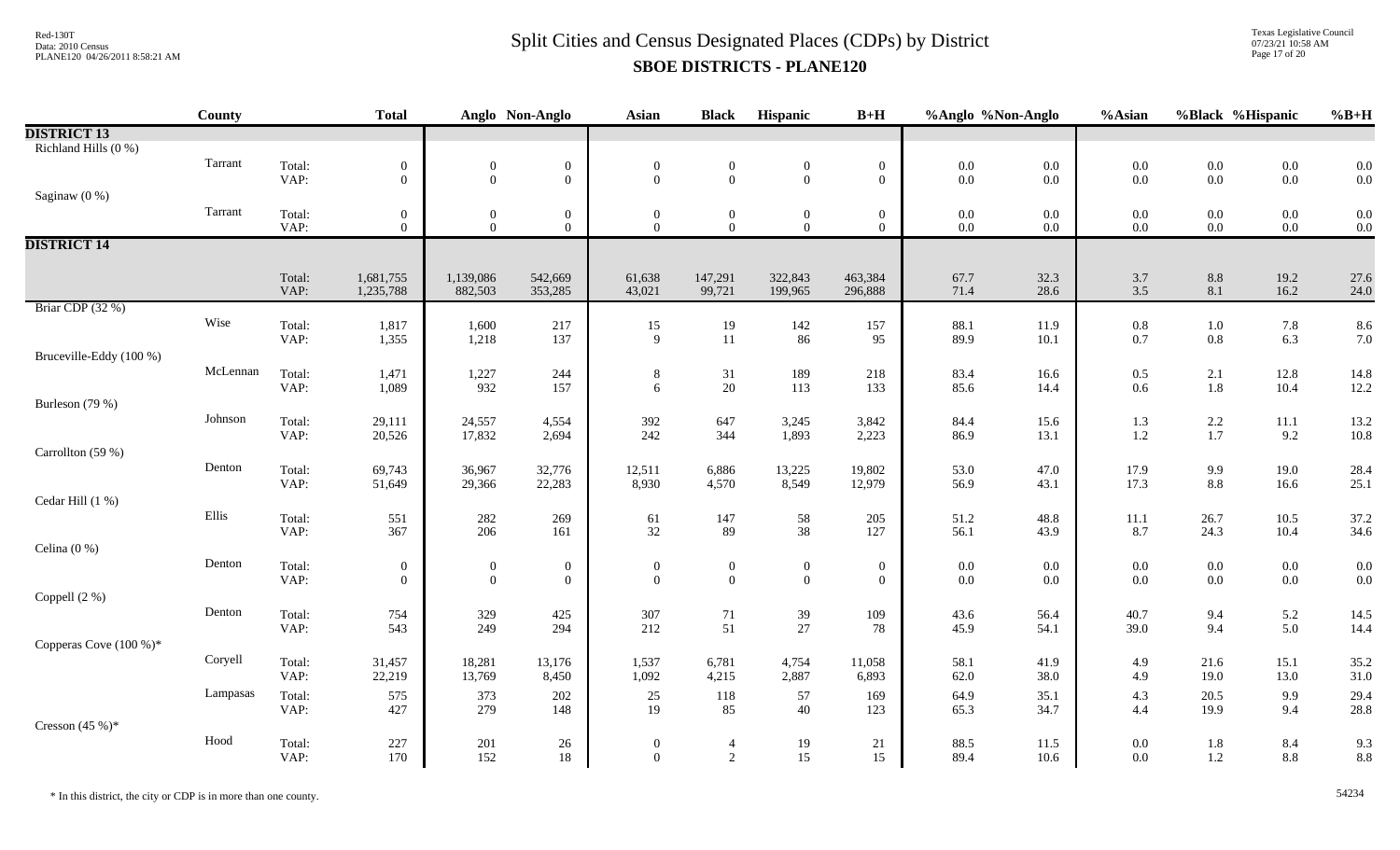Texas Legislative Council 07/23/21 10:58 AM Page 18 of 20

|                      | County   |                | <b>Total</b>               |                                      | Anglo Non-Anglo                  | <b>Asian</b>                     | <b>Black</b>                            | Hispanic                                | $B+H$                        | %Anglo %Non-Anglo  |                    | %Asian     | %Black %Hispanic   |                    | $%B+H$       |
|----------------------|----------|----------------|----------------------------|--------------------------------------|----------------------------------|----------------------------------|-----------------------------------------|-----------------------------------------|------------------------------|--------------------|--------------------|------------|--------------------|--------------------|--------------|
| <b>DISTRICT 14</b>   |          |                |                            |                                      |                                  |                                  |                                         |                                         |                              |                    |                    |            |                    |                    |              |
| Cresson $(45%)$ *    |          |                |                            |                                      |                                  |                                  |                                         |                                         |                              |                    |                    |            |                    |                    |              |
|                      | Johnson  | Total:         | $108\,$                    | $82\,$                               | $26\,$                           | $\boldsymbol{0}$                 | $\boldsymbol{0}$                        | $\begin{array}{c} 20 \\ 15 \end{array}$ | 20                           | 75.9               | 24.1               | 0.0        | $0.0\,$            | 18.5               | 18.5         |
|                      |          | VAP:           | 91                         | $70\,$                               | 21                               | $\overline{0}$                   | $\overline{0}$                          |                                         | 15                           | 76.9               | 23.1               | 0.0        | $0.0\,$            | 16.5               | 16.5         |
| Crowley $(0\%)$      |          |                |                            |                                      |                                  |                                  |                                         |                                         |                              |                    |                    |            |                    |                    |              |
|                      | Johnson  | Total:         | 31                         | 31                                   | $\boldsymbol{0}$                 | $\boldsymbol{0}$                 | $\overline{0}$                          | $\boldsymbol{0}$                        | $\boldsymbol{0}$             | $100.0\,$          | $0.0\,$            | $0.0\,$    | $0.0\,$            | $0.0\,$            | 0.0          |
|                      |          | VAP:           | 23                         | 23                                   | $\overline{0}$                   | $\overline{0}$                   | $\overline{0}$                          | $\overline{0}$                          | $\mathbf{0}$                 | 100.0              | $0.0\,$            | 0.0        | $0.0\,$            | $0.0\,$            | 0.0          |
| Dallas $(2%)$        |          |                |                            |                                      |                                  |                                  |                                         |                                         |                              |                    |                    |            |                    |                    |              |
|                      | Denton   | Total:         | 26,579                     | 9,561                                | 17,018                           | 1,986                            | 7,902                                   | 7,078                                   | 14,742                       | 36.0               | 64.0               | 7.5        | 29.7               | 26.6               | 55.5         |
|                      |          | VAP:           | 21,167                     | 8,576                                | 12,591                           | 1,632                            | 5,837                                   | 4,987                                   | 10,695                       | 40.5               | 59.5               | 7.7        | 27.6               | 23.6               | 50.5         |
| Ferris (100 %)       |          |                |                            |                                      |                                  |                                  |                                         |                                         |                              |                    |                    |            |                    |                    |              |
|                      | Ellis    | Total:         | 2,434                      | 1,038                                | 1,396                            | $8\,$                            | 462                                     | 936                                     | 1,374                        | 42.6               | 57.4               | 0.3        | 19.0               | 38.5               | 56.5         |
|                      |          | VAP:           | 1,673                      | 797                                  | 876                              | 6                                | 303                                     | 561                                     | 857                          | 47.6               | 52.4               | $0.4\,$    | 18.1               | 33.5               | 51.2         |
| Flower Mound (100 %) |          |                |                            |                                      |                                  |                                  |                                         |                                         |                              |                    |                    |            |                    |                    |              |
|                      | Denton   | Total:         | 64,457                     | 50,095                               | 14,362                           | 6,179                            | 2,383                                   | 5,401                                   | 7,659                        | 77.7               | 22.3               | 9.6        | $3.7\,$            | 8.4                | 11.9         |
|                      |          | VAP:           | 43,344                     | 34,638                               | 8,706                            | 3,693                            | 1,494                                   | 3,212                                   | 4,665                        | 79.9               | 20.1               | 8.5        | 3.4                | 7.4                | 10.8         |
| Fort Hood CDP (49 %) | Coryell  |                |                            |                                      |                                  |                                  |                                         |                                         |                              |                    |                    |            |                    |                    |              |
|                      |          | Total:<br>VAP: | 14,415<br>8,221            | 7,389<br>4,566                       | 7,026<br>3,655                   | 605<br>325                       | 3,288<br>1,686                          | 3,093<br>1,521                          | 6,016<br>3,081               | 51.3<br>55.5       | 48.7<br>44.5       | 4.2<br>4.0 | 22.8<br>20.5       | 21.5<br>18.5       | 41.7<br>37.5 |
| Fort Worth $(1%)^*$  |          |                |                            |                                      |                                  |                                  |                                         |                                         |                              |                    |                    |            |                    |                    |              |
|                      | Denton   |                |                            |                                      |                                  |                                  |                                         |                                         |                              |                    |                    |            |                    |                    |              |
|                      |          | Total:<br>VAP: | 7,813<br>4,930             | 5,622<br>3,685                       | 2,191<br>1,245                   | 257<br>146                       | 689<br>404                              | 1,171<br>637                            | 1,824<br>1,029               | 72.0<br>74.7       | 28.0<br>25.3       | 3.3<br>3.0 | 8.8<br>8.2         | 15.0<br>12.9       | 23.3<br>20.9 |
|                      | Wise     |                |                            |                                      |                                  |                                  |                                         |                                         |                              |                    |                    |            |                    |                    |              |
|                      |          | Total:<br>VAP: | $\bf{0}$<br>$\overline{0}$ | $\boldsymbol{0}$<br>$\boldsymbol{0}$ | $\overline{0}$<br>$\overline{0}$ | $\overline{0}$<br>$\overline{0}$ | $\boldsymbol{0}$<br>$\overline{0}$      | $\boldsymbol{0}$<br>$\overline{0}$      | $\mathbf{0}$<br>$\mathbf{0}$ | $0.0\,$<br>$0.0\,$ | $0.0\,$<br>$0.0\,$ | 0.0<br>0.0 | $0.0\,$<br>$0.0\,$ | $0.0\,$<br>$0.0\,$ | 0.0<br>0.0   |
| Frisco $(38%)$       |          |                |                            |                                      |                                  |                                  |                                         |                                         |                              |                    |                    |            |                    |                    |              |
|                      | Denton   | Total:         | 44,500                     | 32,070                               | 12,430                           | 4,939                            | 3,471                                   | 3,890                                   | 7,207                        | 72.1               | 27.9               | 11.1       | 7.8                | $8.7\,$            | 16.2         |
|                      |          | VAP:           | 28,433                     | 20,973                               | 7,460                            | 3,034                            | 2,094                                   | 2,186                                   | 4,220                        | 73.8               | 26.2               | 10.7       | 7.4                | $7.7\,$            | 14.8         |
| Glenn Heights (24 %) |          |                |                            |                                      |                                  |                                  |                                         |                                         |                              |                    |                    |            |                    |                    |              |
|                      | Ellis    | Total:         | 2,731                      | 1,331                                | 1,400                            | 29                               | 760                                     | 570                                     | 1,324                        | 48.7               | 51.3               | 1.1        | 27.8               | 20.9               | 48.5         |
|                      |          | VAP:           | 1,776                      | 911                                  | 865                              | 17                               | 497                                     | 330                                     | 824                          | 51.3               | 48.7               | $1.0\,$    | 28.0               | 18.6               | 46.4         |
| Golinda (26 %)       |          |                |                            |                                      |                                  |                                  |                                         |                                         |                              |                    |                    |            |                    |                    |              |
|                      | McLennan | Total:         | 146                        | 101                                  | 45                               | $\overline{0}$                   |                                         | $27\,$                                  | 45                           | 69.2               | 30.8               | 0.0        | 12.3               | 18.5               | 30.8         |
|                      |          | VAP:           | 103                        | 74                                   | 29                               | $\overline{0}$                   | $\begin{array}{c} 18 \\ 10 \end{array}$ | 19                                      | 29                           | 71.8               | 28.2               | 0.0        | 9.7                | 18.4               | 28.2         |
| Grand Prairie (0 %)  |          |                |                            |                                      |                                  |                                  |                                         |                                         |                              |                    |                    |            |                    |                    |              |
|                      | Ellis    | Total:         | $45\,$                     |                                      | 11                               | $\overline{4}$                   | -1                                      | $\boldsymbol{7}$                        | $\boldsymbol{7}$             | 75.6               | 24.4               | 8.9        | $2.2\,$            | 15.6               | 15.6         |
|                      |          | VAP:           | 30                         | $\frac{34}{21}$                      | 9                                | $\overline{2}$                   | $\mathbf{1}$                            | $\overline{7}$                          | $\overline{7}$               | 70.0               | 30.0               | 6.7        | 3.3                | 23.3               | 23.3         |
| Grapevine $(0\%)$    |          |                |                            |                                      |                                  |                                  |                                         |                                         |                              |                    |                    |            |                    |                    |              |
|                      | Denton   | Total:         | $\overline{0}$             | $\boldsymbol{0}$                     | $\overline{0}$                   | $\boldsymbol{0}$                 | $\overline{0}$                          | $\boldsymbol{0}$                        | $\boldsymbol{0}$             | $0.0\,$            | 0.0                | 0.0        | $0.0\,$            | $0.0\,$            | 0.0          |
|                      |          | VAP:           | $\overline{0}$             | $\overline{0}$                       | $\overline{0}$                   | $\theta$                         | $\overline{0}$                          | $\overline{0}$                          | $\theta$                     | $0.0\,$            | $0.0\,$            | 0.0        | $0.0\,$            | $0.0\,$            | 0.0          |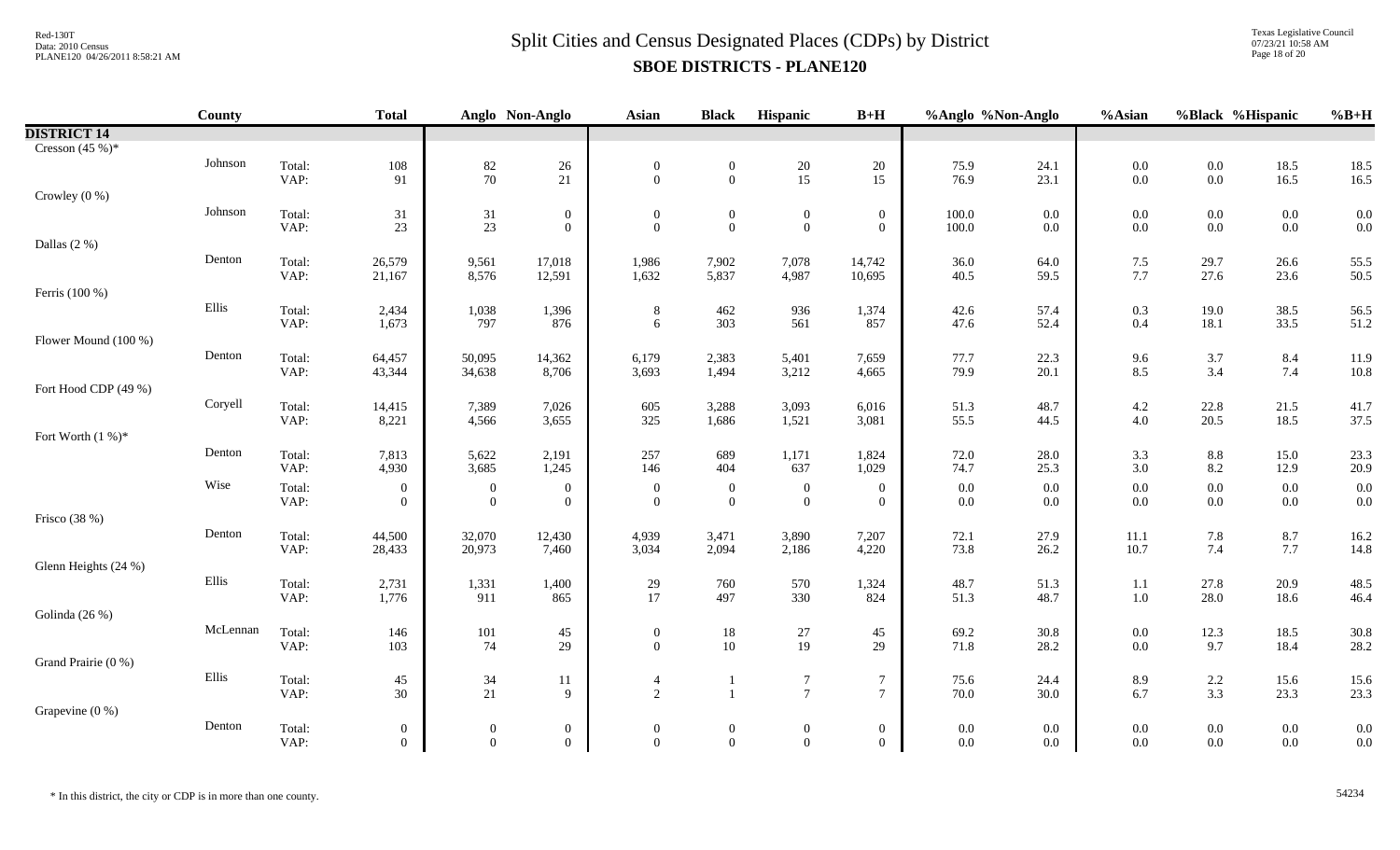Texas Legislative Council 07/23/21 10:58 AM Page 19 of 20

|                        | County     |                | <b>Total</b>     |                  | Anglo Non-Anglo   | <b>Asian</b>     | <b>Black</b>     | Hispanic         | $B+H$            | %Anglo %Non-Anglo |              | %Asian                                    | %Black %Hispanic |                | $%B+H$           |
|------------------------|------------|----------------|------------------|------------------|-------------------|------------------|------------------|------------------|------------------|-------------------|--------------|-------------------------------------------|------------------|----------------|------------------|
| <b>DISTRICT 14</b>     |            |                |                  |                  |                   |                  |                  |                  |                  |                   |              |                                           |                  |                |                  |
| Haslet $(0\%)$         |            |                |                  |                  |                   |                  |                  |                  |                  |                   |              |                                           |                  |                |                  |
|                        | Denton     | Total:         | $\boldsymbol{0}$ | $\boldsymbol{0}$ | $\boldsymbol{0}$  | $\mathbf{0}$     | $\boldsymbol{0}$ | $\boldsymbol{0}$ | $\boldsymbol{0}$ | $0.0\,$           | $0.0\,$      | $0.0\,$                                   | $0.0\,$          | $0.0\,$        | 0.0              |
|                        |            | VAP:           | $\overline{0}$   | $\overline{0}$   | $\mathbf{0}$      | $\theta$         | $\overline{0}$   | $\mathbf{0}$     | $\mathbf{0}$     | 0.0               | 0.0          | 0.0                                       | $0.0\,$          | $0.0\,$        | 0.0              |
| Hebron (100 %)         |            |                |                  |                  |                   |                  |                  |                  |                  |                   |              |                                           |                  |                |                  |
|                        | Denton     | Total:<br>VAP: | 415<br>286       | $278\,$<br>194   | 137<br>92         | 53<br>40         | $\frac{24}{18}$  | $62$<br>34       | 83<br>51         | 67.0              | 33.0<br>32.2 | $12.8\,$<br>14.0                          | 5.8<br>6.3       | 14.9<br>11.9   | 20.0<br>17.8     |
| Lewisville (99 %)      |            |                |                  |                  |                   |                  |                  |                  |                  | 67.8              |              |                                           |                  |                |                  |
|                        | Denton     | Total:         | 94,449           | 46,911           | 47,538            | 7,887            | 11,678           | 27,676           | 38,836           | 49.7              | 50.3         |                                           | 12.4             | 29.3           | 41.1             |
|                        |            | VAP:           | 70,188           | 38,516           | 31,672            | 5,732            | 8,111            | 17,388           | 25,269           | 54.9              | 45.1         | $8.4$<br>$8.2$                            | $11.6\,$         | 24.8           | 36.0             |
| Mansfield $(3%)^*$     |            |                |                  |                  |                   |                  |                  |                  |                  |                   |              |                                           |                  |                |                  |
|                        | Ellis      | Total:         | 95               | 84               | 11                | $\boldsymbol{0}$ | $\overline{4}$   | $\overline{7}$   | 11               | 88.4              | 11.6         | $0.0\,$                                   | $4.2\,$          | 7.4            | 11.6             |
|                        |            | VAP:           | 75               | 65               | $10\,$            | $\boldsymbol{0}$ | $\overline{3}$   | $7\phantom{.0}$  | 10               | 86.7              | 13.3         | $0.0\,$                                   | 4.0              | 9.3            | 13.3             |
|                        | Johnson    | Total:         | 1,652            | 958              | 694               | 34               | 231              | 434              | 653              | 58.0              | 42.0         | 2.1                                       | 14.0             | 26.3           | 39.5             |
|                        |            | VAP:           | 1,097            | 696              | 401               | $22\,$           | 127              | 247              | 369              | 63.4              | 36.6         | $2.0\,$                                   | 11.6             | 22.5           | 33.6             |
| Mart (100 %)           |            |                |                  |                  |                   |                  |                  |                  |                  |                   |              |                                           |                  |                |                  |
|                        | McLennan   | Total:         | 2,207            | 1,252            | 955               | 12               | 649              | 281              | 925              | 56.7              | 43.3         | $0.5\,$                                   | 29.4             | 12.7           | 41.9             |
|                        |            | VAP:           | 1,440            | 923              | 517               | 6                | 386              | 109              | 495              | 64.1              | 35.9         | 0.4                                       | 26.8             | 7.6            | 34.4             |
| Mineral Wells (87 %)   |            |                |                  |                  |                   |                  |                  |                  |                  |                   |              |                                           |                  |                |                  |
|                        | Palo Pinto | Total:<br>VAP: | 14,644<br>10,510 | 9,967<br>7,721   | 4,677<br>2,789    | $121\,$<br>92    | 670<br>407       | 3,781<br>2,198   | 4,415<br>2,595   | 68.1<br>73.5      | 31.9<br>26.5 | $\begin{array}{c} 0.8 \\ 0.9 \end{array}$ | 4.6<br>3.9       | 25.8<br>20.9   | $30.1\,$<br>24.7 |
| Newark (100 %)         |            |                |                  |                  |                   |                  |                  |                  |                  |                   |              |                                           |                  |                |                  |
|                        | Wise       | Total:         | 1,005            | 786              |                   | $\overline{4}$   | $\overline{4}$   | 193              | 197              | 78.2              | 21.8         | 0.4                                       | 0.4              | 19.2           | 19.6             |
|                        |            | VAP:           | 753              | 628              | $\frac{219}{125}$ | $\mathfrak{Z}$   | $\overline{4}$   | 103              | 107              | 83.4              | 16.6         | 0.4                                       | $0.5\,$          | 13.7           | 14.2             |
| Ovilla (91 %)          |            |                |                  |                  |                   |                  |                  |                  |                  |                   |              |                                           |                  |                |                  |
|                        | Ellis      | Total:         | 3,161            | 2,618            | 543               | 34               | 260              | 232              | 488              | 82.8              | 17.2         | 1.1                                       | 8.2              | 7.3            | 15.4             |
|                        |            | VAP:           | 2,427            | 2,046            | 381               | 24               | 195              | 147              | 339              | 84.3              | 15.7         | 1.0                                       | $8.0\,$          | 6.1            | 14.0             |
| Pecan Acres CDP (43 %) |            |                |                  |                  |                   |                  |                  |                  |                  |                   |              |                                           |                  |                |                  |
|                        | Wise       | Total:         | 1,780            | 1,504            | 276               | $10\,$           | $27\,$           | $202\,$          | 229              | 84.5              | 15.5         | $0.6\,$                                   | $1.5\,$          | 11.3           | 12.9             |
|                        |            | VAP:           | 1,346            | 1,181            | 165               | $\overline{4}$   | 13               | 121              | 134              | 87.7              | 12.3         | 0.3                                       | $1.0\,$          | 9.0            | 10.0             |
| Plano $(2 \%)$         |            |                |                  |                  |                   |                  |                  |                  |                  |                   |              |                                           |                  |                |                  |
|                        | Denton     | Total:<br>VAP: | 5,316<br>4,175   | 4,155<br>3,337   | 1,161<br>838      | 542<br>391       | 238<br>182       | 344<br>237       | 582<br>419       | 78.2<br>79.9      | 21.8<br>20.1 | $10.2\,$<br>9.4                           | $4.5\,$<br>4.4   | $6.5\,$<br>5.7 | 10.9<br>10.0     |
| Prosper (3 %)          |            |                |                  |                  |                   |                  |                  |                  |                  |                   |              |                                           |                  |                |                  |
|                        | Denton     | Total:         | 304              | 212              |                   | $\overline{4}$   |                  |                  | 84               | 69.7              | 30.3         |                                           | 19.7             |                | 27.6             |
|                        |            | VAP:           | 224              | 151              | $\frac{92}{73}$   | 3                | $60\,$<br>47     | $24\,$<br>20     | 67               | 67.4              | 32.6         | 1.3<br>1.3                                | $21.0\,$         | 7.9<br>8.9     | 29.9             |
| Roanoke (100 %)        |            |                |                  |                  |                   |                  |                  |                  |                  |                   |              |                                           |                  |                |                  |
|                        | Denton     | Total:         | 5,962            | 4,436            | 1,526             | 194              | 259              | 1,010            | 1,251            | 74.4              | 25.6         |                                           | 4.3              | 16.9           | 21.0             |
|                        |            | VAP:           | 4,306            | 3,339            | 967               | 142              | 160              | 614              | 770              | 77.5              | 22.5         | $3.3$<br>$3.3$                            | 3.7              | 14.3           | 17.9             |